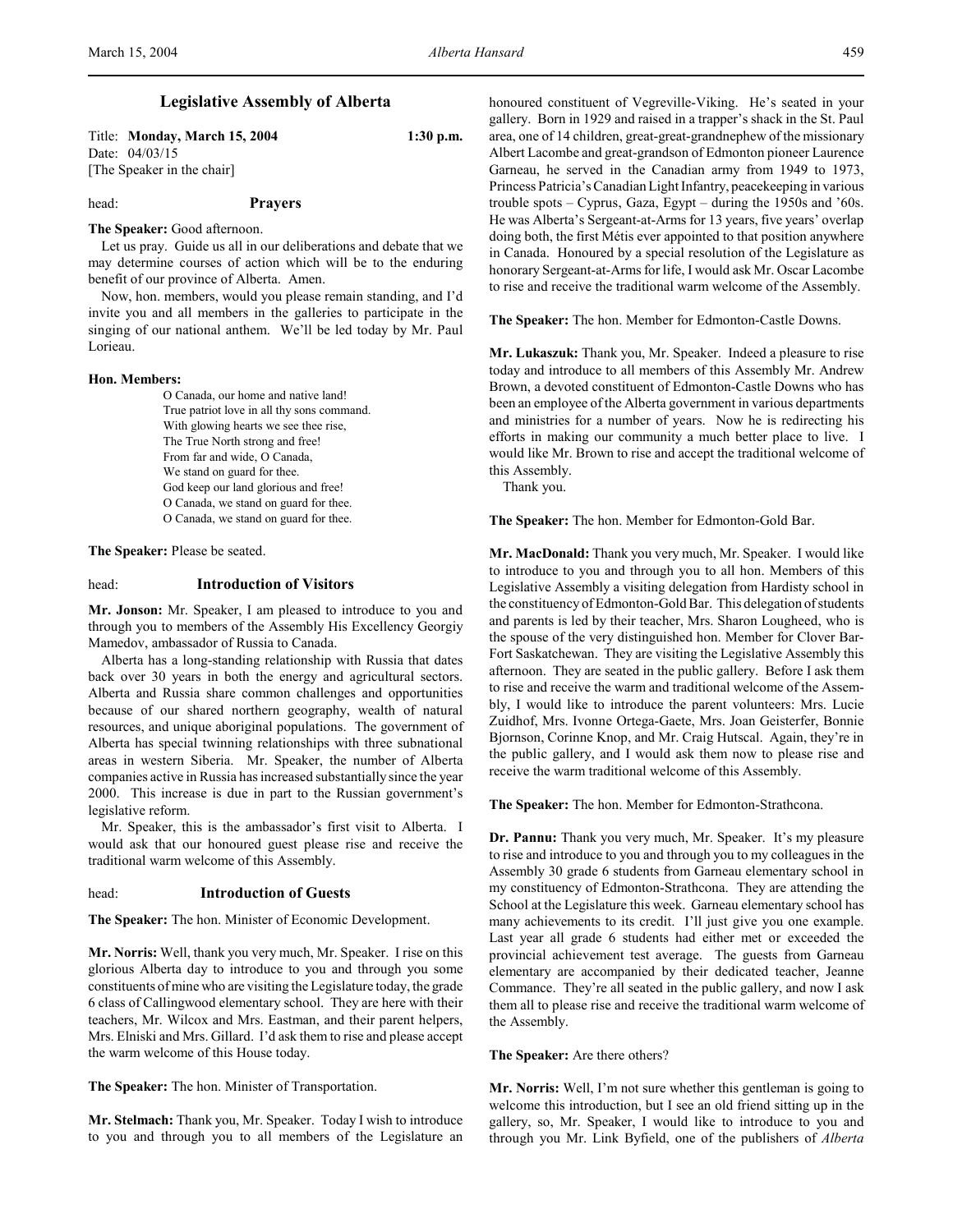*Report*. Mr. Byfield's father is a constituent and a good friend of mine. I'd like to recognize him and have the warm welcome of the House.

**The Speaker:** The hon. Member for Drayton Valley-Calmar.

**Rev. Abbott:** Thank you, Mr. Speaker. Alongside Mr. Byfield there is also a great Albertan, one of the people who works for the citizens centre. His name is Craig Docksteader, and I'd ask him to rise and receive the warm welcome of the House.

head: **Oral Question Period**

**The Speaker:** First Official Opposition main question. The hon. Member for Edmonton-Gold Bar.

### *1:40* **Automobile Insurance**

**Mr. MacDonald:** Thank you, Mr. Speaker. After the broken promises of electricity deregulation, the failures to fund public education, the failures to adequately fund public health care, there's now more evidence of another broken promise from this government, this time on auto insurance. According to a letter that was mentioned in *Thompson's World Insurance News*, a very respected industry newsletter, from Dominion Insurance CEO George Cooke, 80 per cent of Albertans won't see savings from this government's auto insurance reform package. My first question is to the Minister of Finance. Is this government setting up auto insurance consumers in this province for a colossal letdown?

**Mrs. Nelson:** Well, Mr. Speaker, if this hon. member would get current, the article that he's referring to was published over three months ago, and the letter was written well before that, and there's been an awful lot of work done on the implementation of the new automobile insurance reform within this province. Quite frankly, I have been a little surprised that he wasn't aware of some of the implementation processes that have taken place because we've certainly been public about it. We've been open about it, and the implementation team has been very, very thorough at communicating with the industry as well as consumers.

Mr. MacDonald: But prices haven't gone down in the last three months.

Again to the same minister: given that the hon. minister heard the Premier state that he considered his insurance package a failure if 60 per cent of Albertans didn't see savings, does the hon. minister now agree with Mr. Cooke that the insurance plan is doomed to failure because there are no savings?

**Mrs. Nelson:** Well, again, Mr. Speaker, I now go through a chronology of meetings that occurred with Mr. Cooke through not only my ministry but also with myself and other members of the implementation team.

On November 5 Mr. Cooke did in fact write to the Premier. We responded. On November 11 the Deputy Minister of Finance along with the Assistant Deputy Minister of Finance met with Mr. Cooke and the other Insurance Bureau of Canada representatives in Toronto. On November 25 there was a letter from Mr. Cooke that went to the Deputy Minister of Finance. On November 27 the Deputy Minister of Finance and the assistant deputy met with Mr. Cooke and, again, other IBC representatives in Toronto.

On December 11 and 12, Mr. Speaker, the Deputy Minister of Finance and the ADM of Finance met with Mr. Cooke again in Toronto. On December 16 the Assistant Deputy Minister of Finance

met with the IBC representatives. On December 19 I personally met with the IBC representatives. On December 12 Mr. Cooke wrote to the Premier.

On January 27 and 28 the ADM of Finance met again with the IBC representatives. On February 26 the minister responded to Mr. Cooke in writing, and on March 3 the hon. Member for Medicine Hat met with the IBC representatives.

Mr. Speaker, we've come a long way on automobile reform, and that has been because the people involved – the industry players, the legal community, and the public – have come together to realize that a reform had to take place. Status quo was not acceptable. We're moving down that path very well. We have some regulations to sort out. We told this House that we would take our time and do it right, and when they're ready, we'll bring them back. But we are committed to a reform package, and we're not going to do the ready, fire, aim scenario that that hon. member wants us to do.

**The Speaker:** The hon. member.

**Mr. MacDonald:** Thank you, Mr. Speaker. Again to the same minister: will the hon. minister agree to release Mr. Cooke's letter as well as all other documentation on insurance so that Albertans can see for themselves what's going on? Let's have an informed public debate on this matter.

**Mrs. Nelson:** Well, Mr. Speaker, the hon. member has mentioned in his press release that he read this in *Thompson's World Insurance News* dated December 15, 2003, on page 5. It's already out there, so I would suggest he read the article.

**The Speaker:** Second Official Opposition main question. The hon. Member for Edmonton-Gold Bar.

**Mr. MacDonald:** Thank you, Mr. Speaker. In the same letter Mr. Cooke warns that under the government's plan insurance companies will be forced to find ways to subsidize young drivers. Again to the hon. minister: does this mean that rates will go up for the rest of us? Is that the best that this government can do?

**Mrs. Nelson:** Well, Mr. Speaker, if the hon. member had been paying attention through this debate over the last year and a half, he would realize that the new structure, the made-in-Alberta structure, focuses on rewarding good drivers and penalizing bad drivers. We want bad drivers off the roads, quite frankly. We're not so focused on whether they're male or female or where they live but that good drivers drive at a reasonable price, with accessibility to insurance. Bad drivers are going to be penalized. That's what we've been saying from day one.

**Mr. MacDonald:** This debate is going on behind closed doors. Insurance rates are going up. Consumers have no choice, and they want a public debate here. Now, will the Premier confirm . . .

**The Speaker:** Hon. member, this being Monday, the start of a new week, remember the rule that you agreed to: no preambles on the second question. Remember that? Okay; proceed. The question.

**Mrs. Nelson:** Mr. Speaker, again, if the hon. member would pay attention, we've had a freeze imposed on insurance rates in this province since October 30, and that was for 18 months. That's given us the latitude and the time frame in which to work with the industry and to put this framework in place. The industry has co-operated. Were they happy initially? Probably not. But have they come on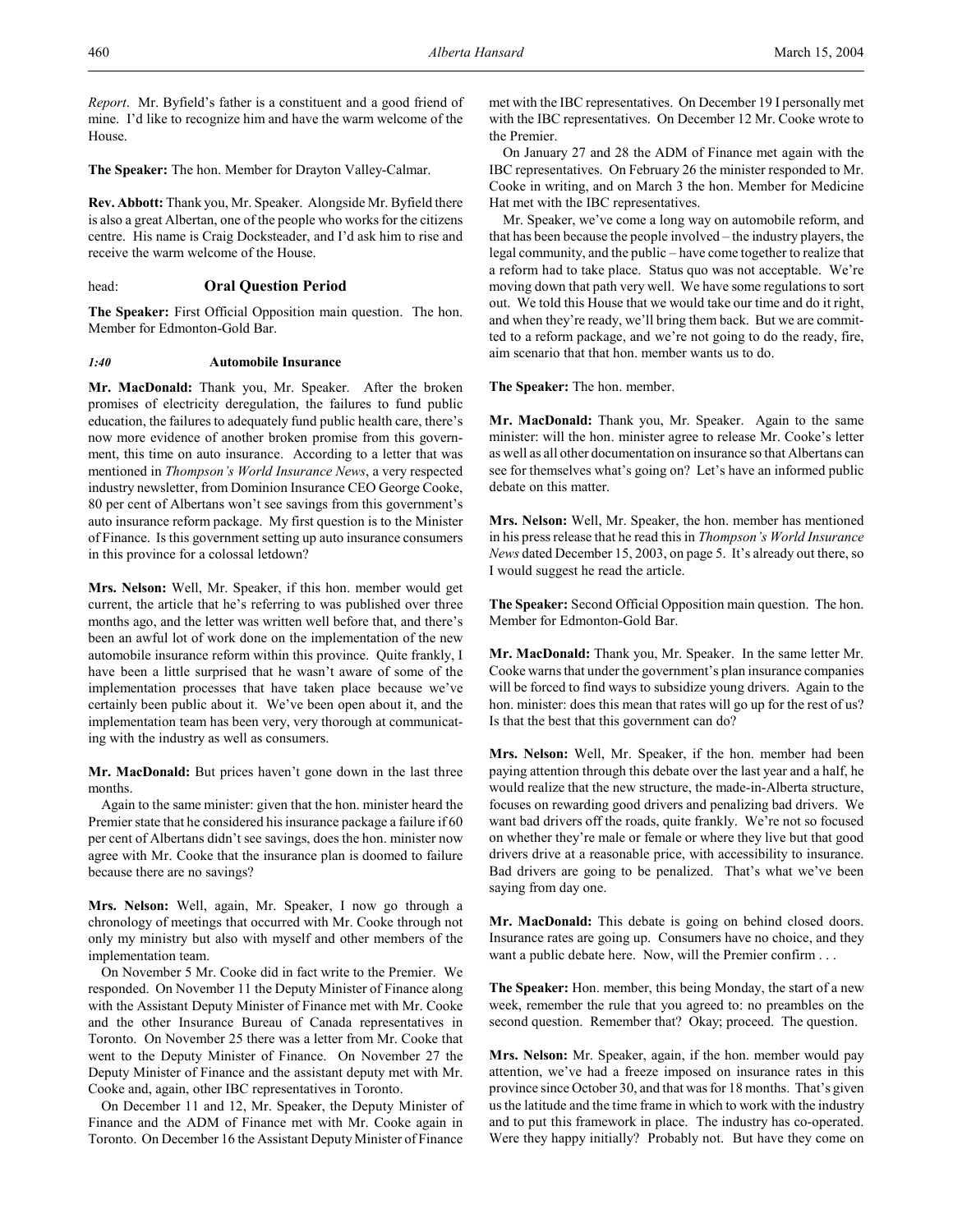board? You bet they have. In fact, over 90 per cent of them have complied and put in place the refunds and the credits to their customers as we speak.

**The Speaker:** The hon. member.

**Mr. MacDonald:** Thank you, Mr. Speaker. Again to the minister: given that the government's plan is doomed to failure, will the government now consider a plan for public auto insurance as outlined under liberalopposition.com? Why don't you go there for a policy?

**Mrs. Nelson:** I'm not going to say what to do with the liberal.com edition or whatever it is, but the doom for failure is, in fact, their own web site. If they'd pay attention to what's happening in this program, they'd see that Albertans, the consumers, the people we represent, come first, and we will put a structure in place that will serve the people of this province that's accessible, affordable, and comparably priced.

**The Speaker:** Third Official Opposition main question. The hon. Member for Edmonton-Centre.

# **Long-term Care Accommodation Rates**

**Ms Blakeman:** Thank you, Mr. Speaker. A government news release states that last summer's 42 per cent increase to long-term care fees was the result of its work with the Alberta Long Term Care Association to help its membership improve services to residents. Seniors, however, continue to express their concern over this increase. My questions are to the Minister of Health and Wellness. How did the Alberta Long Term Care Association twist the arm of the minister to give them such a staggering increase? Will he now table the information they used to convince him?

**Mr. Mar:** Mr. Speaker, we looked at long-term care rates across the country, and we looked at the real costs associated with providing the type of care that is being done in our long-term care centres throughout the province. It had been some number of years since there had been a meaningful increase in the long-term care rates, the contributions by the seniors who actually use this service. Again, when we looked at our rates and compared them across Canada, we found them to still be, even after the increase, in the lower tier of costs to the individual seniors who use this very important long-term care system.

**The Speaker:** The hon. member.

**Ms Blakeman:** Thank you. Again to the Minister of Health and Wellness: given the number of concerns that are still being raised by groups such as FAIRE and the Elder Advocates of Alberta, they question whether any independent audit was conducted to ensure that accommodation fees were being spent properly before this increase was brought in.

**Mr. Mar:** Mr. Speaker, long-term care operators have contracts with regional health authorities. We ask our regional health authorities to ensure that there are certain standards put in place and to monitor those. We, of course, do such monitoring ourselves, and when problems arise, we're certainly very aggressive in our attempts to look into these issues to determine whether there are legitimate concerns. Sometimes there are, but we move very, very quickly to rectify them.

**The Speaker:** The hon. member.

**Ms Blakeman:** Thank you. Again to the same minister: given that the minister said that the increase in long-term care rates would result in better food, why didn't this government make improvements to food and accommodation a requirement when this fee increase was granted? They're not tied together.

**Mr. Mar:** Mr. Speaker, I can certainly have the Minister of Seniors supplement this answer, but my understanding is that that's exactly what was done.

**The Speaker:** The hon. minister to supplement.

**Mr. Woloshyn:** Yes, Mr. Speaker. I think it's important to note that before these long-term care rates went into effect, the increases, a few things were done to ensure that the people who were in these facilities would be looked after. First of all, we added a provision for folks on our seniors' benefits program where they would have the same take-home residual income after paying their fees as folks in lodges. Other ministries who have tenants there looked after their tenants.

There were some stipulations put on. For example, there would be no charges for bathing; there wouldn't be any charges for wander bracelets; there wouldn't be any charges for cable TV; there wouldn't be any charges for incontinence supplies. At the same time, individual places that may have had – and I stress: may have had – some menu concerns were addressed; for example, the one right within this city where the operators committed to putting over half of the increase into wages and the other half into meeting menu requirements as identified by the tenants.

**The Speaker:** The hon. Member for Edmonton-Highlands, followed by the hon. Member for Grande Prairie-Wapiti.

### *1:50* **Cattle Industry**

**Mr. Mason:** Thank you very much, Mr. Speaker. Many Albertans will be shocked to learn that millions of their hard-earned tax dollars went to the bottom line of two multinational giants, Cargill and Tyson. The minister of agriculture confirmed last week that the Alberta government provided provincial BSE money to meat packers who own cattle on their own or other people's feedlots. Tyson Foods was just fined \$1.2 billion in the United States for manipulating cattle prices in that country. My question is to the Minister of Agriculture, Food and Rural Development. In the dysfunctional market Alberta has had since last May, what would have prevented Tyson, Cargill, and other meat packers who own feedlot cattle from buying their own cattle at artificially low prices, thereby putting extra BSE aid in the pockets of their feedlot divisions?

**Mrs. McClellan:** Mr. Speaker, I don't know what basis that question is phrased under. I mean, he's asking me to explain what a packer who owned cattle might have done. Let me say this. It is not against the law in this province for feedlot divisions of packers to own cattle. They bought the cattle; they took the same risk as any other feedlot owner in buying those cattle. There was a discussion around this issue, and the industry determined that the fair thing to do was to protect that risk for those people who had invested in those cattle as for any other feedlot.

Mr. Speaker, the packer-owned cattle in this province range over time from 12 per cent to a high of 18 per cent, from what I've been able to find. There are at least two states that I know of in the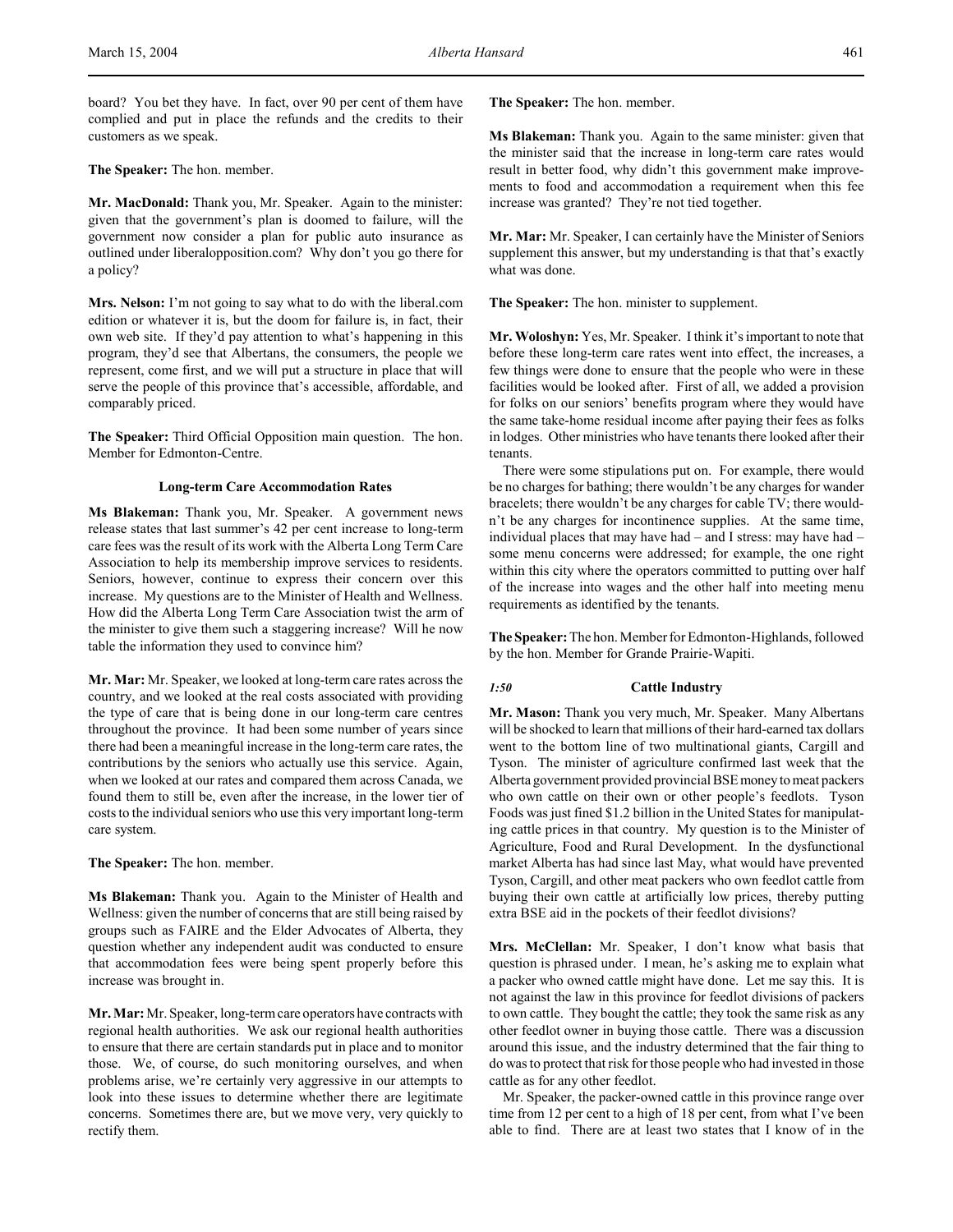United States that limit packer-owned cattle to 10 per cent. That's been discussed here, but it is not against the law for them to own cattle. They bought the cattle, they took the risk, and they were compensated on the same basis as everyone else.

**Mr. Mason:** Again to the same minister: what would have prevented packers from selling their own cattle to themselves at artificially depressed prices in order to pocket more assistance from this government?

**Mrs. McClellan:** Mr. Speaker, the market function, which, obviously, during this time wasn't operating the same as it might have at other times, allowed packers to buy cattle out of their own feed yards, cattle from some 1,500-plus feedlots across this province, which they did, and process those cattle and move them.

The hon. member seems to have missed a very important point. We had an incident of one animal contracting BSE, being found with BSE in this province. That totally changed the way we market cattle and the way we move cattle. Mr. Speaker, there was no market as we understood it after May 20 because we were confined to domestic buying. Cattle were bought by packers in the east, by packers in the west. The industry in this province did a phenomenal job of working with government to move over 1 million head of fed cattle through the system. We should applaud the ability to do that rather than trying to find holes in something that was so wholly successful.

**Mr. Mason:** Mr. Speaker, when the minister tables her account of the expenditures made under the BSE compensation programs, will it specify exactly which recipients received exactly how much money?

**Mrs. McClellan:** Mr. Speaker, I'll say it one more time very slowly. When we conclude these programs – we're 97 per cent paid out as of Friday – I will present a list of every recipient. It will have the name of the recipient, the number of cattle, and the amount of the cheque. To date, as I indicated last week, we have distributed \$359 million to 1,534 feedlots.

Mr. Speaker, as I indicated last week, the unfortunate part of this debate is that we're losing sight of the fact that this industry still has some very critical issues in front of it. I don't know whether to thank the hon. member or not, but I can tell him that I have had a deluge of calls from producers, feedlot owners across this province over the weekend thanking this government for the programs that it put in place that were successful and their annoyance – maybe that's a mild way – at the discussions that have I think sidetracked the really important issue, which is the recovery of this industry.

# **Health Care Reform**

**Mr. Graydon:** Mr. Speaker, last week the Conference Board of Canada released a report detailing why health care is not fiscally sustainable in any province – I repeat: any province – in Canada. The Premier and minister of health have been commenting that Alberta will introduce health care reforms in the next couple of months that may include user fees and the delisting of services and moving Alberta out of the Canada Health Act. My question to the Minister of Health and Wellness: can the minister tell Albertans how a province with an estimated budget surplus in excess of \$3 billion is unable to sustain health services at their current level?

**Mr. Mar:** Mr. Speaker, let me say, first of all, that this government supports the principles of the Canada Health Act both in spirit and in law, and this support is part of the province's Health Care

Protection Act. But we also recognize that maintaining our health care system cannot  $-$  and I say again: cannot  $-$  be about just spending more money. It's not just the province of Alberta that's saying this. All the Premiers of territories and provinces across Canada agree that the Canadian health care system is in need of urgent reform, and on March 9 of this year the Conference Board of Canada in its report echoed this sentiment.

The Conference Board projects that the total provincial/territorial public expenditures on health will more than double – more than double – by 2020 to over \$170 billion, up from \$72.5 billion in the last year, 2002-2003. This means that the province of Alberta by itself would have to spend an extra \$600 million a year just to maintain, not to improve but to maintain, the system that we now have, and at that rate, Mr. Speaker, by the year 2020 the province of Alberta will spend 53 per cent of its budget on health care alone.

**The Speaker:** The hon. member.

**Mr. Graydon:** Thank you, Mr. Speaker. My first supplemental is to the same minister. Many Albertans understood that the reforms undertaken in the Mazankowski report over the past two years would make the system sustainable. Why is the government starting another series of reforms?

**Mr. Mar:** Well, Mr. Speaker, this province has implemented an aggressive agenda for reform that's making better use of technology, delivering better services, improving access, but these by themselves are insufficient to slow down the rate of growth in health care costs. This province and other provinces across Canada are experiencing cost drivers that are largely outside of anyone's control, such as population growth, aging, and inflation.

The Conference Board of Canada's report indicates that there's a difference between cost drivers and cost escalators. Cost drivers in this case, Mr. Speaker, include a population growth in this province that's set to be at about 1.5 per cent, aging at 1 per cent, both of which are exceeding national projections. Our current health reforms attempted to address some of these concerns. For example, our focus on staying healthy has been an important part of this.

But what we now also need to do in addition to dealing with the cost drivers is deal with cost escalators. The escalators include non Canada Health Act-related things like drugs, which have been growing on average, Mr. Speaker, 17 per cent a year for each of the last five years. So what we need is flexibility in how the Canada Health Act is interpreted so that unilateral decisions by the federal government do not impact how Alberta delivers its health care system to Albertans.

# *2:00*

**The Speaker:** The hon. member.

**Mr. Graydon:** Thank you. My second supplemental is to the same minister. The Conference Board reported and pointed to drug costs as one of the major drivers in the health care costs that we're facing right now. What is the minister doing to contain drug costs in Alberta?

**Mr. Mar:** Well, we've done much, Mr. Speaker, to try and maintain costs, but as I indicated, notwithstanding all of our efforts costs went up by roughly 17 per cent a year for each of the last five years. Efforts that we've made include the introduction of the provincial drug list, mandatory generic substitution, and the increased use of special authorizations for high-cost drugs. The Conference Board of Canada highlights a variety of techniques to manage drug costs, and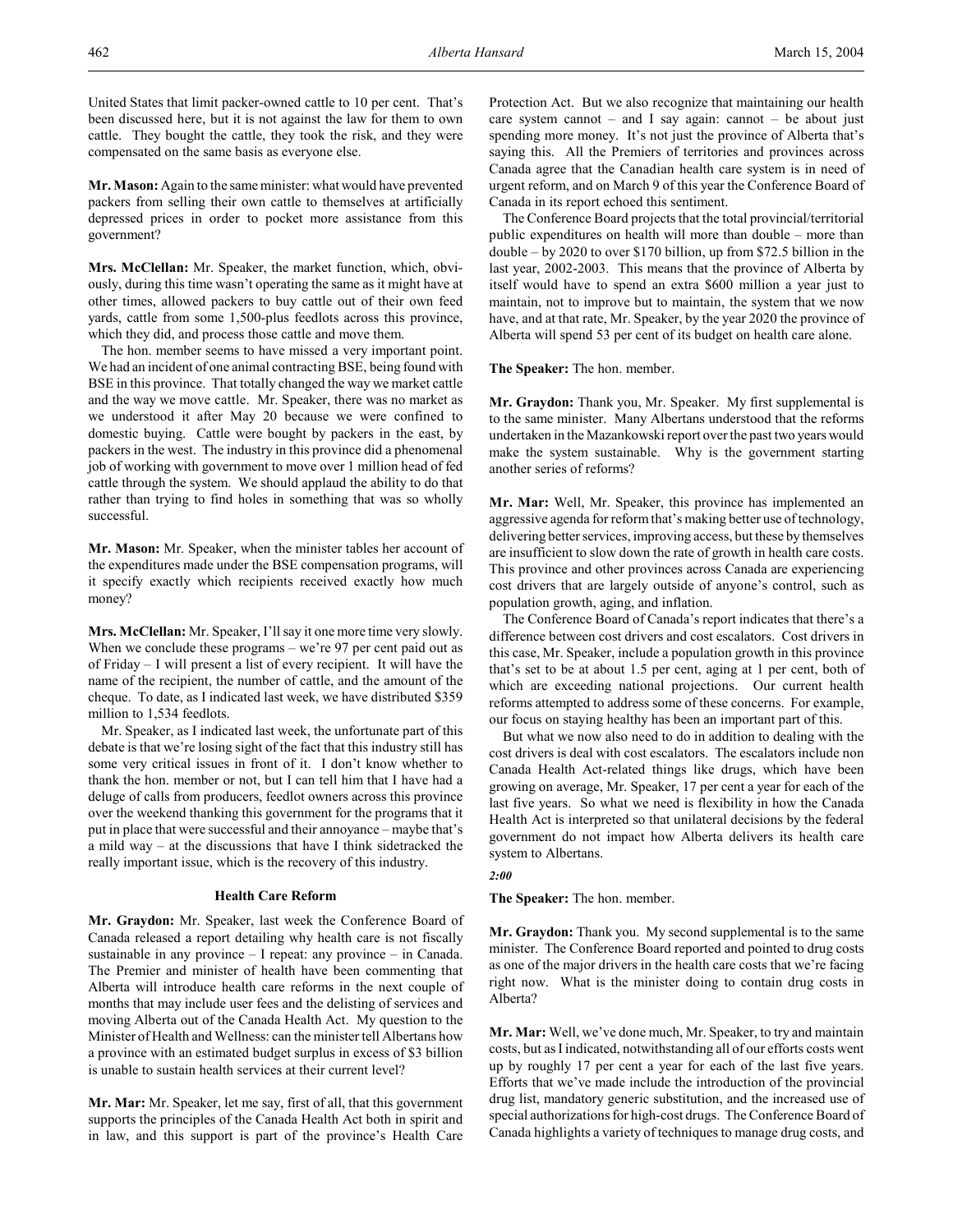I've instructed the people of the Department of Health and Wellness to review the Conference Board's report and develop a plan of action accordingly.

# **Emergency Services in Calgary Health Region**

**Dr. Taft:** Mr. Speaker, Calgary's head of emergency medicine in a letter to Kathy Briant about her mother's long stay in the Foothills emergency admits that bed shortages are leading to increased risk for patients in Calgary's emergency rooms. In fact, the head of Calgary's emergency medicine has been publicly quoted as saying that the future is a little bit scary. Despite government denials the situation is worsening in Calgary thanks to this government's mismanagement of the health care system. My questions are, first of all, to the Minister of Health and Wellness. Given that it was four years ago that the Calgary health region termed their emergency room services to be, quote, under siege, end quote, can the minister tell us why this situation only continues to worsen?

**Mr. Mar:** Mr. Speaker, I would suggest that the hon. member review *Hansard* from last week. He asked very similar questions last week. The answer remains the same, and that is that the regional health authority in Calgary has moved on a number of different actions including recommendations established in the Motta inquiry to improve access, to improve the triage system, to ensure that patients who leave the emergency room certainly notify people of their intentions to depart.

Mr. Speaker, people from around North America come to see how the emergency room system works in the city of Calgary. It's a good system. It is not perfect. In my recollection last week I indicated that the number of visits to emergency rooms in the city of Calgary was something in the range of a quarter of a million visits. The fact and the reality is that the overwhelming majority of people of those 240,000 to 250,000 visits a year get the service that they need in a timely way.

There are, of course, exceptional circumstances. We know that there are times in the year when perhaps an early flu arrives and emergency room visits go up. But, again, things like Health Link have helped to dramatically reduce the number of unnecessary visits to emergency rooms. This has been a very positive step in the right direction. During peak times in emergency rooms the regional health authority in Calgary has also put in more emergency room physicians.

So all the right steps are being taken, Mr. Speaker, and I have full confidence that the regional health authority in Calgary will continue to improve an already good system.

**Dr. Taft:** The minister mentions the Motta inquiry. Well, given that the Calgary health region told the Motta inquiry almost two years ago that changes were being made to improve the system, how does the minister explain that the number of code burgundies has quadrupled?

**Mr. Mar:** Mr. Speaker, again, the use of code burgundies is a management tool put in place by the regional health authority in an effort to try and move people around where necessary. We recognize that, again, it's not an exact science to be able to anticipate with perfect knowledge how many people will come into an emergency room on a given night or even in a given month. So it is a management tool that they use.

The regional health authority has put in place its capital requests for improvements, for example, at the emergency room at the Foothills medical centre. It has also put in place what it believes to

be its needs in a 10-year capital plan for the city of Calgary. The government has accepted those plans and is in the process of reviewing them. Will we be able to fund the almost billion dollars of capital that the regional health authority has requested? Not all at once, but over time we will address the real and legitimate needs expressed by the Calgary regional health authority because of the growth of the city of Calgary, a dramatic growth. I'm confident, again, that the regional health authority will meet the legitimate needs of Calgarians.

**The Speaker:** The hon. member.

**Dr. Taft:** Thank you. This time to the Minister of Infrastructure: given that the head of Calgary's emergency medicine also says that, quote, developing a new southern hospital will greatly alleviate the capacity issue, end quote, why is the government refusing to provide funding to build that hospital?

**Mr. Lund:** Mr. Speaker, I think it's important to recognize that the Minister of Health and Wellness and myself and the Premier have met with the Calgary regional health authority. We have heard their need for additional facilities, and of course we are working on those. I sure don't want to have the impression left that we have done nothing. In fact, if the member would visit the site in Calgary, the Children's hospital is under construction. That is a very necessary facility. Also, if the health clinic within the south part of Calgary is not open yet, it's very near open. The regional health authority has been purchasing land for the south Calgary hospital that's going to be constructed.

Mr. Speaker, we have to also remember that there are other needs around the province. As a matter of fact, over the last three years we have approved just about a billion dollars' worth of health care facilities in the province of Alberta. That's over the last three years.

**The Speaker:** The hon. Member for Dunvegan, followed by the hon. Member for Edmonton-Ellerslie.

### **Report on Rural Development**

**Mr. Goudreau:** Thank you, Mr. Speaker. In July of 2002 the Deputy Premier and Minister of Agriculture, Food and Rural Development announced the creation of a steering committee to examine rural development in Alberta. This committee, which was chaired by the members for Innisfail-Sylvan Lake and Wainwright, was given the responsibility of examining why the Alberta advantage had not appeared to create much growth outside the Edmonton/Calgary corridor. My question is for the Minister of Agriculture, Food and Rural Development. With many individuals, especially our representatives from municipal governments, anxiously awaiting the release of the report, when can we expect this report to be made available?

**Mrs. McClellan:** Well, Mr. Speaker, first, let me acknowledge the great work done by the Member for Innisfail-Sylvan Lake and the Member for Wainwright. These two members of this Legislature travelled the province and listened – listened – to individuals, elected officials, and anyone who chose to come to the meetings as to how they envisioned rural development in their communities and took careful note of what these individuals felt were barriers to rural development and to their communities growing.

Mr. Speaker, this report was presented to me in the fall, and because of the multifaceted issues in the report we determined that we should share it with other ministries. A lot of the information in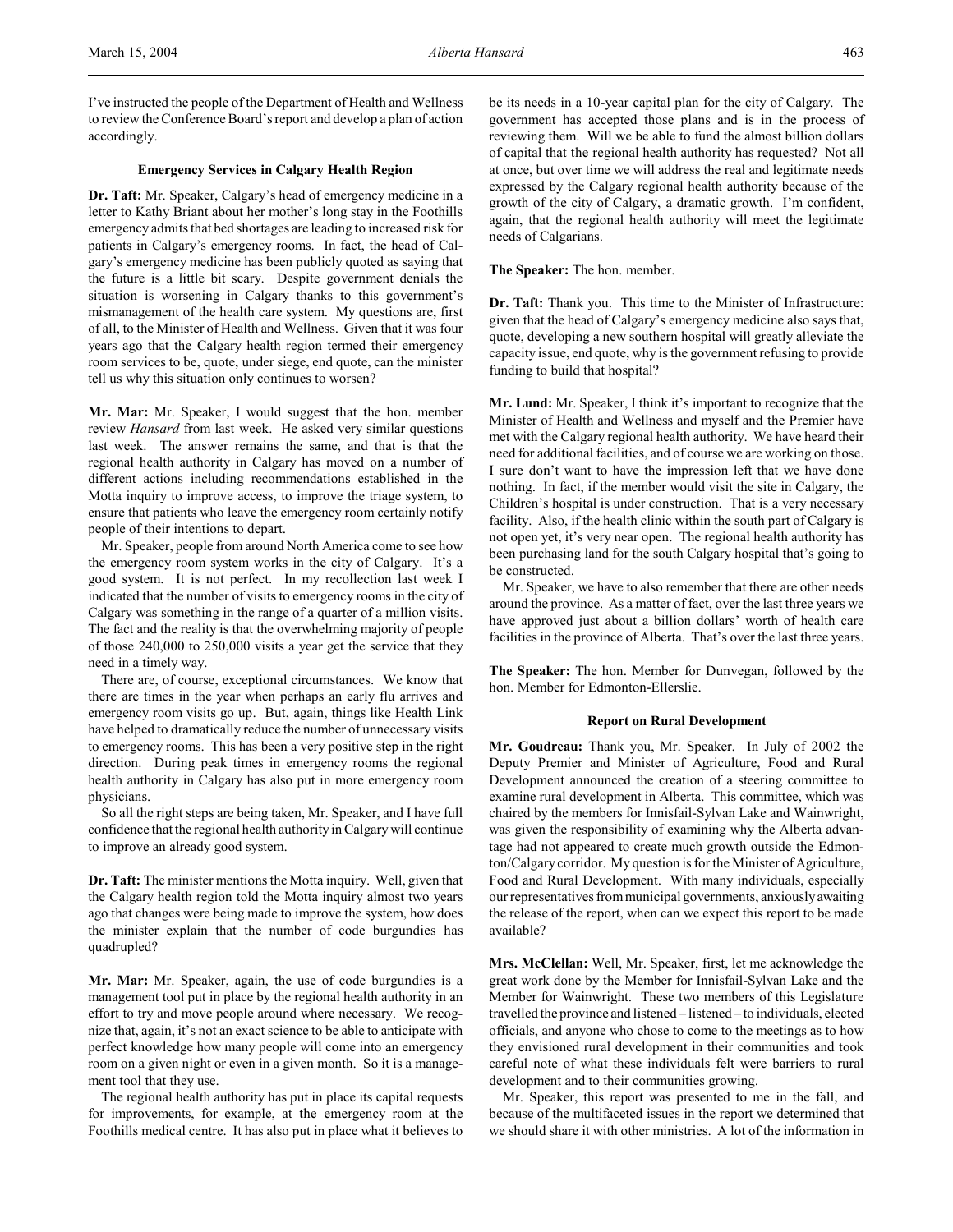that report requires other ministries' responses. They talk about economics.

# **Speaker's Ruling**

# **Questions regarding Unreleased Report**

**The Speaker:** Hon. minister, please. There's a bit of a dilemma here. A question is being raised about a report that has not been made public yet, and there is discussion going on in the Assembly. I think that to the privilege of all members of this Assembly, should questions be addressed on a report, it would be to their advantage to at least have access to such a report.

The hon. member.

# *2:10* **Report on Rural Development** *(continued)*

**Mr. Goudreau:** Thank you, Mr. Speaker. The question was: when can we anticipate the release of that particular report, and how will that report help our rural communities?

**Mrs. McClellan:** Mr. Speaker, I apologize, but I was getting to the reason that the report has not been released yet, and it is because of the complexity and because of the number of ministries that would be involved in the implementation of that report. We felt that to do justice to the work that was done by these individuals and by the people that participated in these meetings – and I must say a great turnout right across this province – we would spend some time doing that. It is my anticipation that we will release this report in the next short weeks or even days because the majority of that work has been done, and I know that many, many communities are anxiously waiting for that.

### **The Speaker:** The hon. member?

The hon. Member for Edmonton-Ellerslie, followed by the hon. Member for Medicine Hat.

# **Forest Stewardship Council Certification**

**Ms Carlson:** Thank you, Mr. Speaker. The demand for Forest Stewardship Council-certified wood products is increasing rapidly. Earlier this year Weldwood of Hinton was dropped by IKEA because its forestry practices did not meet IKEA's wood purchasing standards. This is merely one example that shows how Alberta's forest management strategy is becoming a target for market action. To the Minister of Sustainable Resource Development: given that the FSC certification standards were finalized last fall, when will this ministry finally work with Alberta conservation groups to identify areas for protection so that Alberta forest companies can become FSC certified?

**Mr. Cardinal:** Mr. Speaker, that's a very, very good question because forestry continues to play a very important part of our overall economic diversification plan. In fact, there are thousands of people employed in that industry. I'm sure a lot of the members' constituents also work in that industry, so this is a very, very important part of our economy and industry in Alberta.

The issue of certification is only one challenge amongst many challenges, such as the softwood lumber agreement, the endangered species legislation that the feds are proposing, the Kyoto agreement that the feds are proposing. All those areas, Mr. Speaker, are a challenge. This international certification, of course, is another process, and we are working very closely with the Alberta Forest Products Association, the industry, and the users out there in relation to working toward proper certification for industries in Alberta.

Some of the challenges we have, of course, are that a lot of the small operatives – there are about 125 in Alberta – produce less than 5 million board feet. Some of those industries, of course, may not have the capacity and the finances to be able to meet some of those certification standards, so it is a challenge and continues to be a challenge. You can be assured that we will meet those standards as required when the time is right.

**Ms Carlson:** Mr. Speaker, the minister misses the point of the question. When will the ministry stop industrial development in the most endangered areas of the boreal forest so that conservation planning can be completed?

**Mr. Cardinal:** Mr. Speaker, of course, the Liberal way would be to stop everything. Fortunately, they're not the government and probably will never be the government, so we don't need to worry about that.

Mr. Speaker, we do have a good balance in Alberta with industrial development and environmental management, and that will continue.

**Ms Carlson:** Mr. Speaker, given that the minister needs to take into consideration that their forest management strategy is affecting Alberta businesses, when is he going to show some commitment to improve forest management and to the Alberta forest industry and trash its policy of no more protected areas in Alberta?

**Mr. Cardinal:** Mr. Speaker, you know, we probably have the most efficient mills in North America in relation to harvesting our resources, but that also goes along with the forest management. A lot of our FMA holders have won international awards in relation to forest management and harvesting. Of course, the Liberals would never see that because all they see is the negative side.

**The Speaker:** The hon. Member for Medicine Hat, followed by the hon. Member for Edmonton-Glengarry.

### **West Nile Virus**

**Mr. Renner:** Thank you. Mr. Speaker, last summer the West Nile virus arrived in Alberta, and the Palliser health region in southeastern Alberta reported 131 of the 275 West Nile infections reported province-wide. The Minister of Health and Wellness recently announced a mosquito control program for the coming summer. Medicine Hat and the surrounding municipalities will receive about \$350,000 in funding to implement or adapt municipal mosquito control programs to combat West Nile virus. My questions this afternoon are to the Minister of Health and Wellness. Given that almost one-half of the West Nile virus cases occurred in a region that accounts for only about 3 per cent of the total population of Alberta, how can the minister be confident that this funding will be adequate to minimize the risk of further outbreaks of West Nile in this region?

**Mr. Mar:** Mr. Speaker, prior to the summer of 2003 we had no evidence of West Nile virus in this province, nor did we know with any certainty at all which of the 43 species of mosquitos which live in this province might actually carry the virus, nor did we know where they would lay their eggs. So it would have been premature to implement a broad larvicide program last year.

We did work in the past year, Mr. Speaker, with municipalities and our colleagues at the ministries of Environment and Sustainable Resource Development to determine from mosquito surveillance where these mosquitos might be, and we did that on the basis of incidences of bird and human cases province-wide. What we found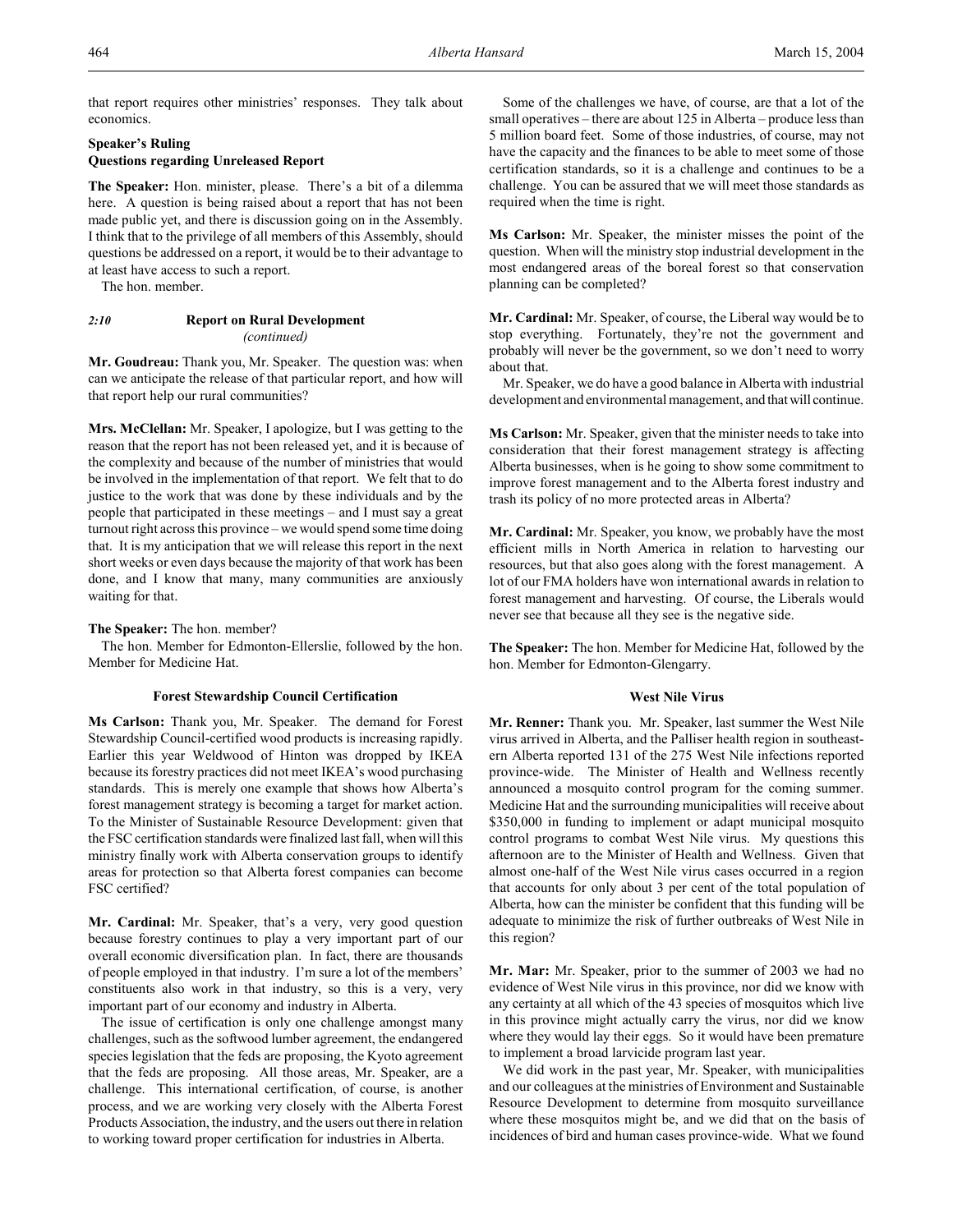Now, I need to say this, Mr. Speaker. I cannot guarantee that this will entirely reduce the risk of infection to human beings. No mosquito control can kill every mosquito, but it is important to remember that this will be a very important part of supplementing the most effective means of reducing the risk to human health, and that is every individual taking the proper steps, like wearing DEET and wearing the right kind of clothing, to avoid the risk of being bitten by a mosquito.

**The Speaker:** The hon. member.

**Mr. Renner:** Thank you. Mr. Speaker, I have only one supplemental question. To the same minister: how will the minister ensure that municipalities within the region use the funding in the most effective way?

**Mr. Mar:** Mr. Speaker, this department has worked very closely with Alberta Environment to develop the program. Alberta Environment is enforcing the guidelines around the use of pesticides in the province of Alberta. The insect and pesticide specialist responsible for this mosquito control program will be working with municipalities to ensure that their staff are properly trained to find and identify the correct species of mosquitos and certified to apply the chemical agents that are used to kill the mosquito larvae.

Municipalities participating in this funding formula are required to provide detailed plans for their mosquito control programs for approval, and any funding that is unused at the end of the season will be returned to the Department of Health and Wellness.

#### **Intermodal Traffic Safety**

**Mr. Bonner:** Mr. Speaker, despite a shortage of approximately 5,000 qualified workers CN Rail continues to send traffic in and out of intermodal terminals. This has led to complaints by striking workers that inexperienced drivers are leaving the yards here in Alberta with containers that have not been locked down properly, compromising safety for both the workers and for Alberta drivers. To the Minister of Transportation: is the minister currently working with CN Rail to ensure that traffic safety here in Alberta isn't compromised during this time of shortage at CN Rail?

**Mr. Stelmach:** Mr. Speaker, the member is referring to a matter that is totally under the jurisdiction of the federal government.

**Mr. Bonner:** Given that these trucks are travelling on Alberta highways, Mr. Speaker, and that at least three accidents involving intermodal truck traffic have occurred in Alberta in the past 21 days, what steps has the ministry taken to ensure that adequate inspections are taking place and that violations of safety standards are being appropriately punished?

**Mr. Stelmach:** When it comes to truck traffic, that is under the jurisdiction of the provincial government. In terms of load restraint the fines have been increased rather significantly, and also any violations of the current Traffic Safety Act will go on the company profile. So those are quite serious allegations.

**Mr. Bonner:** To the same minister, Mr. Speaker: what is Alberta Transportation doing to work with companies to ensure that traffic

safety standards aren't compromised when there are shortages of experienced workers?

**Mr. Stelmach:** Mr. Speaker, the hon. member talks about a shortage of experienced workers as a result of the strike. Actually, there is a shortage of experienced drivers right across Canada. In fact, a number of larger trucking firms are bringing people in from other provinces. Some are actually training people from Yugoslavia and other countries in Europe, because when it comes to the spring run in terms of fertilizer, anhydrous ammonia, et cetera, all companies want to do the best they can in terms of the proper training of the drivers and also to ensure that all safety standards are met. As I mentioned before, it is very crucial that all trucks on Alberta highways operate as safely as possible.

*2:20*

The other is that through co-operation with the Department of Learning we've actually put together a course that will be starting soon where companies can send their drivers for additional training, but this is quite in-depth. It is not only the standard driving practices on Alberta highways, but this would be load restraints, crossing borders, proper waybills. At the end of the period the driver will actually have a certificate. They can then present their certificate to other trucking companies when they're either seeking employment or to show their expertise in this particular area.

**The Speaker:** The hon. Member for Edmonton-Strathcona, followed by the hon. Member for Wetaskiwin-Camrose.

### **Mental Health Services**

**Dr. Pannu:** Thank you, Mr. Speaker. About a week ago in this House the Minister of Health and Wellness gave the government a grade of 99 per cent when it came to Alberta's mental health system. By contrast, a leaked government report on mental health gives the government a failing grade. The report states that there are significant capacity and service gaps across the entire spectrum of mental health services and that Alberta's spending on mental health is far below the average of the percentage of budget that other provinces spend on mental health. My question is to the Minister of Health and Wellness. What immediate action is the government taking to address the deplorable gaps in services, the insufficient funding, and the tragic lack of strategic vision outlined in the leaked report on this province's mental health services?

**Mr. Mar:** Well, first of all, Mr. Speaker, let me say this. This was a draft report. It was not leaked to anybody. It was released to stakeholders for their input. We asked stakeholders throughout the province: where are the areas that we can improve our mental health services, what are the visions and the strategies that we should put in place in order to ensure that Albertans have access to the right kinds of services that they require, and what are the kinds of community services that are needed by people who have needs in mental health? We are taking steps to address these even now, even in advance of the plan being finalized.

As an example, Mr. Speaker, fairly recently we announced that four psychiatrists and five other mental health workers have gone into an arrangement with 44 general practitioners in the city of Calgary to better identify and help those patients of the 44 general practitioners whose patients need mental health services. So we are taking steps in the right direction.

I would also say, Mr. Speaker, that it would be false to suggest that there's a conclusion that we're not spending the right amount of money on mental health, because you need to know first what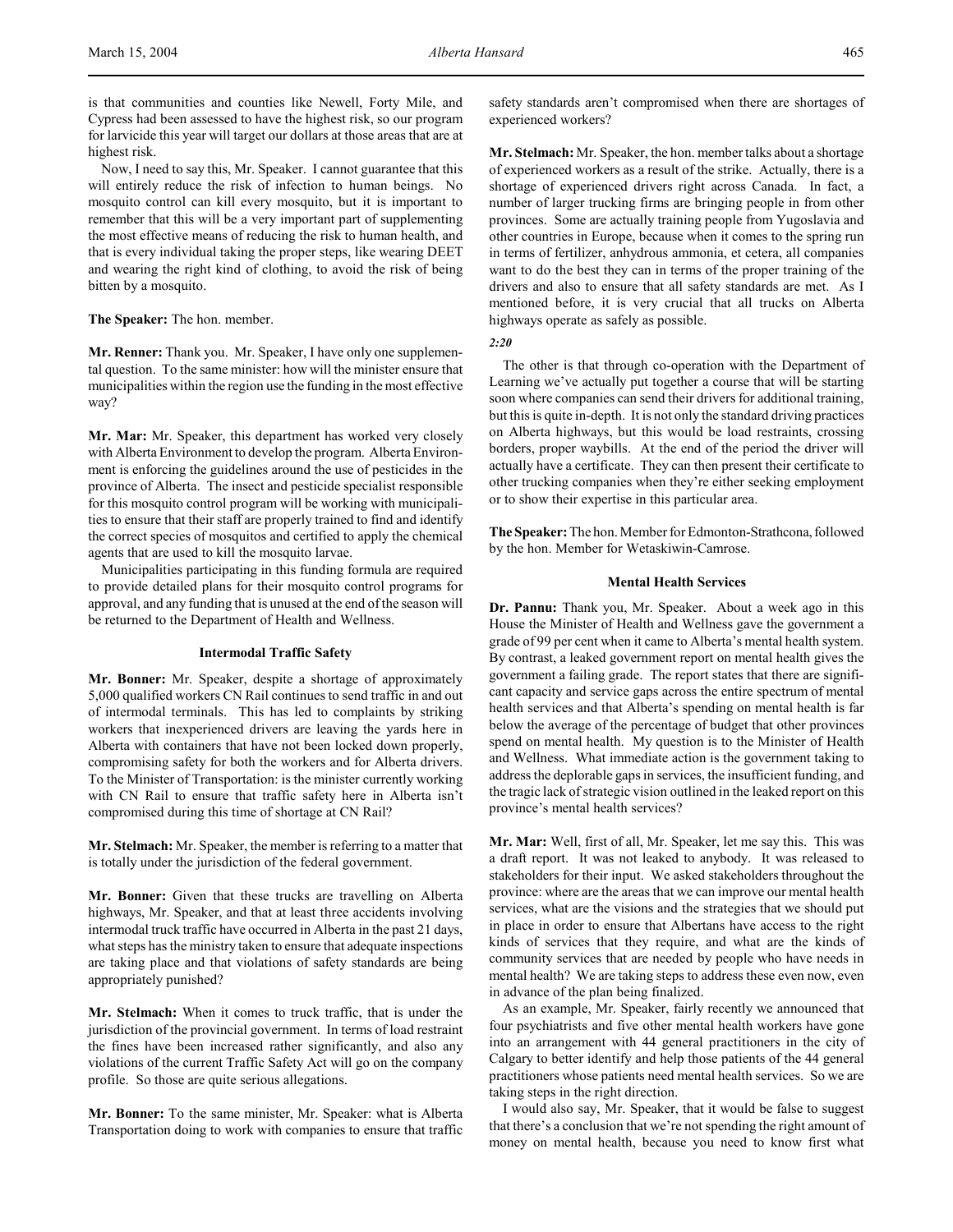services you need before you can tell how much you need to spend on it. So this comparison with other jurisdictions, saying that expressed as a percentage, it's lower than other parts of the country – I've yet to see any evidence that backs up that assertion. But even if it were true, I'd say: what does that tell us? It doesn't tell us anything, because until you know what it is that you need in the system, you cannot say how much it will cost.

**The Speaker:** The hon. member.

**Dr. Pannu:** Thank you, Mr. Speaker. To the same minister: how long will Alberta families have to wait before meaningful action is taken to not only make the plan that the minister talks about public but to meaningfully address the critical gaps in mental services and funding identified in the report?

**Mr. Mar:** Well, again, Mr. Speaker, there were a number of false assumptions in the premise of that question. We've indicated that health care, particularly mental health care in this province, is critically important. It's the reason why we've asked Albertans and asked stakeholders how we should proceed on a province-wide mental health plan. It will be done in the fullness of time, and it will be done in a way that makes sense, where there's a consensus among stakeholders as to the direction that we move forward.

But, again, Mr. Speaker, to reiterate what I said in my response to his first question, I wouldn't want the hon. member to think that there is nothing happening in the meantime. We are taking appropriate steps to close gaps. We have increased our funding for mental health. I spoke about the dollars involved last week in this Assembly. I invite the hon. member to refer to *Hansard*. We do spend some \$240 million or \$250 million with the Mental Health Board. That's over and above the hundred million dollars that regional health authorities estimate that they spend. We know that many visits to a doctor's office, general practitioners, involve matters of things like depression. We cover the cost of that. We cover the costs of drugs in this province, including psychiatric drugs.

So, Mr. Speaker, we do devote enormous resources to this area, and I wouldn't want the hon. member to leave Albertans with the impression that we don't do anything with this area of mental health, because it is very important.

**The Speaker:** The hon. member.

**Dr. Pannu:** Thank you, Mr. Speaker. My second supplementary to the same minister: given that the minister is proposing to act only in the fullness of time, how can he justify pushing Albertans with mental illness into the community without providing the community supports necessary for successful treatment?

**Mr. Mar:** Again, Mr. Speaker, there are so many false premises to the question asked by the hon. member. I want to emphasize that we do provide community supports for those suffering from mental illness in the community. We are asking our stakeholders: are there other things that we can do to improve this? They indicate to us that the answer is yes, so let us wait for this report to be responded to by stakeholders in the province, and we will move forward with our plan from there.

**The Speaker:** The hon. Member for Wetaskiwin-Camrose, followed by the hon. Member for Edmonton-Centre.

# **Film Development Program**

**Mr. Johnson:** Thank you, Mr. Speaker. My first question is for the Minister of Community Development. Constituents in my riding

were very excited when Wetaskiwin was recently the production location for a new movie, *Santa's Slay*. Usually it's the major cities and the mountain areas that attract the film industry. Can the minister tell us what impact the Alberta film development program is having on our province?

**Mr. Zwozdesky:** Mr. Speaker, the impact of the Alberta film development program throughout this province has been and continues to be absolutely enormous. I can tell you that within the last four years and since the introduction of this program the number of persons involved in the film industry has grown by 220 per cent. The number of actors alone has increased by about 195 per cent, and as a result of those couple of increases, the dollar value of production in this province has increased about fivefold. So we know that the program is working and working well.

From an artistic, creative, and technical point of view it is having an enormous impact on the personnel involved in that industry. It also fuels local economies in places such as Wetaskiwin, Bruderheim, and Edmonton, which is where *Santa's Slay* is currently being filmed. It is a production with which a local producer has a coproduction arrangement and, obviously, one with which we have a record of association.

Two other quick points, Mr. Speaker. The taxation coffers of the province of Alberta are directly impacted also because these individuals involved in this industry pay corporate, private, personal taxes, so that's helpful there. I think, finally, the impact is being seen in the promotion of Alberta as a go-to or a come-to location with incredible scenery, tremendous support crews, and staff who can help out with these films. So we see a great deal of benefit to the tourism industry, and we know that this is a multimillion dollar industry, and we hope that within a few years it will become a billion dollar economic generator in this province.

**Mr. Johnson:** My first supplemental is to the Minister of Economic Development. What role did Economic Development play in attracting the *Santa's Slay* production to Wetaskiwin?

### *2:30*

**Mr. Norris:** Well, thank you very much to the hon. member for the question. At the outset I don't think I can add much more to what the hon. Minister of Community Development said about the impact on this industry. But I do think certain thanks should be given to our colleague for Airdrie-Rocky View, who has been the chairman of this film commission for so long and has fought passionately for it.

Mr. Speaker, the answer to the hon. member's question is yes. We took a mission to Los Angeles, we met with the producers of *Santa's Slay*, and we, I believe, convinced them to come to Alberta to do so. We have some 17 other films that are going to be produced here in the next year, we believe. One of them, entitled My One, My All, My Everything, I'm told is a love story, which should lend itself very well to the beautiful Alberta west that we have here.

Mr. Speaker, I would also echo the comments that the hon. Minister of Community Development said. We have targeted this industry in particular for what it does for tourism. If one looks at what happened with New Zealand and *Lord of the Rings*, they've generated some 3 and a half billion dollars in new tourism opportunities because of that remarkable film sequence. So in Alberta we've targeted that as well.

Again, my thanks to the Member for Airdrie-Rocky View for all her hard work in continuing to promote this remarkable industry.

**Mr. Johnson:** My last question is to the same minister. What role is your ministry playing to specifically attract more film production opportunities to the rural area?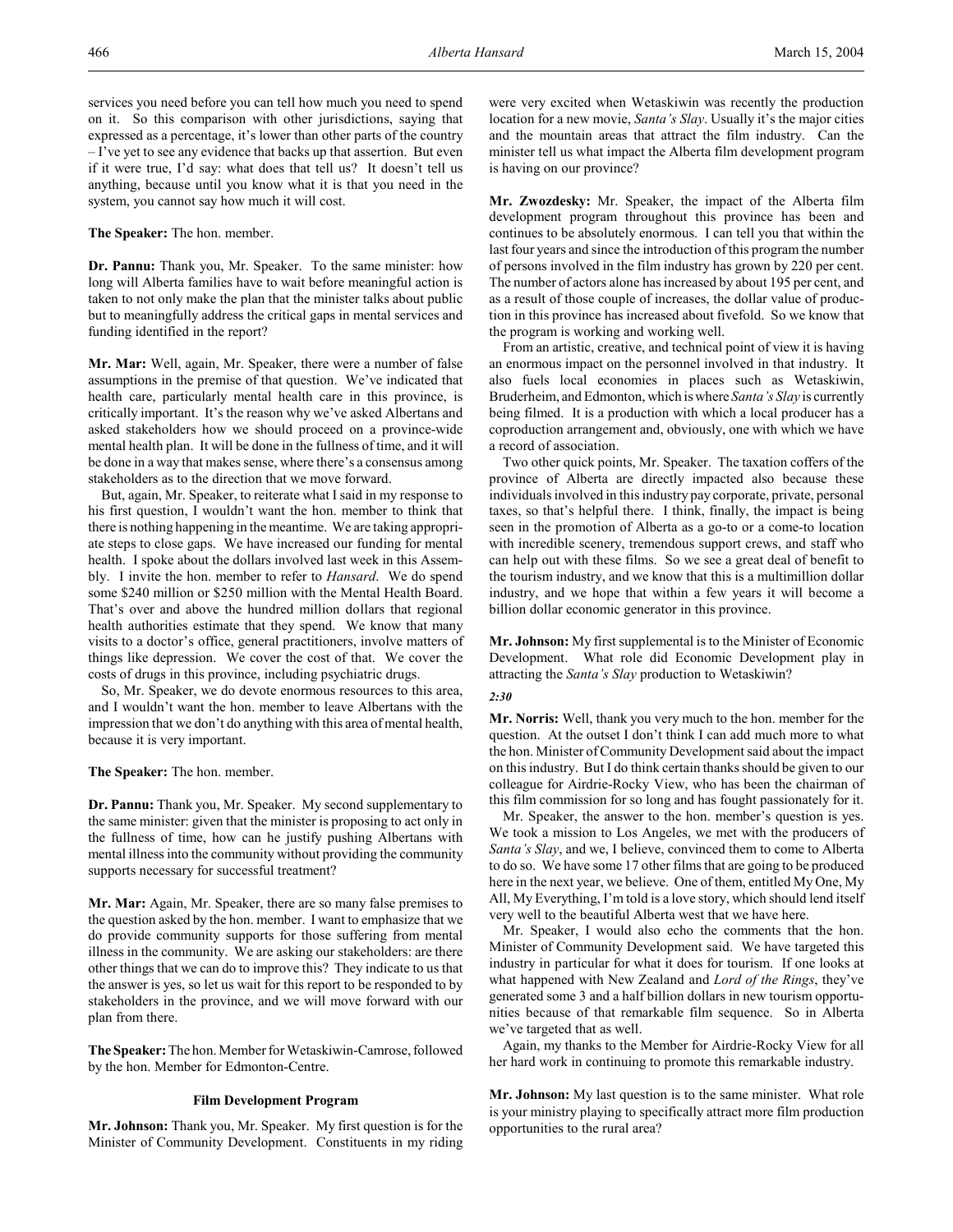**Mr. Norris:** Well, Mr. Speaker, one of the absolute delights of this job is that rural Alberta is already built. It has everything that people are looking for. So our job in our two missions to Los Angeles that we undertook with producers was to let them know that if they're looking for badlands, we have it, that if they're looking for an old western town such as Lacombe, we have it. We have everything. The sets are already built; they're here. God made them for us. We just have to utilize them. As a result, we want to let them know what's going on also in northern Alberta, as my colleague says, in Medicine Hat. A beautiful province, a remarkable province.

The other thing we're doing, Mr. Speaker, is working with our regional economic alliances, of which we have 12 in the province, to let them know how to promote this remarkable industry and how to get the message out that production can take place not only in Edmonton and Calgary but also in rural Alberta, which is very important.

**The Speaker:** Hon. members, prior to calling on a number of hon. members to participate today, I'd just like to make a follow-up comment to something I said in the House the other day. On Thursday last I indicated that last Thursday could have probably have been a remarkable day in the history of the Legislature of Alberta. That was day 15 of the session, and Her Honour came in and gave royal assent to 15 bills. That was a productivity of 15 bills in 15 days.

Well, weekend research shows the following. In 1944 on day 14 of the Ninth Legislature 20 bills received royal assent, and in 1941 on day 16 of the Ninth Session 21 bills received royal assent. However, the record is in 1913. In the Second Legislature 87 bills received royal assent on day 29 of the session.

Might we revert briefly to Introduction of Guests?

[Unanimous consent granted]

# head: **Introduction of Guests**

*(reversion)*

**The Speaker:** The hon. Member for Clover Bar-Fort Saskatchewan.

**Mr. Lougheed:** Thank you, Mr. Speaker. I'm pleased to introduce people from Special Olympics. We have the group leaders visiting today in the gallery accompanied by athletes. Group leaders include Louise Suru, Corey Coldwell, Gary Lefleur, Michael Daly, Sarah Lavin, and Michelle Deering. Several athletes are accompanying them, among them Ambyr Lindon, Adam Faulkner, Robin Friesen, Andrew Rys, Steve Rabeeh, Joe Knorr, Calvin Webster, Warren Pattison, Randal Thurston, Najden Ciric, Geoff Yuzyk, Jack Ringdahl, Tammy Royan, Shilo Sutton, Steven Weigelt, Randy Royer, Wayne Poloyko, Edward Busch, Kevin Shoenberger, Jim Combs, and Chris Stoikopoulos. I'd ask them to please rise and receive the warm welcome of the Assembly.

#### head: **Recognitions**

#### **Alex Girvan, Aidon Girvan, Willie King**

**Mr. Goudreau:** Mr. Speaker, on the third of May 2003 one-year-old Cameron Girvan was playing with his brother, two-year-old Aidon Girvan, and his cousin, three-year-old Willie King, at his grandparents' farm. The boys were playing around the slough when Cameron decided to chase a beaver wandering on that slough. Cameron broke through the thin ice and fell into the water. He was not able to get up or breathe as he had fallen through the ice into mud and water that was approximately three feet deep.

At the tender ages of two and three both Aidon and Willie had enough sense to immediately run the 70 metres back to the house to get help instead of trying to help Cameron on their own. In response Alex, the father of Cameron and Aidon, ran out of the house to the slough. He found Cameron lying on his back, his head stuck in the mud with the water washing over his face, kicking his feet trying to get up. Alex was able to grab Cameron out of the water to safety. Cameron was conscious and crying, but his lips were blue in colour. Alex immediately carried Cameron back to the house and administered first aid.

Aidon Girvan and Willie King responded wisely to the situation. It is for this reason that the Lifesaving Society awarded Aidon Girvan, Willie King, and Alex Girvan with the rescue commendation award.

**The Speaker:** The hon. Member for Edmonton-Castle Downs.

# **Spain**

**Mr. Lukaszuk:** Thank you, Mr. Speaker. On March 11, 2004, the world was horrified once again by the terrorist bombing in Madrid, Spain. This cowardly act extinguished the lives of 200 innocents while injuring more than 1,000 other citizens who were merely going from one place to another, unsuspecting parents, children, and elderly.

I have had the opportunity to spend time in Spain, and she is very dear to me. One of the most splendid features of this unique country, Mr. Speaker, is her people, who are some of the most friendly, hospitable, and peace loving I have ever encountered.

March 11, 2004, will be a day that I will not forget soon. Although it will be remembered as a day of grief and tears, I hope that it will also be the start of a new unity in Spain and in the global community in our collective resolve to rid ourselves of terrorism.

To all our Spanish-Canadian citizens and especially to those of Spain, my deepest condolences on your tremendous loss. May God bless and keep Spain in her great time of sorrow.

Thank you.

#### **Special Olympics Canada Winter Games**

**Mr. Lougheed:** Mr. Speaker, I'm pleased to rise today in this Legislature to acknowledge the 72 athletes and 28 support team members from Alberta who attended the 2004 Special Olympics Canada Winter Games recently in Charlottetown, Prince Edward Island. These athletes braved the near-record snowfall in Prince Edward Island to compete in events such as alpine and cross-country skiing, figure skating, floor hockey, curling, snowshoeing, and speed skating. The Alberta contingent did quite well this year, placing third overall, receiving 28 gold medals, 29 silver medals, and 24 bronze medals. In fact, the Strathcona Strikers, a floor hockey team from my constituency, won a bronze medal in their division.

But the Special Olympics is more than winning medals. The athletes' oath for the Special Olympics is "Let me win, but if I cannot win, let me be brave in the attempt." I have heard, Mr. Speaker, that all the athletes from Alberta were brave in their attempt and were fine ambassadors for our province.

I'd ask all members of the Assembly to join me in recognizing the athletes and coaches who represented Alberta this year at the Special Olympics.

#### **Beef Consumers**

**Mr. MacDonald:** Mr. Speaker, I rise today to recognize the Alberta beef consumer. After the single case of a BSE-infected cow was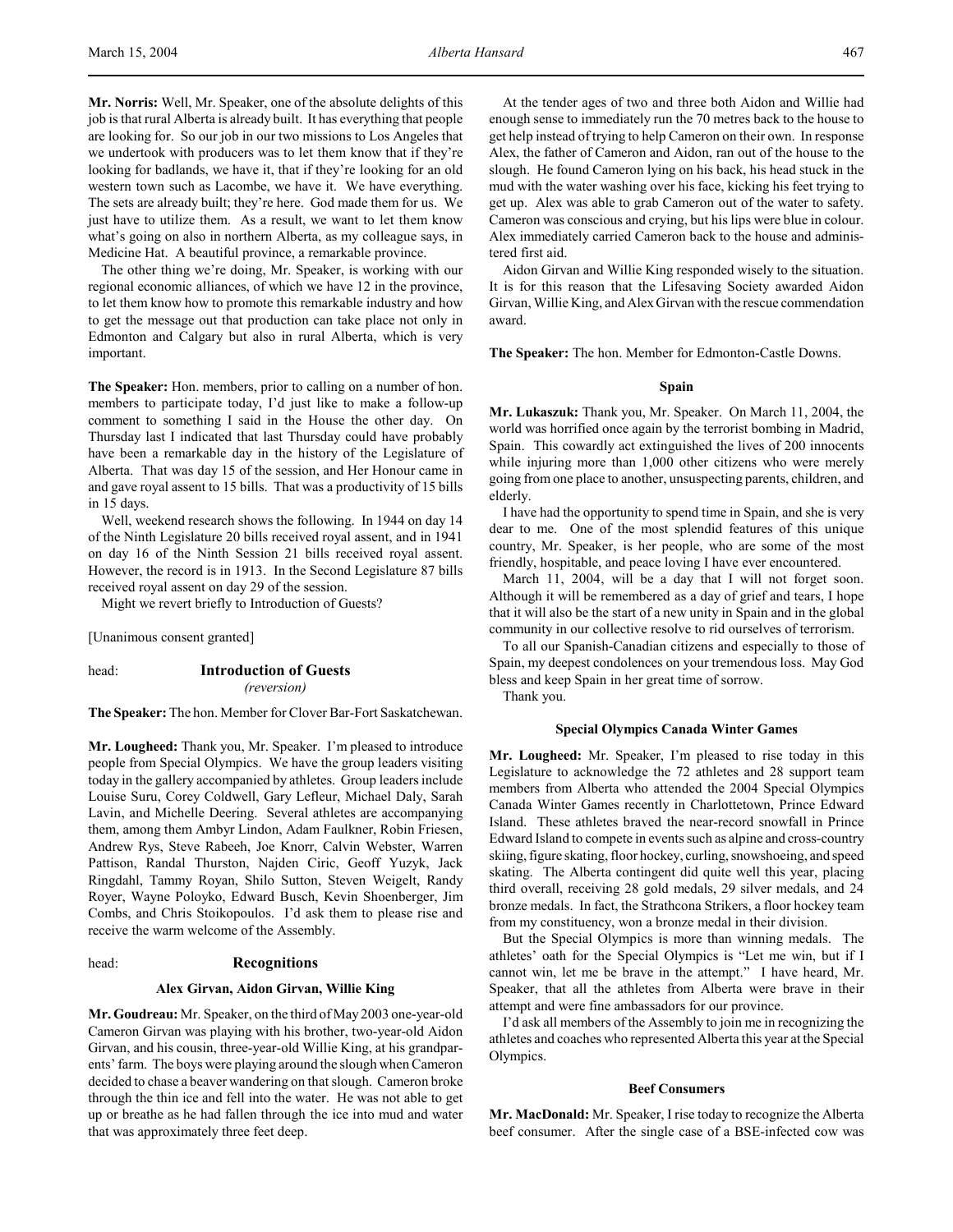detected in this province, hundreds of community groups, industry groups, producers, the government, and the Official Opposition hosted different events in support of Alberta's beef producers. The response to the crisis by Albertans has been tremendous. Across this province at community halls, parking lots, the Saddledome in Calgary, and in many, many other places Albertans lined up to show their support. It is not a rare occurrence, by any means, to be driving down the road and see a bumper sticker that states, "I love Alberta beef" or "I still love Alberta beef."

I want to thank those who have purchased Alberta beef and have helped keep the industry afloat. Let's keep it up and work hard to open the borders to our world-famous product, Alberta beef. Alberta prime rib belongs on all fine restaurant menus around the world.

Thank you.

**The Speaker:** The hon. Member for Wetaskiwin-Camrose.

#### *2:40* **Clear Vista School**

**Mr. Johnson:** Thank you, Mr. Speaker. I rise to recognize the Clear Vista school in Wetaskiwin, which held the official opening of its new school last week. It was the pleasure of the Minister of Infrastructure and myself to participate on behalf of the government of Alberta.

Clear Vista dates back to the late '40s and '50s in Wetaskiwin. It was originally established as a school for the children who lived outside the city in neighbouring municipalities. The school remains an important part of meeting the needs of county students as well as being open to students within the city of Wetaskiwin.

With the growth of the community around Wetaskiwin a new school building was desperately needed to house the students at Clear Vista. What began as a small school over 50 years ago has grown to a student population of 517, offering a wide range of learning opportunities for both city and county students from kindergarten through grade 9 in the Wetaskiwin-Camrose constituency.

The students, teachers, and staff are extremely excited and proud to move into their beautiful new facilities, that will continue to serve the educational needs of the Wetaskiwin area for years to come. Thank you.

**The Speaker:** The hon. Member for Calgary-North Hill.

# **Toni Ingram Constable Jeff Fox**

**Mr. Magnus:** Thank you, Mr. Speaker. All of us at times take emergency workers – police, firefighters, and EMS – for granted because we know that they'll be there when we need them. Last Sunday on highway 2 near Leduc was one of those times for me. After hitting a patch of ice, my vehicle lost control at highway speed and rolled off the road. I called for assistance and was met on the phone by dispatcher Toni Ingram, whose calm and presence of mind kept me calm and under control until Constable Jeff Fox arrived on scene moments later.

Constable Fox spent two hours helping me pick up my belongings and generally kept me safe in this traumatic time. The most danger I felt was not during the accident but afterwards on the side of highway 2 with vehicles passing at highway speeds only feet away despite the flashing emergency lights.

My thanks go out to Jeff and Toni for their professionalism and kindness, but the best thanks of all would be to help make Alberta roads a little bit slower and safer for them. Thank you, Mr. Speaker.

# **Yellow Ribbon Gala**

**Mr. Bonner:** Mr. Speaker, last Saturday evening the hon. Member for Olds-Didsbury-Three Hills and I attended an exciting and special evening hosted by the Military Family Resource Centre. Many months of hard work and planning went into the yellow ribbon gala benefit dinner and silent auction. This very successful event is a major annual fundraiser for this nonprofit charitable organization.

Padre Laurelle Callaghan, Global's woman of vision for April 2003, was the featured speaker. Major Callaghan recounted her experiences as senior Canadian chaplain during Operation Apollo in Kandahar. Her presentation was a highlight of the evening as she skillfully wove humour and wise advice into her presentation on her experiences.

The proceeds for the benefit dinner and silent auction are reinvested into the Military Family Resource Centre to assist in providing programs and services designed especially for military families. Their mandate is clear: supporting the heroes behind the heroes.

Mr. Speaker, I'd like to ask all the members of this Assembly to join me in recognizing the outstanding work and contributions the Military Family Resource Centre makes in the lives of military families. Thank you.

#### head: **Presenting Petitions**

**The Speaker:** The hon. Member for Edmonton-Strathcona.

**Dr. Pannu:** Thank you very much, Mr. Speaker. I rise to present a petition signed by 176 Albertans petitioning the Legislative Assembly to urge the government "to invest a portion of the multi-Billion dollar budget surplus to properly fund education, thereby avoiding layoffs of teachers and staff, ballooning class sizes, program cuts, and closure of schools."

Thank you, Mr. Speaker.

#### head: **Notices of Motions**

**The Speaker:** The hon. Member for Edmonton-Gold Bar.

**Mr. MacDonald:** Thank you, Mr. Speaker. I am giving notice that I will be rising later this afternoon at the conclusion of the daily Routine to move a Standing Order 40 application. Thank you.

# head: **Introduction of Bills**

**The Speaker:** The hon. Member for Calgary-Buffalo.

#### **Bill 21**

#### **Child Welfare Amendment Act, 2004**

**Mr. Cenaiko:** Thank you, Mr. Speaker. I'm pleased today to introduce Bill 21, the Child Welfare Amendment Act, 2004.

These minor amendments will clarify wording and ensure that the Child Welfare Amendment Act, 2003, which received royal assent last spring, is aligned with the Family Law Act and the Vital Statistics Act. These amendments will also allow for a smooth transition from the existing legislation.

I'd like to move first reading of the bill.

[Motion carried; Bill 21 read a first time]

**The Speaker:** The hon. Government House Leader.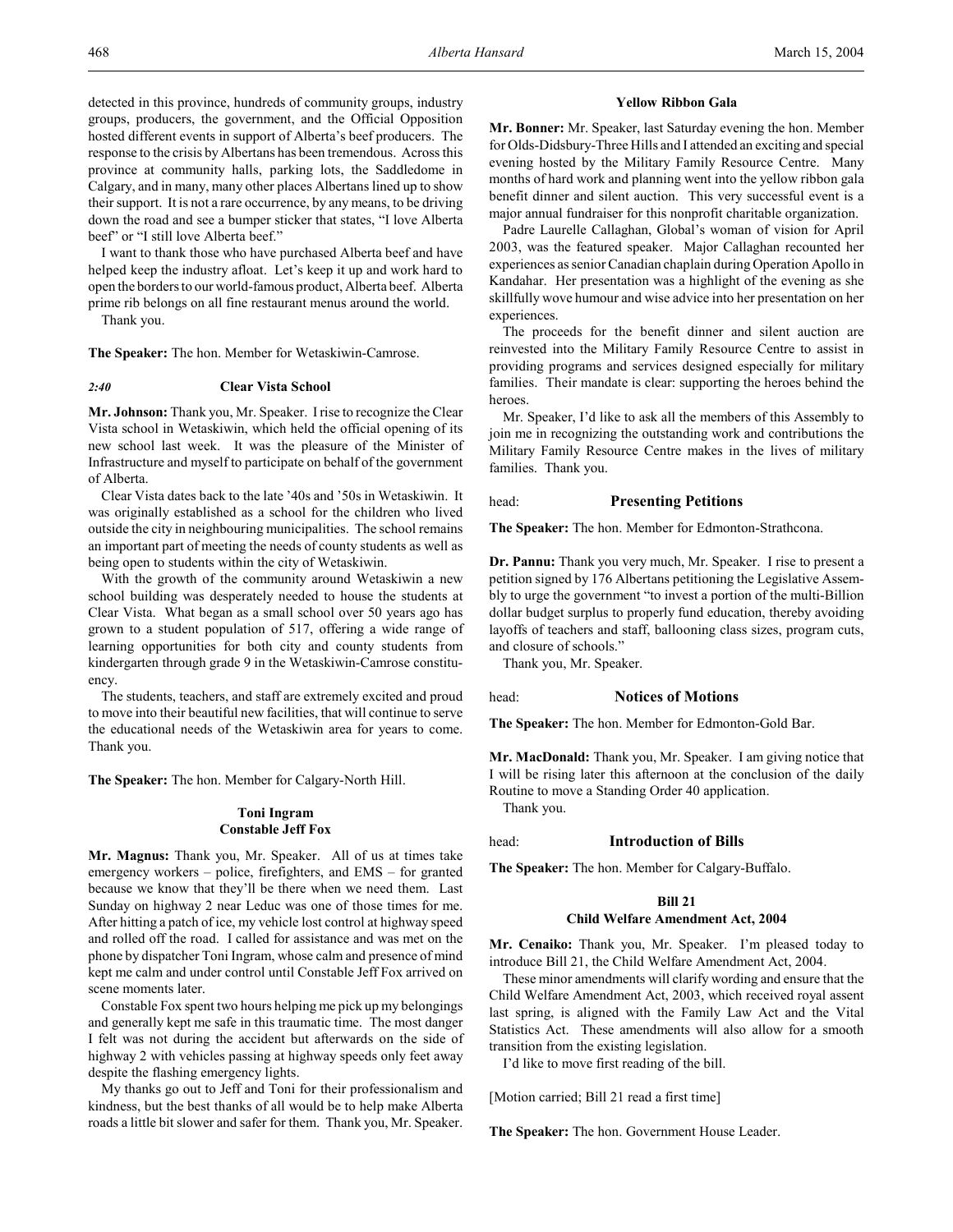**Mr. Hancock:** Thank you, Mr. Speaker. I'd move that Bill 21 be moved onto the Order Paper under Government Bills and Orders.

[Motion carried]

**The Speaker:** The hon. Minister of Justice and Attorney General.

#### **Bill 22**

#### **Election Statutes Amendment Act, 2004**

**Mr. Hancock:** Thank you, Mr. Speaker. I request leave to introduce Bill 22, the Election Statutes Amendment Act, 2004, for first reading.

This bill makes numerous amendments to four acts: the Election Act, the Election Finances and Contributions Disclosure Act, the Alberta Personal Income Tax Act, and the Alberta Corporate Tax Act. These changes are primarily the result of recommendations made by Alberta's Chief Electoral Officer to ensure that our legislation is up to date prior to the next provincial election. Changes range from minor housekeeping to important changes that ensure the accuracy of elector information, help protect elector privacy, and improve flexibility in the use of special ballots in advance polls.

[Motion carried; Bill 22 read a first time]

**The Speaker:** The hon. Minister of Revenue.

# **Bill 23 Fuel Tax Amendment Act, 2004**

**Mr. Melchin:** Thank you, Mr. Speaker. I request leave to introduce Bill 23, the Fuel Tax Amendment Act, 2004, for first reading.

This bill amends the existing act to align it with the government's recent decision to eliminate the 1 and a half cent per litre aviation fuel tax on eligible international passenger and cargo flights effective March 1, 2004. Eligible flights include those to the United States. This will enhance Alberta's aviation industry's ability to attract additional international passenger and cargo air service to Alberta. Other amendments to the bill strengthen controls and address administrative concerns.

Thank you, Mr. Speaker.

[Motion carried; Bill 23 read a first time]

# head: **Tabling Returns and Reports**

**The Speaker:** The hon. Minister of Environment.

**Dr. Taylor:** Thank you, Mr. Speaker. I rise this afternoon to table the appropriate number of copies of Albertans & Climate Change: Key Actions to Date. This is a nice little booklet that shows what Albertans and Alberta have done to take action on climate change. We have taken more action than any other government in the country. It talks about our green power for government operation, our municipal energy efficiency loans, technology and innovation to maximize energy efficiency, as well as the royalty credit from the Department of Energy for sequestration of  $CO<sub>2</sub>$ . It's an excellent little report, and I encourage all members to get a copy of it and read it.

Thank you.

**The Speaker:** The hon. Minister of Finance.

**Mrs. Nelson:** Thank you very much, Mr. Speaker. On behalf of the Minister of Agriculture, Food and Rural Development I'm very pleased to file today with the Assembly copies of a letter received from the Canadian Council of Grocery Distributors with their reaction to the Review of Pricing in the Beef Industry report. The letter acknowledged that beef pricing is a complex issue. There's one sentence in this letter that I think is very important for all members to hear. It says, "What is most important is that prices went down, tonnage went up and consumers benefited from very aggressive feature pricing right across the country."

**The Speaker:** The hon. Member for West Yellowhead.

**Mr. Strang:** Thank you very much, Mr. Speaker. I am today tabling from 22 firefighters in the Grande Cache fire department support for private member's Bill 207, the Traffic Safety (Emergency Vehicle) Amendment Act, 2004, sponsored by the Member for Calgary-North Hill. Also, the Hinton fire department, with 20 firefighters plus one firefighter/EMS worker, are supporting this bill.

Thank you very much.

**The Speaker:** The hon. Member for Calgary-Currie.

**Mr. Lord:** Thank you, Mr. Speaker. I rise to table in the Assembly today the requisite number of copies of a request signed by a number of my constituents that asks for the Minister of Learning to undertake a cost-benefit analysis to examine the merits of a new Calgary inner-city public school board pursuant to the School Act and also asks for a moratorium on school closures until such a study has been done.

*2:50*

**The Speaker:** The hon. Member for Red Deer-North.

**Mrs. Jablonski:** Thank you, Mr. Speaker. Today I'm tabling five copies each of 135 letters that state that cancer is now the leading cause of death in Alberta, that 30 per cent of these deaths are caused by the use of tobacco products, and that at least 300 nonsmokers die each year from lung cancer due to exposure to second-hand smoke. These letters all request support for a provincial law to make all public places and workplaces smoke free.

**The Speaker:** The hon. Member for Edmonton-Gold Bar.

**Mr. MacDonald:** Thank you very much, Mr. Speaker. I have one tabling this afternoon. It's an article from the December 15, 2003, edition of *Thompson's World Insurance News*, and it quotes from the letter from Mr. Cooke we talked about in question period today. Thank you.

**The Speaker:** The hon. Interim Leader of the Official Opposition.

**Dr. Massey:** Thank you, Mr. Speaker. With permission I table the required number of copies of a letter that I sent today to Mr. Randy Ferbey and his curling colleagues congratulating them on their fourth appearance at the Brier. The letter reads in part: "I wish to thank you for the outstanding skill you displayed on the curling rink, for the sportsmanlike behaviour you modeled for all who watched, and for being such excellent ambassadors for Alberta and Canada."

**The Speaker:** Hon. members, I wish to table the appropriate copies of a new pamphlet called Seniors' View: Your Guide to Alberta's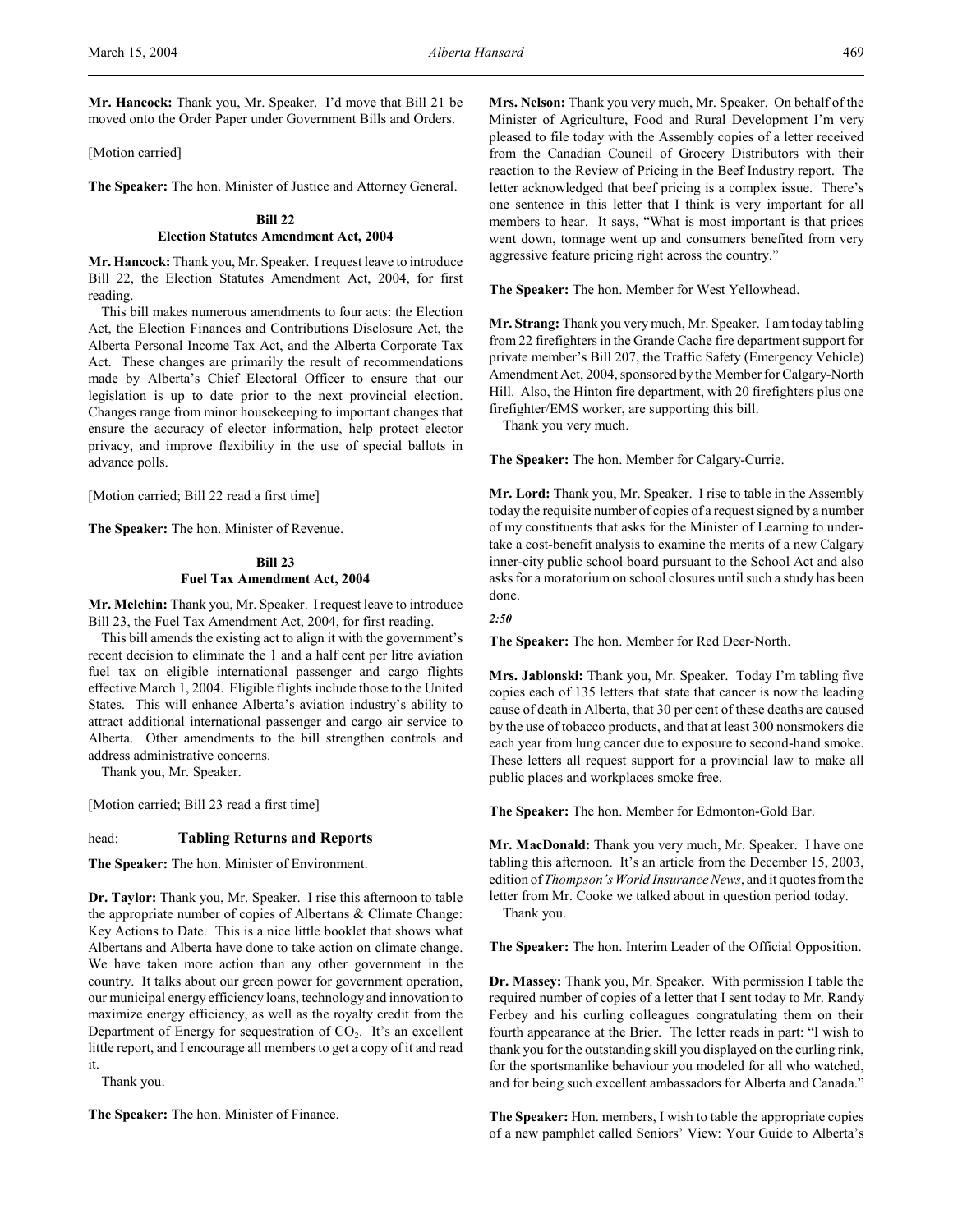Legislature. It's outlining a new educational research program that we've developed tailored to seniors. In the next number of days this documentation will be sent to all senior citizen organizations, community residences, and affinity groups throughout the province.

# head: **Tablings to the Clerk**

**The Clerk:** I wish to advise the House that the following documents were deposited with the office of the Clerk on behalf of the Minister of Learning. Pursuant to the Advanced Education Foundations Act the Arctic Institute of North America audited financial statements for the year ended March 31, 2003; public postsecondary institutions' audited financial statements – public colleges and technical institutes for the year ended June 30, 2002, and the universities and Banff Centre for Continuing Education for the year ended March 31, 2003; school jurisdictions' audited financial statements for the year ended August 31, 2002, sections 1, 2, and 3; pursuant to the Apprenticeship and Industry Training Act the Alberta Apprenticeship and Industry Training Board 2002-2003 annual report; pursuant to the Government Accountability Act the Alberta Learning 2003-2006 business plan; and pursuant to the Teaching Profession Act the Alberta Teachers' Association 2002 annual report.

# head: **Motions under Standing Order 40**

**The Speaker:** The hon. Member for Edmonton-Gold Bar on a Standing Order 40 application.

# **Automobile Insurance**

Mr. MacDonald:

Be it resolved that the Legislative Assembly urge the government to establish a series of public debates surrounding automobile insurance which would include the disclosure of future government plans to implement the new automobile insurance system, industry comments and all objections, any reports which would assist the public to fully understand the changes to automobile insurance in Alberta, the KPMG report on automobile insurance, the letter to the Deputy Minister of Finance from George Cooke, and all polls dealing with automobile insurance conducted by the government since January 1, 2002.

**Mr. MacDonald:** Thank you very much, Mr. Speaker. As you and all hon. members of this Assembly are well aware, Standing Order 40 applications are made in cases of urgent and pressing necessity. Over the past year or so Albertans have been calling for some form of relief from skyrocketing automobile insurance premiums. Albertans who hadn't been involved in any at-fault collisions were being asked to pay higher-than-usual premiums, and others were unable to find a company to insure them at all, and this is a mandatory financial services product.

The response from this government was no response as the issue grew. Finally, when they could ignore it no more, this government responded with an automobile insurance reform process that they have yet to reveal in its entirety. Both Alberta insurers and drivers are wondering how these reforms will help control rates while allowing insurance companies to make a profit, and they are wondering how this government arrived at the reforms it is committed to implementing. It is time for this government to make the process of developing and implementing changes to automobile insurance clear and transparent and give all affected parties the opportunity to make their opinions heard.

I urge all hon. members of this House to grant unanimous consent

for the motion and to establish these public debates today so that any necessary adjustments to insurance reforms can be made quickly and without major disruption to insurers and the insured.

Thank you very much.

**The Speaker:** Hon. members, a Standing Order 40 application requires unanimous consent.

[Unanimous consent denied]

head: **Orders of the Day** head: **Written Questions**

**The Speaker:** The hon. Deputy Government House Leader.

**Mr. Zwozdesky:** Thank you, Mr. Speaker. Proper notice having been given on Thursday, March 11, it's my pleasure to move that written questions appearing on today's Order Paper do stand and retain their places with the exception of written questions 2, 3, 6, 7, 8, 9, 10, 11, 12, 13, 14, 16, 17, 18, 19, 20, 21, 22, 23, 24, 25, 26, 27, and 32.

[Motion carried]

# **Coal Bed Methane Consultation**

Q2. Mr. MacDonald moved that the following question be accepted.

What public consultation on coal bed methane development in Alberta is currently underway?

**The Speaker:** The hon. Member for Edmonton-Gold Bar.

**Mr. MacDonald:** Yes. Thank you, Mr. Speaker. I would be very grateful for that information. In my travels across the province I have been amazed to find that some landowners are not aware of any plans whatsoever by this government to develop this potentially very valuable resource. Certainly, there have been public meetings held, and I understand that there are going to be some more public meetings in the future.

Whenever we consider the potential amount of water that can be produced from these wells and what can be in those water samples, that could, hopefully, and should be tested – like what's the content of arsenic, beryllium, mercury, other elements? – I think this question is certainly in order, and I do hope that we receive the information from the government.

Thank you.

**Mr. Smith:** Mr. Speaker, the member actually knows that there's an extensive amount of public consultation in process in the parts of Alberta where coal bed methane is in its most prevalent state. The member also knows through answers in this House that coal bed methane in this province actually happens to be very dry and that mid-level coal – the Edmonton coals, the coals that are in and around the 600-metre level – simply produce under depressurization when the well is drilled. Those coals in the 900-metre or deeper zones, the Mannville coals, in fact have salt water, and they are reinjected. But I want to certainly disabuse the member of any perhaps what he would consider secret public consultation to be going on, as he has said earlier that we've issued secret orders from public documents.

In our usual brand of openness, total transparency, and accountability, Mr. Speaker, we'll be accepting the question.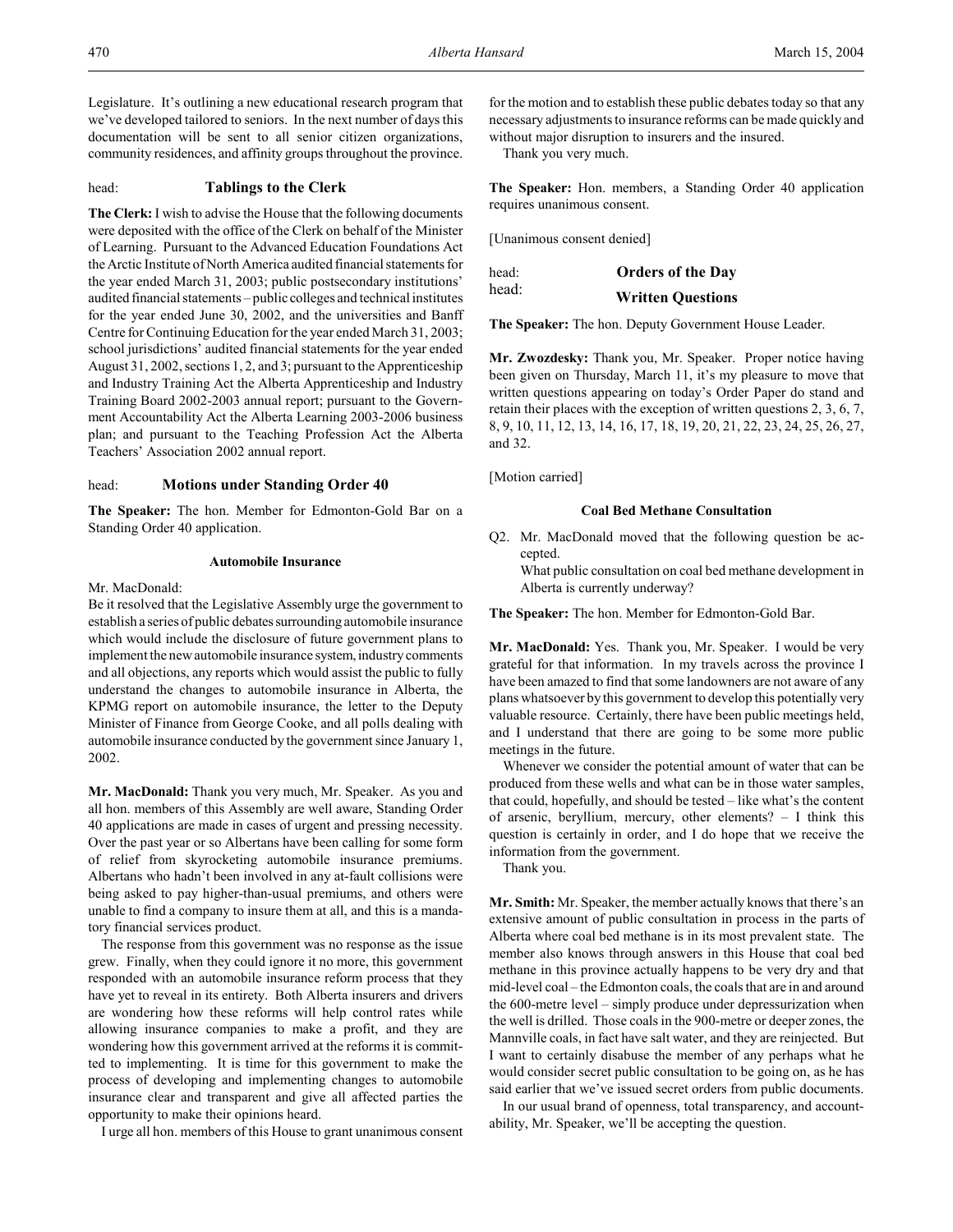**Mr. MacDonald:** Well, I would just like to thank the hon. minister, and I look forward to the information.

[Written Question 2 carried]

# *3:00* **Orphaned Wells in Parks and Protected Areas**

Q3. Mr. MacDonald moved on behalf of Ms Carlson that the following question be accepted.

What is the total number of orphaned wells, pipelines, and facilities in provincial parks and protected areas broken down by category as abandoned, decontaminated, and reclaimed?

**The Speaker:** The hon. Member for Edmonton-Gold Bar on behalf of the hon. Member for Edmonton-Ellerslie.

**Mr. MacDonald:** Yes. The hon. Member for Edmonton-Ellerslie instructed me to express gratitude to the hon. Minister of Community Development for providing the Official Opposition with an amended version of this written question. She is grateful for that in advance and is fine with it. She certainly can work with this.

Thank you very much.

**The Speaker:** The hon. Deputy Government House Leader.

**Mr. Zwozdesky:** Thank you, Mr. Speaker. I want to respond that I'm going to be accepting Written Question 3 with amendments. In a moment I'd like to provide some rationale around the changes proposed by those amendments, and then I will move Written Question 3 be accepted with the amendments.

As has been indicated by the Member for Edmonton-Gold Bar, I did share the amendment with my opposition colleague prior to 11 a.m. today, as per procedural requirements, and I note that the amendment has now been circulated to all members for their review.

Mr. Speaker, in coming to the conclusions that I'm about to, I want to indicate my thanks to the Member for Edmonton-Ellerslie for posing the question and also for understanding that in order to respond to this question accurately, I have to propose some amendments that are basically nomenclature-type in nature. With the amendments, then, the new Written Question 3 would read: "What is the total number of active, capped, abandoned, and orphaned wells and the number of linear kilometres of pipelines in provincial parks and protected areas?"

I want to explain that just briefly, Mr. Speaker, if I could. First of all, active, capped, and abandoned are the categories used by the Alberta Energy and Utilities Board for identifying the status of well sites. Secondly, orphaned well is a category used by Alberta Sustainable Resource Development that relates to the surface land disposition issued for a well site and refers to a well site whose licensed operator has ceased to exist either voluntarily or through bankruptcy and where there is no company that has assumed responsibility for the well site.

Pipelines are identified by length of pipeline in kilometres. These data would include all commercial pipelines that currently exist and also those that no longer exist but were part of the pipeline network at one time. The Alberta Energy and Utilities Board does not break down the data into more specific categories such as type or status.

Now, with reference to the term "facilities," as was proposed in the original motion, by facilities I assume that this probably refers to infrastructure on a well site. However, this is not separately identified. The number of well sites should cover the intent of this reference in any case.

The word "decontaminated" is not a category unto itself that is used in relation to well sites or pipelines, but the process of abandonment requires decommissioning. Decommissioning, just for everyone's quick elucidation, means including capping and cementing of the well and removal of all infrastructure, so in that regard abandonment also requires the reclamation of the well site.

Finally, Mr. Speaker, the word "reclaimed" of course relates to the land disposition for a well that is abandoned for which a reclamation certificate has been issued. However, the information is not separately maintained on an historical basis. In fact, a reclamation certificate is issued five or more years after an abandoned well site has been reclaimed and represents the final land inspection to assess effectiveness of the reclamation work completed after infrastructure has been removed. An ongoing historical record of abandoned well sites is maintained, which would correspond to the number of reclaimed well sites plus well sites that are at some stage in the reclamation process.

Mr. Speaker, I do hope that these further explanations will clarify the proposed rewording of the question as it applies to provincial parks and protected areas within my jurisdiction, and I hope that this requested information will meet with the requirements or at least the intent of the original question.

So I would like to move that Written Question 3 be accepted as amended. Thank you.

[Motion on amendment carried]

**The Speaker:** The hon. Member for Edmonton-Gold Bar to close the debate on this question as amended.

**Mr. MacDonald:** Yes. Thank you, Mr. Speaker, and thank you to the hon. Minister of Community Development. I believe that the hon. minister's definition of "decontaminated" and "reclaimed" were self-explanatory. I believe that the hon. Member for Edmonton-Ellerslie was concerned about soil reclamation as well from some of those leases in the area immediately surrounding the wellhead or the gas well. So that would apply in the "reclaimed" definition hopefully, but again thank you.

[Written Question 3 as amended carried]

# **Property Theft in Energy Department**

Q6. Mr. MacDonald moved that the following question be accepted.

What is the total dollar amount of public property lost due to theft in the Department of Energy for the 2002-2003 fiscal year?

**The Speaker:** The hon. Member for Edmonton-Gold Bar.

**Mr. MacDonald:** Yes. Thank you very much, Mr. Speaker. Hopefully, the amount is zero, but in the interest of accountability and openness that the hon. minister described earlier, I am anxious to see exactly how much money, if any, has been lost.

Thank you.

**Mr. Smith:** Sure.

**The Speaker:** The hon. Member for Edmonton-Gold Bar to close the debate.

Mr. MacDonald: Thank you very much. I assume that that "sure" was that we're going to get the information straightaway, and we look forward to getting it. Again I would express gratitude to the minister.

[Written Question 6 carried]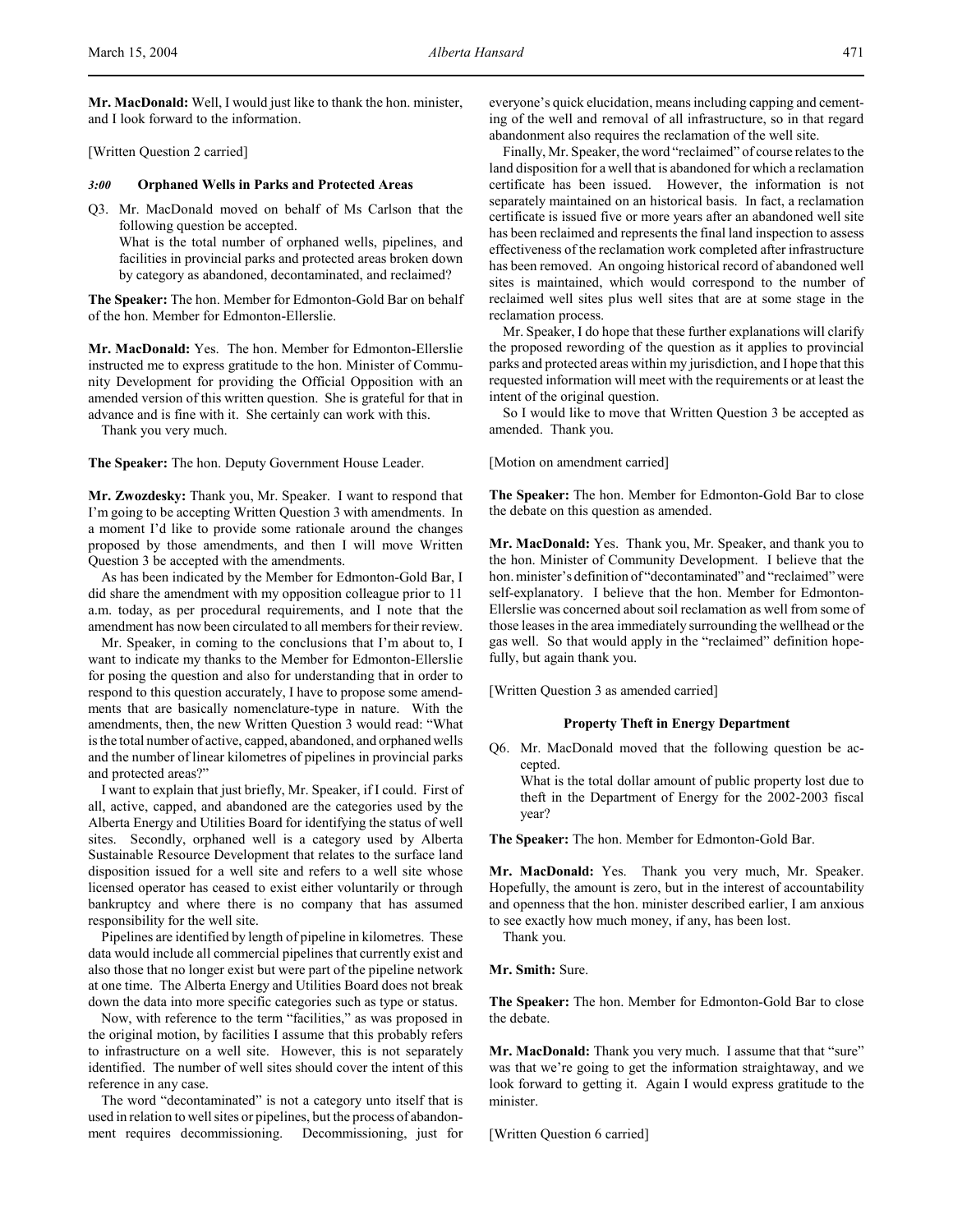# **Property Theft in Government Services Department**

Q7. Mr. MacDonald moved that the following question be accepted.

What is the total dollar amount of public property lost due to theft in the Department of Government Services for the 2002- 2003 fiscal year?

**The Speaker:** The hon. Member for Edmonton-Gold Bar.

**Mr. MacDonald:** Thank you very much, Mr. Speaker. Again, I hope the amount is zero. Certainly, the Minister of Energy has shown some leadership here and has agreed to be open and transparent, and I would urge the hon. Minister of Government Services to do the same.

Thank you.

**Mr. Coutts:** We accept Written Question 7, Mr. Speaker.

**The Speaker:** The hon. Member for Edmonton-Gold Bar to close the debate.

**Mr. MacDonald:** Thank you very much, Mr. Speaker, and again we look forward to receiving that information.

Thank you.

[Written Question 7 carried]

# **Property Theft in Human Resources and Employment Department**

Q8. Mr. MacDonald moved that the following question be accepted.

What is the total dollar amount of public property lost due to theft in the Department of Human Resources and Employment for the 2002-2003 fiscal year?

**The Speaker:** The hon. Member for Edmonton-Gold Bar.

**Mr. MacDonald:** Thank you, Mr. Speaker. In light of written questions 6 and 7 certainly I hope that the answer is zero, and we will wait and hear the response from the hon. minister.

**Mr. Dunford:** Accept.

**The Speaker:** The hon. Member for Edmonton-Gold Bar to conclude the debate.

**Mr. MacDonald:** Yes. Just for clarification, Mr. Speaker, that was an affirmative from the hon. minister?

**The Speaker:** It was affirmative.

**Mr. MacDonald:** Yes. Thank you, and we will look forward to receiving that information in a timely fashion.

[Written Question 8 carried]

### *3:10* **Royalty Tax Deductions**

Q9. Mr. MacDonald moved that the following question be accepted.

What is the projected amount of royalty tax deductions for the 2003-2004 fiscal year?

**The Speaker:** The hon. Member for Edmonton-Gold Bar.

**Mr. MacDonald:** Thank you very much, Mr. Speaker. This is again to the Minister of Energy. This is a very important matter. It comes up in discussions across this province. There seems to be some concern with the taxpayers that many of these royalty tax deductions are just netted in the provincial budget. They are not described in any detail. Written Question 9 would provide not only the opposition with some answers in regard to the royalty tax deductions that are being projected but the taxpayers as well.

Thank you.

**The Speaker:** The hon. Minister of Energy.

**Mr. Smith:** Thank you, Mr. Speaker. I hate to interrupt a roll, but the member in fact is not accurate when he says that there are many discussions around Alberta with respect to royalty tax deductions, because there's actually no such thing. It's a great Liberal problem, and it has been since 1974.

**Mr. Lund:** Lack of understanding?

**Mr. Smith:** The lack of understanding that both the provincial Liberals and, of course, the federal Liberals have with what in fact a royalty is. A royalty is a measure of economic rent. A tax is something a government imposes as a fee or a levy or a revenue collection on the broad base of the population.

So because of the extremely inept wording and because of the fact that this does not exist, the government is compelled, although it would wish to answer all questions in the affirmative, to therefore reject this one.

**The Speaker:** The hon. Member for Edmonton-Gold Bar to close the debate.

**Mr. MacDonald:** Yes. Briefly, Mr. Speaker, I would like to express my disappointment in that response, and hopefully if there is, as the minister has indicated, no such thing, taxpayers will be delighted to read about his gracious response in *Hansard*.

Thank you.

[Written Question 9 lost]

# **Royalty Tax Deductions**

Q10. Mr. MacDonald moved that the following question be accepted. What was the total amount of royalty tax deductions for the 2002-2003 fiscal year?

**The Speaker:** The hon. Member for Edmonton-Gold Bar.

**Mr. MacDonald:** Thank you very much, Mr. Speaker. This is the same as Written Question 9 in the eyes and the ears of taxpayers who have asked about this, and if we can't ask in the Legislative Assembly to the minister directly, I don't know where else would be appropriate.

Thank you.

**Mr. Smith:** Well, Mr. Speaker, I would have thought that in keeping with the spirit of the fact that if, in fact, the item on which the question is centred doesn't exist, then how can one break with the logic of rejecting one and not the other? Therefore, we are compelled by both logic and inaccurate wording to reject this Written Question 10.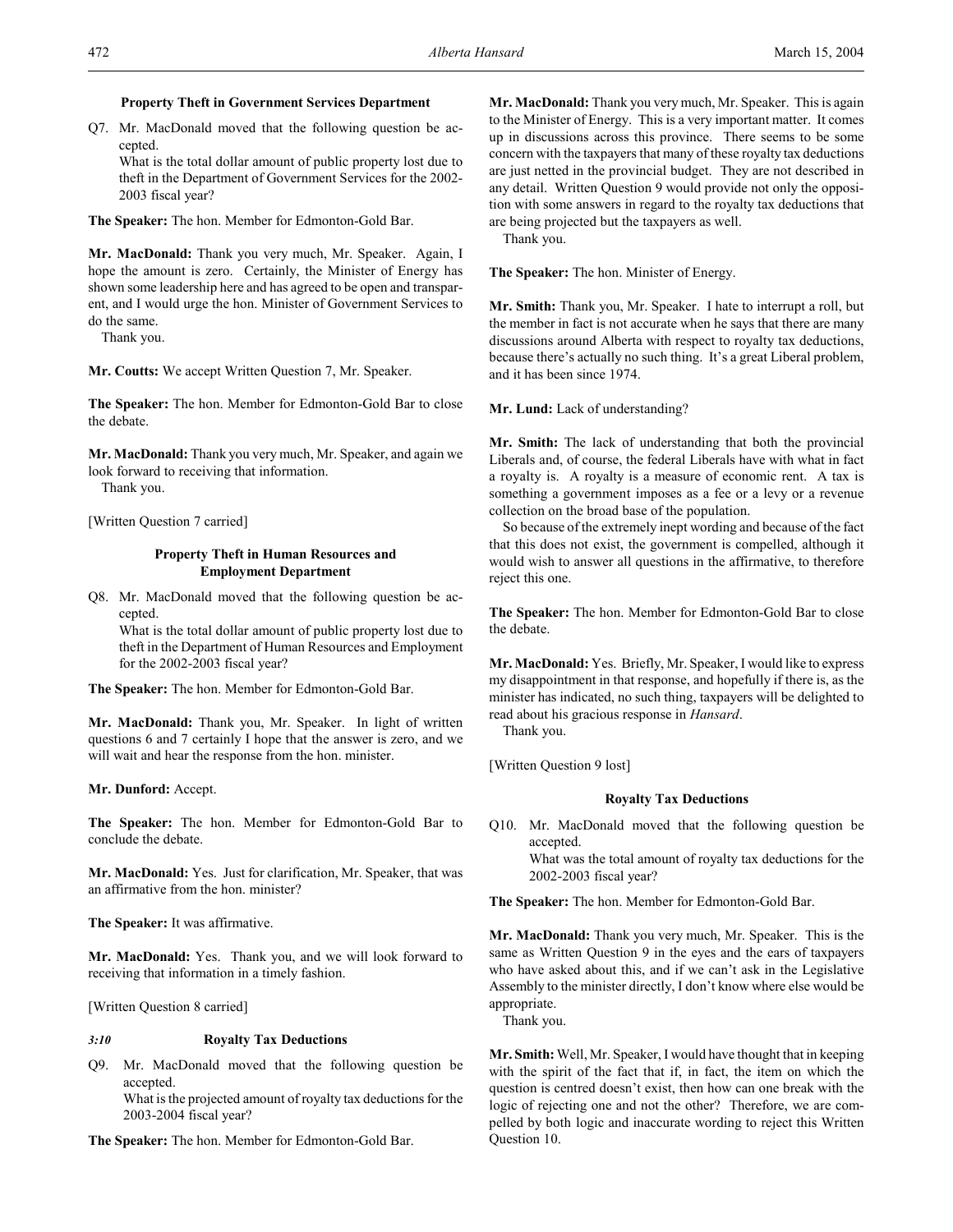**The Speaker:** The hon. Member for Edmonton-Gold Bar to close the debate.

**Mr. MacDonald:** Thank you very much, Mr. Speaker. At this time I would like to ask the hon. Minister of Energy why he wouldn't have amended this written question and followed the leadership of the distinguished Member for Edmonton-Mill Creek, who was quite anxious to provide an amendment to Written Question 3. Follow the leadership of this hon. minister.

Thank you.

[Written Question 10 lost]

# **Carbon Dioxide Projects Royalty Credit Program**

Q11. Mr. MacDonald moved that the following question be accepted.

> What is the total dollar amount of royalty credits that has been dispensed under the carbon dioxide projects royalty credit program for the period May 16, 2003, to February 17, 2004?

**The Speaker:** The hon. Member for Edmonton-Gold Bar.

**Mr. MacDonald:** Yes. Thank you, Mr. Speaker. Certainly there must be a lot of information from this time period in regard to the carbon dioxide project royalty credit program. There was also reference made to this program in the recent throne speech. So, again, that information would provide valuable insight to the citizens of this province in regard to that project.

Thank you.

**The Speaker:** The hon. Minister of Energy.

**Mr. Smith:** Thank you, Mr. Speaker. I do accept the question.

**The Speaker:** The hon. Member for Edmonton-Gold Bar to conclude the debate.

**Mr. MacDonald:** Thank you very much. I would like to thank the hon. minister for that, and we look forward to getting the information.

[Written Question 11 carried]

# **Carbon Dioxide Projects Royalty Credit Program**

Q12. Mr. MacDonald moved that the following question be accepted. What are the names and the number of oil and gas companies that have applied for royalty credits under the carbon dioxide projects royalty credit program for the period May

**The Speaker:** The hon. Member for Edmonton-Gold Bar.

16, 2003, to February 17, 2004?

**Mr. MacDonald:** Thank you very much, Mr. Speaker. This follows along the lines of Written Question 11 and, again, this information would be appreciated. It would shed some light on this entire program.

Thank you.

**Mr. Smith:** Well, Mr. Speaker, there is a great deal of light already existing around this program. Of course, it is all so very, very difficult, even as an elected member of this Assembly, to predict the future, so not knowing the final outcome of companies that will receive approval in this program, it is very difficult to publish those names at this juncture, although as the program unfolds in its entirety, we will make the appropriate revelations, if I may say, or the appropriate tablings known to everybody.

So, again because of timing, Mr. Speaker, I'm compelled to reject the question.

**The Speaker:** The hon. Member for Edmonton-Gold Bar to conclude the debate.

**Mr. MacDonald:** Thank you very much, Mr. Speaker. In light of that, I will look forward to the hon. minister tabling those lists in the Assembly here at the appropriate time, hopefully in the fall session. Thank you.

[Written Question 12 lost]

# **Enhanced Recovery of Oil Royalty Reduction**

Q13. Mr. MacDonald moved that the following question be accepted. What is the total dollar amount of royalty reductions under the enhanced recovery of oil royalty reduction regulation from April 1, 2002, to March 31, 2003?

**The Speaker:** The hon. Member for Edmonton-Gold Bar.

**Mr. MacDonald:** Thank you very much, Mr. Speaker. Again, that information would be appreciated. There is significant interest in the general public, as I said before, in regard to our total royalty reduction programs and our regulations. There is a perception that we are not getting enough royalty. If the minister could provide that information at this time, myself and taxpayers would be grateful. Thank you.

**Mr. Smith:** Well, Mr. Speaker, I think it's presumptuous to speak for the taxpayers out there, so in fact I'll simply address the question that he has read into the record. The enhanced oil recovery program is critical to Alberta. I would encourage anybody here to read the Alberta Energy Research Institute's paper Spudding Innovation, which really talks about another Alberta waiting for technology to discover more oil and gas that is cached or secreted in reserves throughout this province that we have not done a complete job of recovering. So in order to ensure that the House is better off – and certainly I find that this member is particularly better off when he is better prepared – we will be accepting this question.

### *3:20*

**The Speaker:** The hon. Member for Edmonton-Gold Bar to close the debate.

**Mr. MacDonald:** At this time I would just like to thank the hon. minister.

[Written Question 13 carried]

### **Enhanced Recovery of Oil Royalty Reduction**

Q14. Mr. MacDonald moved that the following question be accepted.

What is the number of oil and gas companies that were eligible for royalty reductions under the enhanced recovery of oil royalty reduction regulation between April 1, 2002, and March 31, 2003?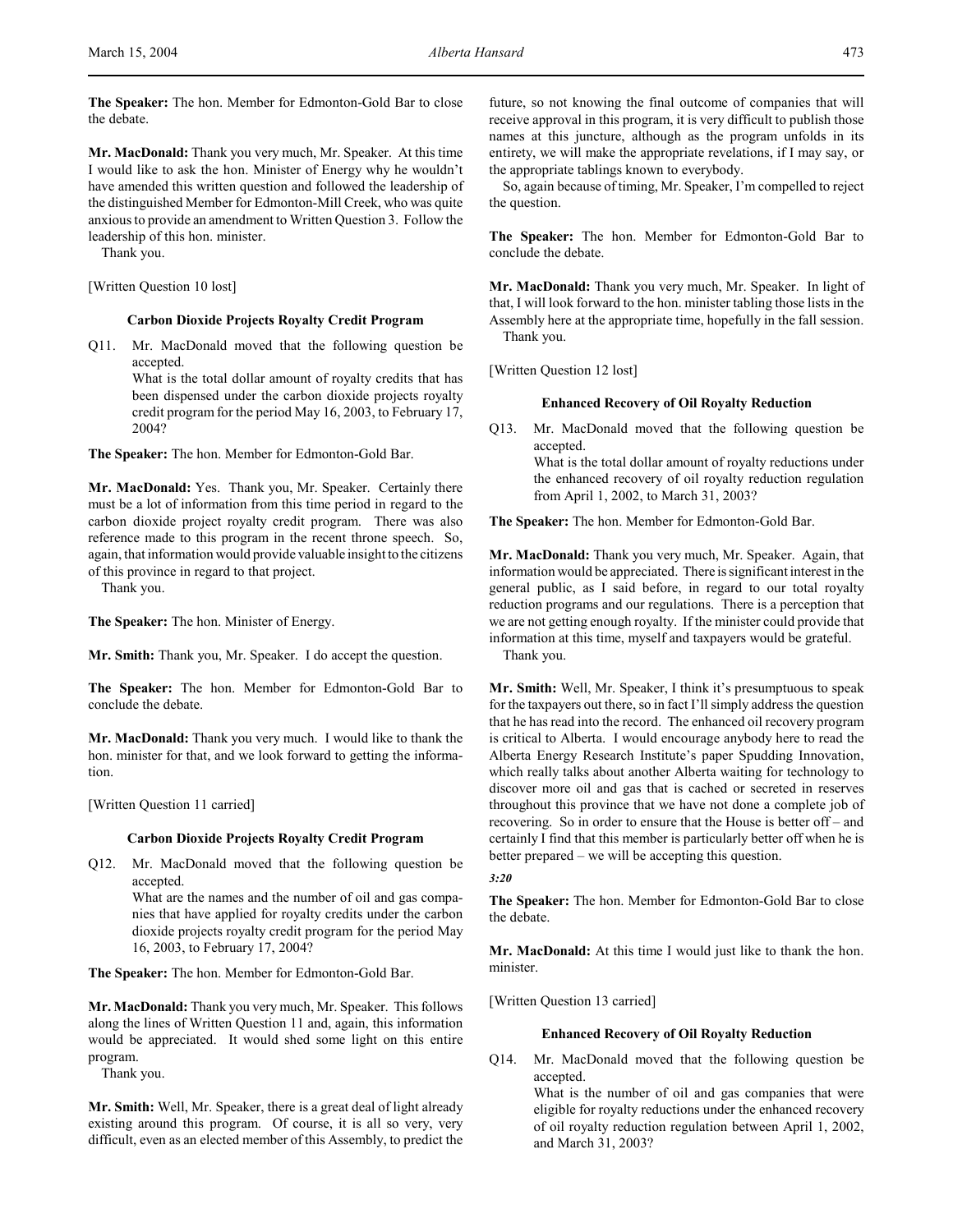**The Speaker:** The hon. Member for Edmonton-Gold Bar.

**Mr. MacDonald:** Thank you, Mr. Speaker. Again, that follows along the same path as Written Question 13, and hopefully we will receive the same gracious response as we had previously from the Minister of Energy.

**Mr. Smith:** Graciously accepted.

**The Speaker:** The hon. Member for Edmonton-Gold Bar to close the debate.

**Mr. MacDonald:** I would just like to acknowledge my gratitude to the minister.

Thank you.

**The Speaker:** Ho ho. A love-in today, hon. members.

[Written Question 14 carried]

# **Utilities Consumer Advocate Budget**

Q16. Mr. MacDonald moved that the following question be accepted.

> What is the total budget for the Utilities Consumer Advocate for the 2003-2004 fiscal year?

**The Speaker:** The hon. Member for Edmonton-Gold Bar.

**Mr. MacDonald:** Yes. Thank you. There has been a lot of information provided already in regard to the Utilities Consumer Advocate. We see a special committee of advisors from all over the province for that office. It would be very interesting to know what the total staff is, the staff requirements for 2003-04, what these individuals are going to be doing in regard to the electricity market. The utilities office will be obviously divided between questions on electricity and questions on natural gas delivery. In light of the fact that this budget is being provided by industry, I think that a very important question at this time is to know exactly what the total budget is.

Thank you.

**Mr. Coutts:** Mr. Speaker, in the spirit of openness and accountability of this government we accept Written Question 16.

**The Speaker:** The hon. Member of Edmonton-Gold Bar to close the debate.

**Mr. MacDonald:** Yes, Mr. Speaker. This is a new spirit of openness and accountability, and I appreciate it. I look forward to getting the information and thank the minister.

[Written Question 16 carried]

# **Advisory Council on Electricity Report**

Q17. Mr. MacDonald moved that the following question be accepted.

What is the total cost of the 2003 report from the Advisory Council on Electricity?

**The Speaker:** The hon. Member for Edmonton-Gold Bar.

**Mr. MacDonald:** Thank you very much, Mr. Speaker. There have been a lot of reports issued or sanctioned by this provincial government in regard to electricity deregulation, and no one knows the cost of all these reports. I can imagine that if we had a list and the total cost of these reports going back to, say, the year 2000 . . . The minister is shaking his head over there. He must be amazed at the total cost. I'm sure that at some point he has asked his department to look into the total cost of all these reports, but we're only asking at this time for the total cost of the 2003 report from the Advisory Council on Electricity. Electricity ratepayers would also be interested to know that information, I'm sure.

Thank you.

**Mr. Smith:** Mr. Speaker, when the member speaks – and his preambles, similar to what they are in question period, are such nose stretchers that I feel compelled to correct the information prior to moving on to the business at hand. There has not been an endless group of reports published by this department with respect to the subject of electricity deregulation. There have been some. They are posted on the web site. They're all transparent. They all involve consultation. They, in fact, are not all that expensive, as the member will see when the cost for the Advisory Council on Electricity comes forward, because we are graciously accepting the question.

**The Speaker:** The hon. Member for Edmonton-Gold Bar to close the debate.

**Mr. MacDonald:** Mr. Speaker, I would like to at this time on behalf of all Albertans thank the minister, and I look forward to getting the information.

[Written Question 17 carried]

### **Advisory Council on Electricity Report**

Q18. Mr. MacDonald moved that the following question be accepted. What is the total cost of the 2002 report from the Advisory Council on Electricity?

**The Speaker:** The hon. Member for Edmonton-Gold Bar.

**Mr. MacDonald:** Thank you very much, Mr. Speaker. I am quite confident that the minister is going to provide that information also in a timely fashion.

Thank you.

**Mr. Smith:** Sure.

**The Speaker:** The hon. member for Edmonton-Gold Bar to close the debate.

**Mr. MacDonald:** Again, I would like to thank the hon. minister.

[Written Question 18 carried]

# **Department of Health and Wellness Conditional Grants**

Q19. Dr. Nicol moved on behalf of Dr. Taft that the following question be accepted. What measures has the government taken to implement the Auditor General's recommendation that the Department of Health and Wellness improve its control processes for ensuring accountability for conditional grants?

**The Speaker:** The hon. Member for Lethbridge-East on behalf of the hon. Member for Edmonton-Riverview.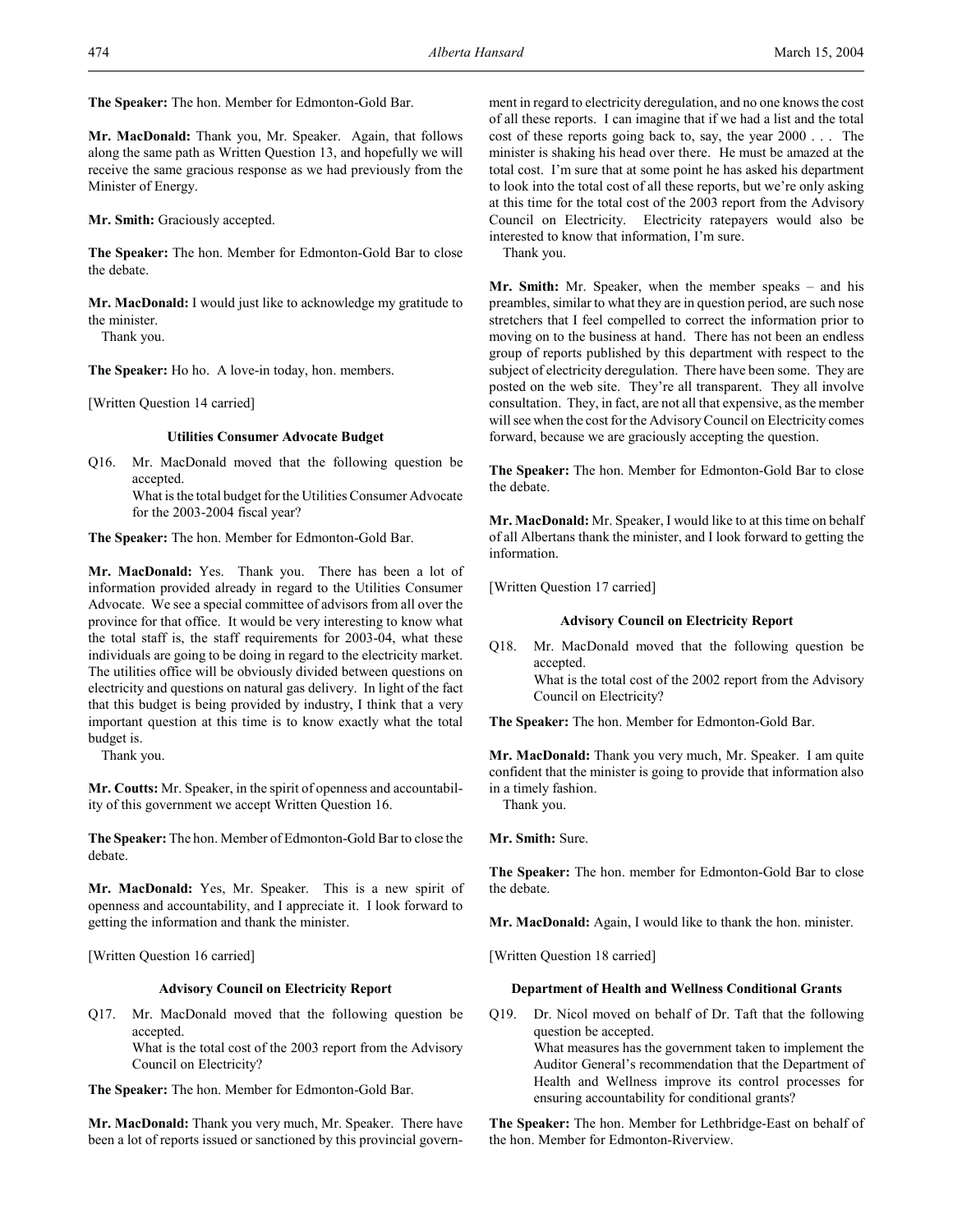**Dr. Nicol:** Thank you, Mr. Speaker. The purpose behind this is to see whether or not the government is actually carrying through on the recommendations that are made by the Auditor General. If the Auditor General is going to truly serve his function by making recommendations, we need to know what the departments are doing when these recommendations are made, so we're asking the minister to let us know what he's doing to implement that.

Thank you.

**The Speaker:** The hon. Minister of Children's Services.

**Ms Evans:** Thank you, Mr. Speaker. On behalf of the Minister of Health and Wellness we are prepared to accept Written Question 19.

**The Speaker:** The hon. Member for Lethbridge-East to close the debate.

**Dr. Nicol:** Thank you.

[Written Question 19 carried]

# **Property Theft in Sustainable Resource Development Department**

Q20. Dr. Nicol moved on behalf of Ms Carlson that the following question be accepted. What is the total dollar amount of public property lost due to theft in the Department of Sustainable Resource Development for the 2002-2003 fiscal year?

**The Speaker:** The hon. Member for Lethbridge-East.

**Dr. Nicol:** Thank you, Mr. Speaker. It's just imperative that we find out what's going on and how these are reported and whether or not we're keeping track of them, so we'd ask the minister to provide us with that.

**The Speaker:** The hon. minister.

**Mr. Cardinal:** Thank you very much, Mr. Speaker. The government is prepared to accept Written Question 20.

**Dr. Nicol:** Thanks to the minister.

[Written Question 20 carried]

# **Property Theft in Revenue Department**

Q21. Dr. Nicol moved on behalf of Ms Carlson that the following question be accepted. What is the total dollar amount of public property lost due to theft in the Department of Revenue for the 2002-2003 fiscal year?

**The Speaker:** The hon. Member for Lethbridge-East.

**Dr. Nicol:** Thank you, Mr. Speaker. For the same reasons I did on the previous question, if they could.

*3:30*

**Mr. Melchin:** Mr. Speaker, the government's prepared to accept Written Question 21.

**Dr. Nicol:** I thank the minister.

[Written Question 21 carried]

# **Property Theft in International and Intergovernmental Relations Department**

Q22. Dr. Nicol moved on behalf of Ms Carlson that the following question be accepted. What is the total dollar amount of public property lost due to theft in the Department of International and Intergovernmental Relations for the 2002-2003 fiscal year?

**Mr. Jonson:** Mr. Speaker, I would like to indicate that I am prepared to accept Written Question 22.

**Dr. Nicol:** I would like to thank the minister for providing us with that information.

[Written Question 22 carried]

# **Property Theft in Finance Department**

Q23. Dr. Nicol moved on behalf of Ms Carlson that the following question be accepted. What is the total dollar amount of public property lost due to theft in the Department of Finance for the 2002-2003 fiscal year?

**Mrs. Nelson:** Mr. Speaker, we accept.

[Written Question 23 carried]

### **Property Theft in Environment Department**

Q24. Dr. Nicol moved on behalf of Ms Carlson that the following question be accepted. What is the total dollar amount of public property lost due

to theft in the Department of Environment for the 2002-2003 fiscal year?

**Dr. Nicol:** Again, same rationale we had: we need to know how this is being tracked.

**Dr. Taylor:** We are accepting the same rationale as the previous question. We're glad to accept that.

**Dr. Nicol:** Thanks to the minister for helping us with that.

[Written Question 24 carried]

**The Speaker:** Just a note, hon. members, before we go on to Written Question 25. As Speaker I asked the administration of the Legislative Assembly Office of Alberta if we had any thefts, and the only one brought to my attention was that a chair belonging to the deputy clerk had left her office mysteriously, and that was in room 315. So if anybody is aware of where this chair might have been relocated, it would help us in dealing with this type of question as well. It was just probably inadvertently mislocated.

# **Health Care Premium Accounts**

Q25. Dr. Pannu moved that the following question be accepted. As of April 1, 2003, what was the total number of employer health care premium accounts and the total number of individual/family health care premium accounts, and of the individual/family accounts what percentage were seniors' accounts?

**Ms Evans:** Mr. Speaker, on behalf of the Minister of Health and Wellness we are prepared to accept question 25.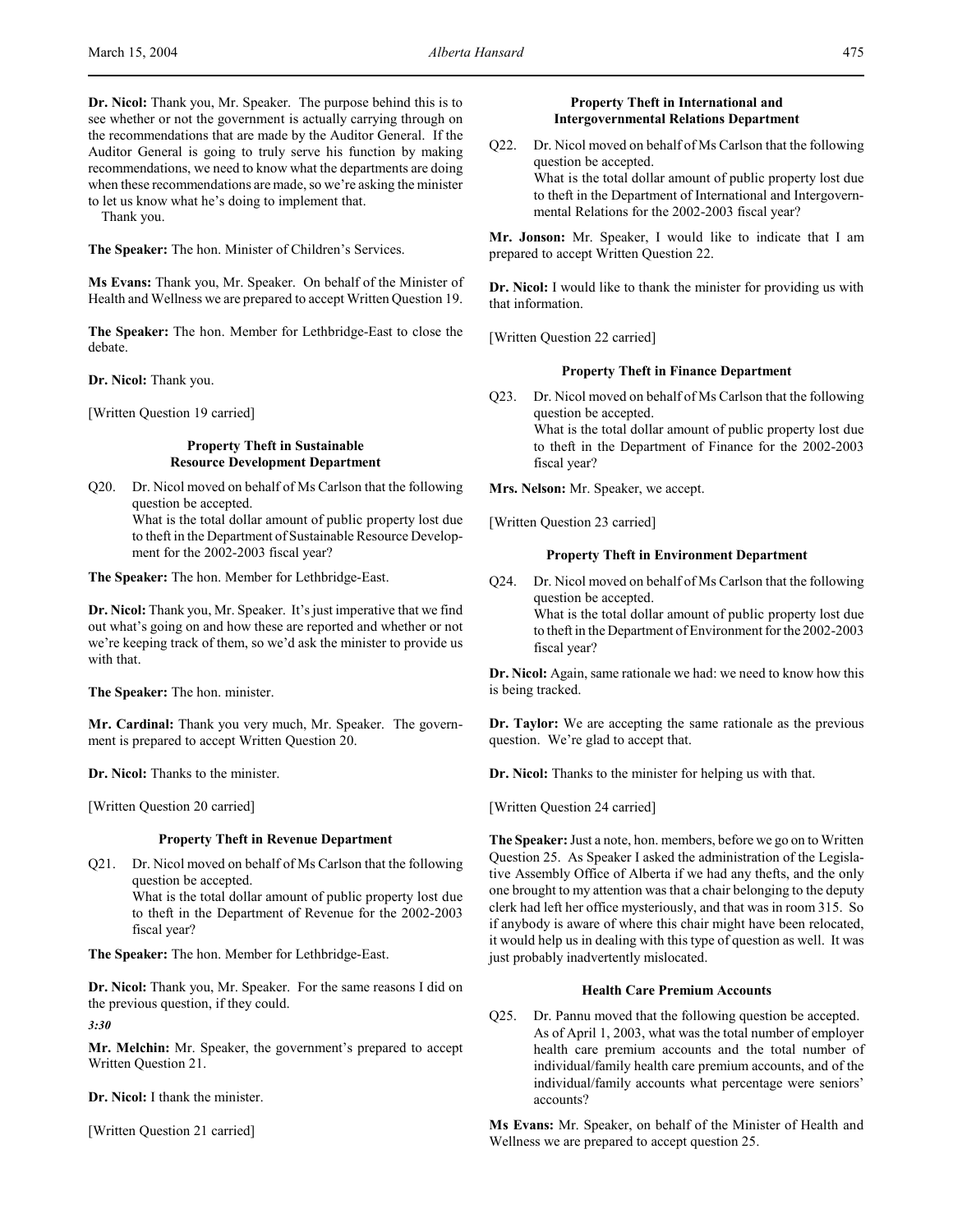**The Speaker:** The hon. Member for Edmonton-Strathcona to conclude the debate.

**Dr. Pannu:** Thank you, Mr. Speaker. I thank the minister for offering the good news.

Thank you.

[Written Question 25 carried]

# **Health Care Premium Arrears**

Q26. Dr. Pannu moved that the following question be accepted. For each of the fiscal years 2001-02, 2002-03, and April 1, 2003, to February 17, 2004, what is the total number of health care premium accounts that were in arrears that were forwarded to collections agencies, and what was the total value of these accounts for each of these years?

**Ms Evans:** Mr. Speaker, on behalf of the Minister of Health and Wellness we are prepared to accept Written Question 26.

**Dr. Pannu:** Thank you, Mr. Speaker. I thank the minister for conveying the information.

Thank you.

[Written Question 26 carried]

# **Health Care Premium Arrears**

Q27. Dr. Pannu moved that the following question be accepted. For each of the fiscal years 2001-02, 2002-03, and April 1, 2003, to February 17, 2004, what is the average length of time between a collection agency receiving a health care premium account that is in arrears and the payment of those arrears in full?

**Ms Evans:** Mr. Speaker, on behalf of the Minister of Health and Wellness we are prepared to accept Written Question 27.

[Written Question 27 carried]

# **Fatality Inquiry Recommendations**

Q32. Dr. Nicol moved on behalf of Ms Blakeman that the following question be accepted.

> In which correctional facilities has the Department of the Solicitor General implemented the recommendations listed in the fatality inquiry of Reginald Grant McLeod for the prevention of drug-related deaths in all of Alberta's corrections facilities?

**The Speaker:** The hon. Member for Lethbridge-East.

**Dr. Nicol:** Thank you, Mr. Speaker. We need to know whether or not the government has been following up on the recommendations that have been made out of these reports and to what extent they're actually doing this. So we'd appreciate this kind of information from the minister.

Thank you.

**The Speaker:** The hon. Solicitor General.

**Mrs. Forsyth:** Thank you, Mr. Speaker. The government is prepared to accept Written Question 32.

**Dr. Nicol:** I thank the minister. This will help Albertans keep informed on the progress.

[Written Question 32 carried]

# head: **Motions for Returns**

**The Speaker:** The hon. Deputy Government House Leader.

**Mr. Zwozdesky:** Thank you. Mr. Speaker, proper notice having been given on Thursday, March 11, it's my pleasure to move that motions for returns appearing on today's Order Paper do stand and retain their places with the exception of motions for returns 1, 2, 4, 5, 6, 7, 8, 9, 20, 22, 32, and 33.

[Motion carried]

# **Access to Crown Lands**

M1. Dr. Nicol moved on behalf of Dr. Taft that an order of the Assembly do issue for a return showing a copy of all reports and documentation issued by the Aboriginal Affairs facilitator, John McCarthy, to the government between January 1, 2003, and February 17, 2004, inclusive pertaining to the discussions between First Nations bands and oil field contractors regarding access to Crown lands.

**The Speaker:** The hon. Minister of Aboriginal Affairs and Northern Development.

**Ms Calahasen:** Thank you, Mr. Speaker. I hate to break the roll that they are on; however, due to the fact that there was no additional information or paperwork pertaining to the drafting of this document and only receiving the final copy of the paper, we are not recommending that we accept this. Further to that, the McCarthy document is only for cabinet and Treasury Board confidences and, therefore, is a mandatory exception, thus not releaseable. So, no.

**Dr. Nicol:** Mr. Speaker, with the public debate that went on surrounding this, I think it's imperative that Albertans be informed of the degree to which both the First Nations communities and the contractors were in discussion, both between themselves and with government. So I find that basically not helpful to this whole situation by not having those documents released. Thank you.

[Motion for a Return 1 lost]

# *3:40* **Automobile Insurance Consultation**

M2. Mr. MacDonald moved that an order of the Assembly do issue for a return showing a list of individuals and organizations that were consulted and provided input on automobile insurance to the Automobile Insurance Reform Implementation Team.

**The Speaker:** The hon. Member for Edmonton-Gold Bar.

**Mr. MacDonald:** Yes. Thank you, Mr. Speaker. I think it would be in the best interests of the public and, certainly, of certain insurance executives if this information were made available. We heard that this was an open and transparent process earlier in debate this afternoon in this Assembly, and this gives the government an ideal opportunity to back that up.

Thank you.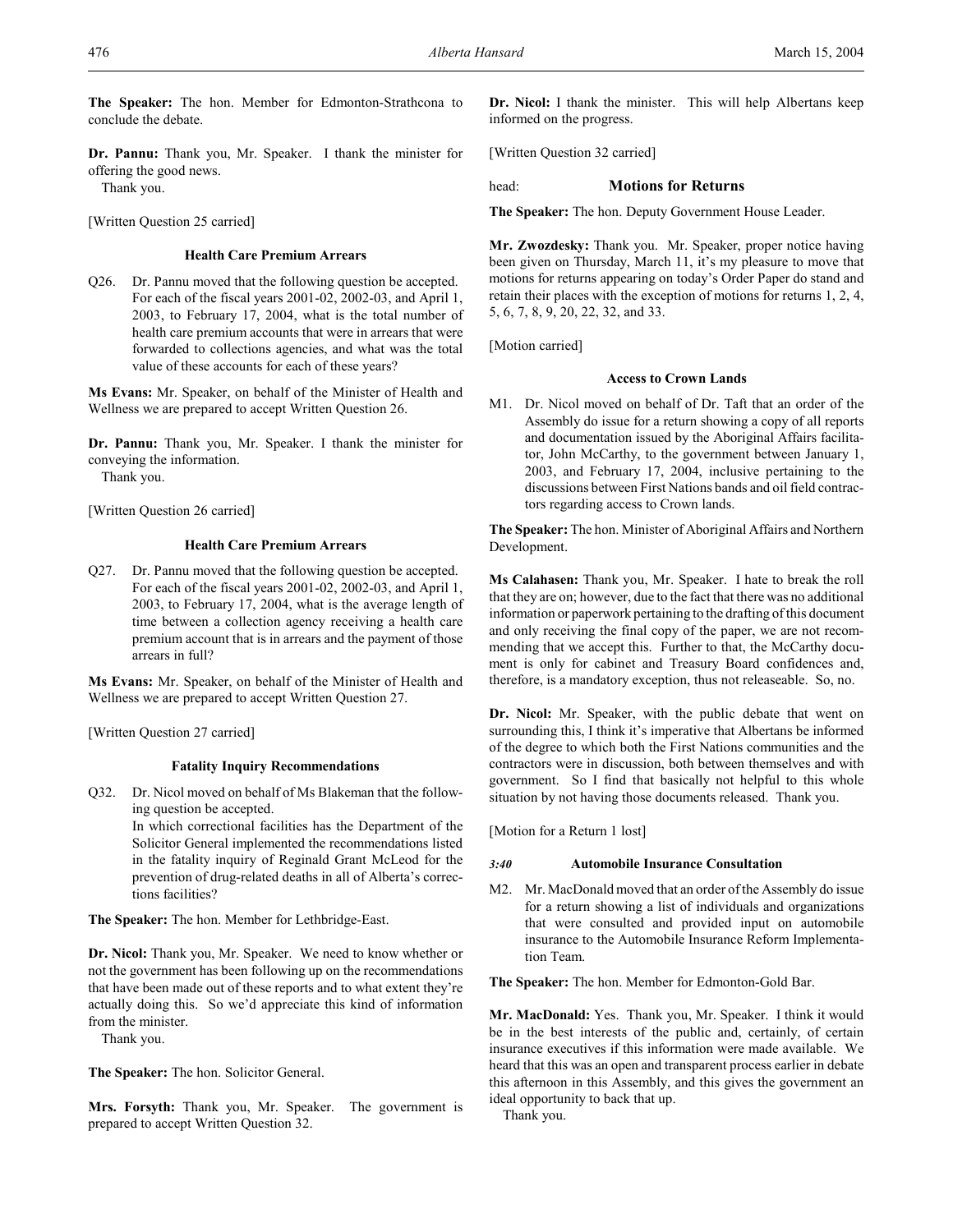**The Speaker:** The hon. Minister of Finance.

**Mrs. Nelson:** Thank you, Mr. Speaker. I am prepared to accept Motion for a Return 2 with an amendment. Numerous companies, organizations, and citizens of Alberta have provided significant and valuable input to the Automobile Insurance Reform Implementation Team. I am prepared to list the names of the companies and organizations that have been consulted and provided input to this team.

However, I should note, Mr. Speaker, that half of our freedom of information legislation is the protection of privacy, so I'm not prepared to release the names of individuals providing comments. I am willing to provide the aggregated number of individuals that have provided input to the team.

Therefore, I move that Motion for a Return 2 be amended as follows, and it would read that

an order of the Assembly do issue for a return showing a list of companies and organizations and the number of individuals that were consulted and provided input on automobile insurance to the Automobile Insurance Reform Implementation Team.

Mr. Speaker, this amendment and this notification have been provided to the hon. Member for Edmonton-Gold Bar prior to 11 a.m. this morning as per our procedure. I would ask that the amendment be circulated to all members. I believe that's the case.

So, Mr. Speaker, I move Motion for a Return 2 be accepted as amended.

**The Speaker:** On the debate on the amendment, the hon. Member for Edmonton-Gold Bar.

**Mr. MacDonald:** Yes, on the amendment. Just for the record I would like to express my gratitude also to the Minister of Finance for providing this information in advance. As the Rolling Stones would say, you can't always get what you want. But this is a good start, and I look forward to the list as provided and described by the hon. minister.

Thank you.

[Motion on amendment carried]

**The Speaker:** The hon. Member for Edmonton-Gold Bar to conclude the debate on the question as amended.

**Mr. MacDonald:** Yes, Mr. Speaker, on the question that has been amended. I look forward to getting the information. Thank you.

[Motion for a Return 2 as amended carried]

# **Participation in RTO West**

M4. Mr. MacDonald moved that an order of the Assembly do issue for a return showing all documents, including but not limited to letters, faxes, e-mails, meeting materials, memos, reports, and notes, pertaining to Alberta's participation in the Regional Transmission Organization, RTO, West from December 1, 2000, to February 17, 2004.

**The Speaker:** The hon. Member for Edmonton-Gold Bar.

**Mr. MacDonald:** Yes. Thank you very much again, Mr. Speaker. These documents, it would be my view, would be very instrumental in getting more information on how this government plans to link our electricity grid with the electricity grids of the Pacific northwest, California, and Nevada.

Now, as we can see, there has been a consultation process for

some time. We look at the Bolger commission. There was an indication in there that we could see price increases domestically if there were exports of electricity from this province. It is apparent to this member that the government is going ahead with a policy of electricity exports from this province without an adequate public consultation process with the consumers of this province. This Motion for a Return 4 would help everyone understand the role that the Alberta government is playing not only currently in the Regional Transmission Organization West but what the future plans for the province's electricity grid in relationship to the Regional Transmission Organization West are.

This motion for a return is very important, and I certainly hope the hon. minister agrees with me because many consumers of electricity in this province are very concerned that we are planning to link ourselves very closely with the electricity grids of the Pacific Northwest.

Thank you.

**The Speaker:** The hon. Minister of Energy.

**Mr. Smith:** Well, thank you. I guess, Mr. Speaker, this motion would be best entitled Looking for Mr. Gold Bar.

It's important, Mr. Speaker, that we again look at what the member said after he talked about the motion. The policy for electricity export from Alberta into other jurisdictions has been a clear, publicly documented record for two years. There are nine tenets to the export policy. They're very clear, they're very obvious, and they're very public.

In fact, we have corresponded with this member on the subject. He knows that there is third party confidentiality involved, and he knows that he is also entitled to pursue this under the Freedom of Information and Protection of Privacy Act as well.

So, accordingly, Mr. Speaker, we'll be compelled by rule to reject this motion.

**The Speaker:** The hon. Member for Edmonton-Gold Bar to conclude the debate.

**Mr. MacDonald:** Yes. Well, I'm disappointed that this Motion for a Return 4 is going to be rejected. Certainly, as I said earlier, all this information would be vital to the consumers of this province when they make their decision on whether their economic interests are being served or not in regard to increasing our exports of electricity. And I'm disappointed.

Thank you.

[Motion for a Return 4 lost]

# **Participation in RTO West**

M5. Mr. MacDonald moved that an order of the Assembly do issue for a return showing a breakdown of all expenses, including but not limited to travel, accommodation, food, and registration fees, associated with Alberta delegates attending Regional Transmission Organization, RTO, West conferences from December 1, 2000, to February 17, 2004.

**The Speaker:** The hon. Member for Edmonton-Gold Bar.

**Mr. MacDonald:** Thank you, Mr. Speaker. Now, again what is all this costing Albertans? Who is paying for it? Is it the Department of Energy? Is it some other government department?

Certainly, there have been conferences. I know that there are routine conferences held in Portland, Oregon, that government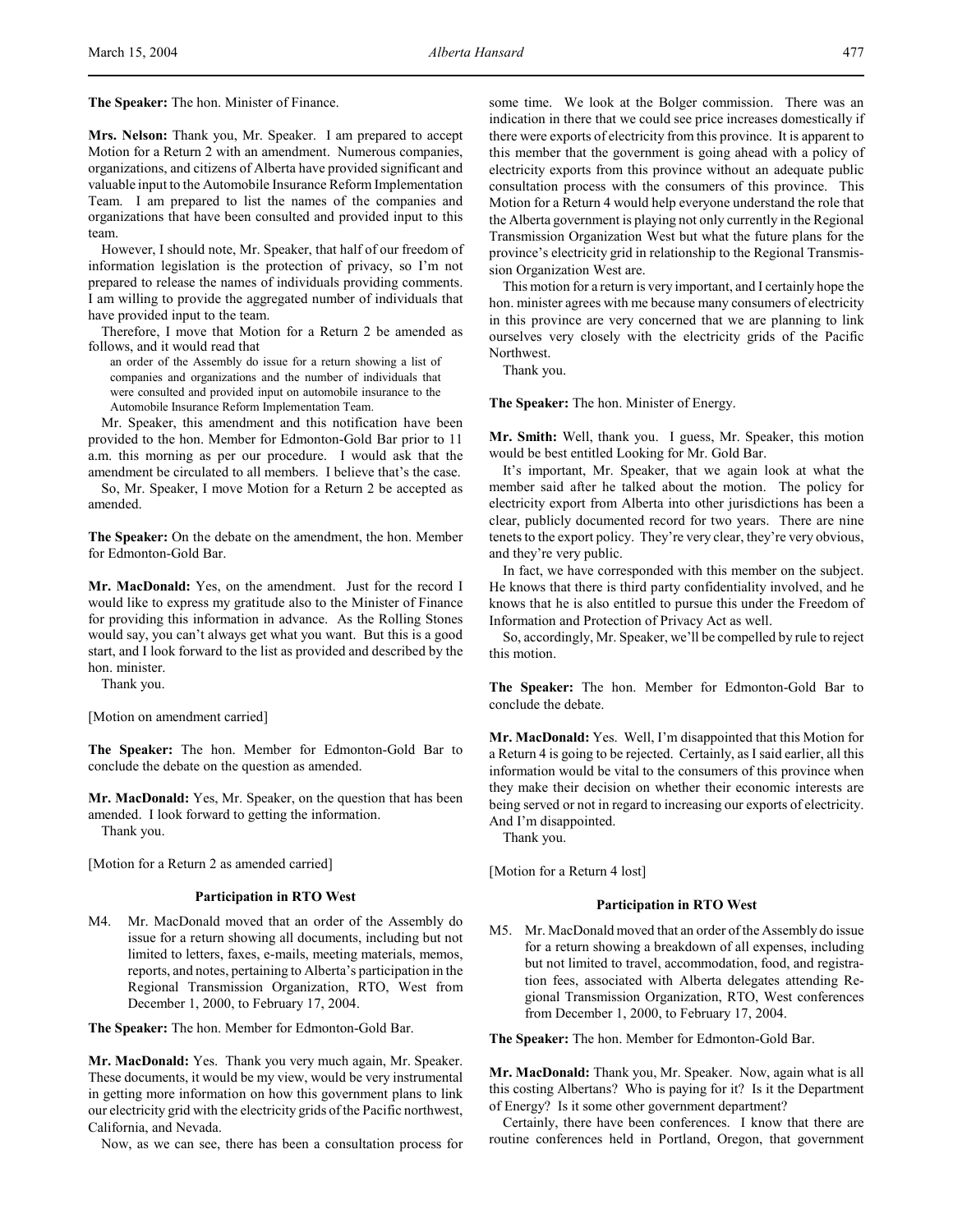officials attend along with AESO officials. It would be very, very important to electricity consumers to know the breakdown of all the expenses that have occurred between these time periods in regard to plugging into, shall I say, the Regional Transmission Organization West.

This motion for a return is in my view self-explanatory, and I can't see why the minister would reject this motion. I just can't understand why he would reject it.

Thank you.

*3:50*

**Mr. Smith:** Mr. Speaker, there continues to be an aroma of conspiracy wafting from the member at every turn with respect to RTO West. So I would ask the House for some direction, guidance on this. I have two choices. I can either reject the motion, or I can accept the motion.

Now, if I reject the motion, Mr. Speaker, it will be because Alberta delegates have not attended any RTO West conferences because RTO West is not an operating entity. It exists only on paper. As such, there have been no RTO West conferences.

Mr. Speaker, on the other hand, I could also accept the motion, and then reply that I'm accepting the motion because there is no conspiracy; there is no conference.

So may I ask the House, or is there a way that I could follow this through on a more appropriate basis?

**The Speaker:** The hon. Member for Edmonton-Gold Bar to conclude the debate.

**Mr. MacDonald:** Well, Mr. Speaker, certainly there is information available, and if the Minister of Energy is too busy to have a look, perhaps some of his staff could do it for him. There are web sites where there are delegations, as I said earlier, from this province listed. Of the four people from the Alberta delegation there would be at least two from the Department of Energy.

Now, precisely how all this works I don't know, but this is the place again where these questions should be raised, on the floor of this Legislative Assembly. There are two individuals from the Department of Energy who routinely go to these meetings, and I think this question is quite appropriate.

Thank you.

**The Speaker:** Well, hon. members, this matter is very, very clear. Once a question is on the Order Paper, it becomes the property of the Assembly. It is no longer the property of the hon. Member for Edmonton-Gold Bar or any other member. Regardless of what any member says about it, it's the decision of the Assembly that will determine the procedure with respect to this question.

[Motion for a Return 5 lost]

### **Workers' Compensation Board Appeals Commission**

M6. Mr. MacDonald moved that an order of the Assembly do issue for a return showing the voting record for each member of the Workers' Compensation Board Appeals Commission for the calendar years 1997 through 2002.

**The Speaker:** The hon. Member for Edmonton-Gold Bar.

**Mr. MacDonald:** Thank you very much, Mr. Speaker. We hear all the time from injured workers and we hear all the time from the industry about the Appeals Commission, and it would be of a great deal of interest if one could have the voting record. I understand that

in the last year and a half that record has been made public on the Appeals Commission's web site. When the commission hears a case and determines whether they're going to rule in favour of the injured worker or they're going to rule in favour of the employer or whatever happens in those cases, that information is public for those who want to go to the Appeals Commission web site and have a look.

So, in light of that, I think it would be very important if all members of this Assembly and the public could have a look at the voting record for each member of the Workers' Compensation Board Appeals Commission for the period going back to 1997. I'm very interested to hear the hon. minister of human resources and enjoyment in regard to this matter. If it's good enough for the period after the WCB reforms, let's go back to the period to 1997.

Thank you.

**The Speaker:** I believe the hon. member meant the hon. Minister of Human Resources and Employment?

#### **Mr. MacDonald:** Yes.

**Mr. Dunford:** Well, I do forgive his comment. I do enjoy this portfolio. I wasn't sure, though, whether it was a slip of the tongue or whether he was being playful, because he's certainly being mischievous with this motion for a return. He knows full well that the Appeals Commission operates as a quasi-judicial body.

So we will be rejecting this motion for a return on the basis that the concept of a voting record of course does not apply to the Appeals Commission. There's no distinct subject matter on which a voting record could be based. Maintaining actual and perceived independence is critical to the operation of the Appeals Commission. Given that the concept of a voting record is artificial, it would be not appropriate to respond further.

**The Speaker:** The hon. Member for Edmonton-Gold Bar to conclude the debate.

**Mr. MacDonald:** Yes. Thank you, Mr. Speaker. Well, I'm disappointed in that  $- I$  certainly am  $-$  in light of the fact that one can go on the web site and check out all the hearings and what happened at those hearings before the Appeals Commission. I guess we're just going to have to now look at the period between the implementation of the Workers' Compensation Board reforms that were initiated by the hon. minister and the current time. I thought that it would be important to go back to 1997, but in this case I will just have to express my disappointment.

Thank you.

[Motion for a Return 6 lost]

### **Department of Energy Performance Measure**

M7. Mr. MacDonald moved that an order of the Assembly do issue for a return showing the data survey referred to in the Ministry of Energy's 2002-2003 annual report under the performance measure Albertans' Understanding of Alberta's Energy and Mineral Resources and their Economic Significance.

**The Speaker:** The hon. Member for Edmonton-Gold Bar.

**Mr. MacDonald:** Yes. Thank you very much, Mr. Speaker. This data, I think, would be of a great deal of interest to all Albertans, and hopefully the minister will agree through this Assembly and through this motion to provide that data.

Thank you.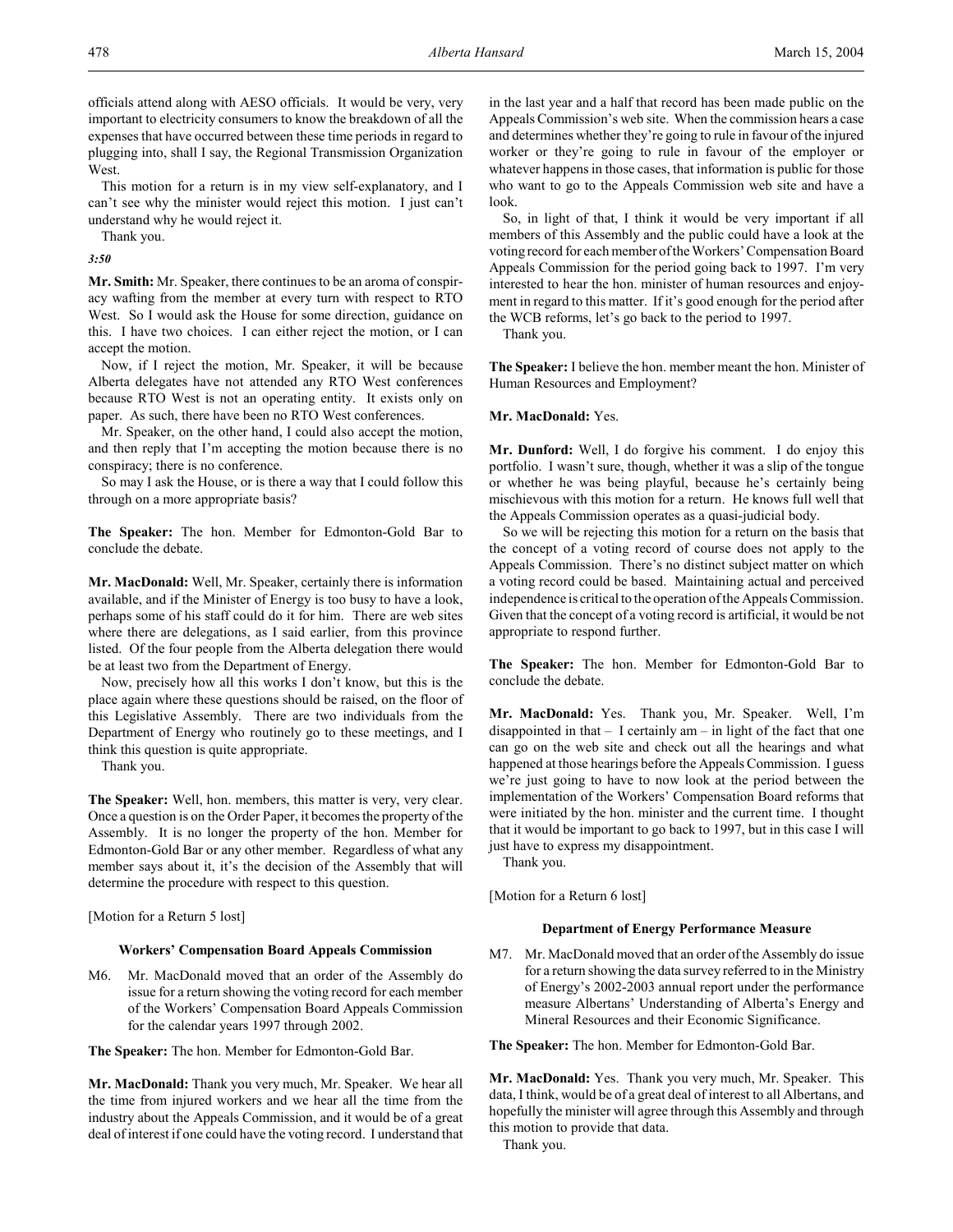**The Speaker:** The hon. Member for Edmonton-Gold Bar to conclude the debate.

**Mr. MacDonald:** There are all kinds of surprises in this world, Mr. Speaker, and the minister's response certainly would be in that category. With that, we will wait and we will look forward to the response.

Thank you.

[Motion for a Return 7 carried]

## **Electricity Deregulation**

M8. Mr. MacDonald moved that an order of the Assembly do issue for a return showing all documents, business plans, performance measures, and statistical data regarding the government's deregulation of electricity from January 1, 2001, to February 17, 2004.

**The Speaker:** The hon. Member for Edmonton-Gold Bar.

**Mr. MacDonald:** Yes. Thank you very much, Mr. Speaker. Now, this information, again, is vital. Consumers certainly are confused. Consumers don't think that electricity deregulation has reduced prices, and this information would be very interesting for them.

Certainly, the government has promoted the idea that deregulation of electricity increased choice and would reduce prices. The more choice we have in our options for the purchase of electricity, the better off we would become. But we all know that that hasn't happened.

This information would shed a lot of light on what data the government is using to continue to cling to the policy of electricity deregulation when we know that instead of reducing prices as was promised, we have gone to some of the highest prices in North America. Thank you.

#### *4:00*

**Mr. Smith:** Well, Mr. Speaker, again I feel compelled to speak on the member's argument simply to correct the inaccuracies put forth in that argument. He knows full well that since the year 2000 electricity prices have gone down in this province. He knows full well that in the last three months electricity prices have gone down even further. Of course, we continue to seek guidance and clarity from the member by offering freely and openly to examine his own bill in this Legislative Assembly.

With respect to the motion itself, Mr. Speaker, I would agree with the member that this information is vital. In fact, it is so vital that it has been made public since 2001 and continues to become public throughout the process. So this information is all in the public domain. We know that they have ample resources for research and for crafting questions and looking for correct information, so I would direct the member accordingly into that vast array of information that exists in the public domain.

Therefore, because of the abundance of public information already available on this topic, we'll accordingly be compelled to reject the motion, Mr. Speaker.

**The Speaker:** The hon. Member for Edmonton-Gold Bar to conclude the debate.

**Mr. MacDonald:** Thank you, Mr. Speaker. The hon. minister knows full well that power bills in this province have not gone down as a result of electricity deregulation. Certainly, there are many, many Albertans who after question period daily phone this side of the House and question the government in their responses because their power bills have not gone down either.

When one looks at what we had before electricity deregulation on a power bill, Mr. Speaker, there would be two line items: one for energy cost, and there would also be one for distribution. Now all that has changed, and we see prices that go up, up, and up. Regardless of whether it's for energy charges or it's add-ons to the bills or it's distribution or transmission charges, nothing has gone down, and I'm disappointed.

If the minister feels so strongly that prices have gone down, why doesn't he accept this motion and back it up with the facts that his government obviously has? If the facts indicate that electricity prices have gone down, well, show us the proof by accepting this motion for a return. Thank you.

[Motion for a Return 8 lost]

#### **Department of Energy Performance Measures**

M9. Mr. MacDonald moved that an order of the Assembly do issue for a return showing the Environics West surveys commissioned by the government referred to in the Ministry of Energy 2002-2003 annual report under the performance measures Industry Satisfaction and Information Management.

**The Speaker:** The hon. Member for Edmonton-Gold Bar.

**Mr. MacDonald:** Yes. Thank you very much, Mr. Speaker. Now, this survey, again, would shed a lot of light, so to speak, on this department, and I would urge the government and particularly the hon. Minister of Energy to accept this Motion for a Return 9. Thank you.

**Mr. Smith:** Well, Mr. Speaker, when a member refers to a business plan, I think that's certainly a sign in the right direction. As the minister for this important department we take our business plan very seriously and the components of that business plan, not only in terms of who does something, why you do it, and how you measure it. The how you measure it is an important piece.

We would be most pleased to, again, continue to help make the member a better MLA. Accordingly, in that spirit we will be accepting this motion. Interestingly enough, Mr. Speaker, if I could just add, because he does feel so concerned about the cost of some items, that the cost of this survey is not included in the question. I'd just add that maybe when he crafts the next question, he could add the cost too.

So we'll be accepting Motion for a Return 9.

**The Speaker:** The hon. Member for Edmonton-Gold Bar to conclude the debate.

**Mr. MacDonald:** Yes, Mr. Speaker. I would just like to say that the Minister of Energy is now a better Minister of Energy for accepting this motion for a return, and I look forward to getting the information.

[Motion for a Return 9 carried]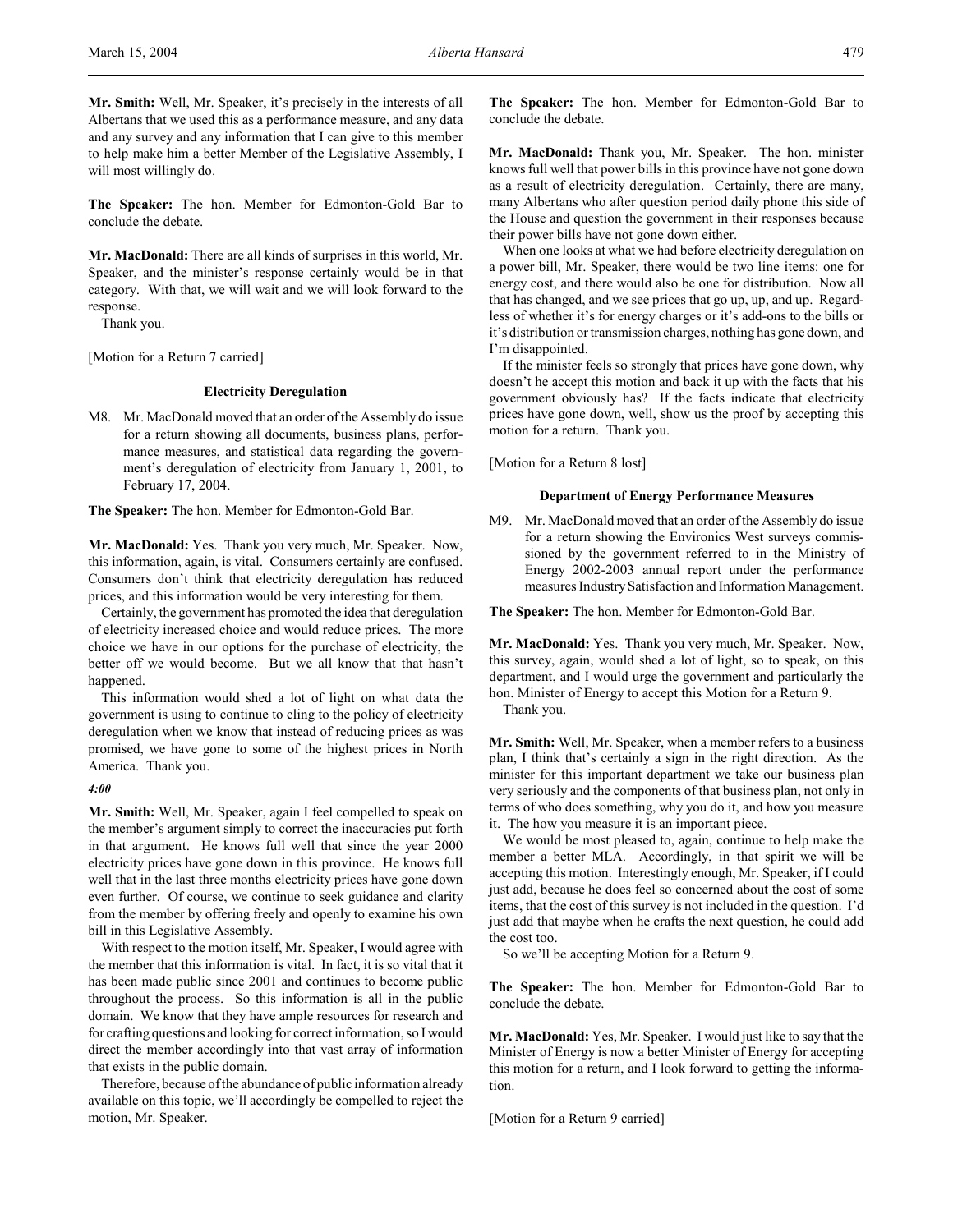# **Kneehill Animal Control and Rehabilitation Centre Ltd.**

M20. Dr. Nicol moved on behalf of Ms Carlson that an order of the Assembly do issue for a return showing the zoo plan for the Kneehill Animal Control and Rehabilitation Centre Ltd., GuZoo.

**The Speaker:** The hon. Member for Lethbridge-East.

**Dr. Nicol:** Yes, Mr. Speaker. This motion is so that we can look at the operational plan of that zoo and see what it's actually doing and whether or not it's following the guidelines. So I'd ask the government to release that business plan.

Thank you.

**The Speaker:** The hon. Minister of Environment.

**Dr. Taylor:** Yes. On behalf of the Minister of Sustainable Resource Development I'm pleased to reply. Unfortunately, I have to reply that it will be rejected.

The reason for this, Mr. Speaker, is that this information requested is not publicly available in the Wildlife Act. As a result, it's governed by the Freedom of Information and Protection of Privacy Act. When something is governed by the Freedom of Information and Protection of Privacy Act, then we must release it under the conditions of the FOIP Act. So we would ask that the Member for Edmonton-Ellerslie please make this request through the FOIP process. That way, we can be sure that it's appropriately handled and that third party information will be protected.

Thank you.

**Dr. Nicol:** Mr. Speaker, I guess the question that we'd raise is that if this is a business plan – it's a zoo plan – they should be public documents as they submit them. This is not disclosing information that would necessarily be reflective of their competitive position, so I don't see how it can be passed off to the FOIP Act. It should be just a normal business plan under the government and should be released.

[Motion for a Return 20 lost]

# **Provincial Police Force**

M22. Dr. Nicol moved on behalf of Ms Blakeman that an order of the Assembly do issue for a return showing a copy of the cost-benefit analysis, any literature reviews, comparative reports and studies, and timetable for the implementation of Alberta's provincial police force.

**The Speaker:** The hon. Member for Lethbridge-East.

**Dr. Nicol:** Thank you, Mr. Speaker. This helps us and members of the public to understand where they're at, what the positioning is, and the rationale for or against the formation of this police force, so we'd like to see the member release that information.

**The Speaker:** The hon. Solicitor General.

**Mrs. Forsyth:** Thank you, Mr. Speaker. We are rejecting this motion for a return.

At this time, Mr. Speaker, there's no real plan for implementation of the Alberta provincial police force. We do intend to review provincial policing alternatives in the next few years as we approach the end of the current RCMP provincial police service agreement in 2012. Our review, in keeping with the recommendations of the MLA policing review committee, will look at a variety of policing alternatives from the perspective of cost and service benefits to Albertans.

I might add, Mr. Speaker, that the MLA Committee on Strengthening Alberta's Role in Confederation, chaired by the Member for Edmonton-Rutherford, is looking into this issue as part of their mandate. I look forward to hearing the results of their committee's consultation.

### *4:10*

**The Speaker:** The hon. Member for Lethbridge-East.

**Dr. Nicol:** Thank you, Mr. Speaker. On behalf of the Member for Edmonton-Centre I'd just say that it's too bad that they're not releasing the other parts of the information just because they don't have a timetable available. This is the only reason that was given for rejecting this. It would be helpful to Albertans to fully understand the ongoing status and position of the discussions if they could get any kind of cost-benefit analysis or the literature reviews, the comparative reports and studies that would be available, that the government is using currently to make their decision. It's inappropriate that it gets rejected just because there's no implementation plan at this point.

[Motion for a Return 22 lost]

# **Alberta Career Computer Centre Inc.**

M32. Dr. Pannu moved that an order of the Assembly do issue for a return showing a copy of the report prepared by Don Logan of the audit and special investigations unit of Alberta Learning completed in 2002 on complaints by students and former students of the Alberta Career Computer Centre Inc.

**The Speaker:** The hon. Minister of Children's Services.

**Ms Evans:** Thank you, Mr. Speaker. On behalf of the hon. Dr. Oberg relative to the motion I would like to propose the following amendments: (a) striking out "copy of the report prepared" and substituting "summary of student concerns gathered" and (b) striking out "completed in 2002 on complaints by" and substituting "after meeting with." The amended motion for a return will read as follows:

That an order of the Assembly do issue for a return showing a summary of student concerns gathered by Don Logan of the audit and special investigations unit of Alberta Learning after meeting with students and former students of the Alberta Career Computer Centre Inc.

I understand that the wording has been circulated to the hon. member opposite and due notice provided by 11 a.m.

**The Speaker:** The hon. Member for Edmonton-Strathcona on the amendment.

**Dr. Pannu:** Thank you, Mr. Speaker. I want to thank the Minister of Children's Services for presenting the amendment on behalf of the Minister of Learning and want to thank the Minister of Learning, who provided this information on the amendment this morning to my office. I thank the minister for this courtesy. In addition, the minister shared with me the briefing that he received from his department for the reasons for the amendment that he's proposing.

I do accept the amendment, Mr. Speaker. Thank you.

[Motion on amendment carried]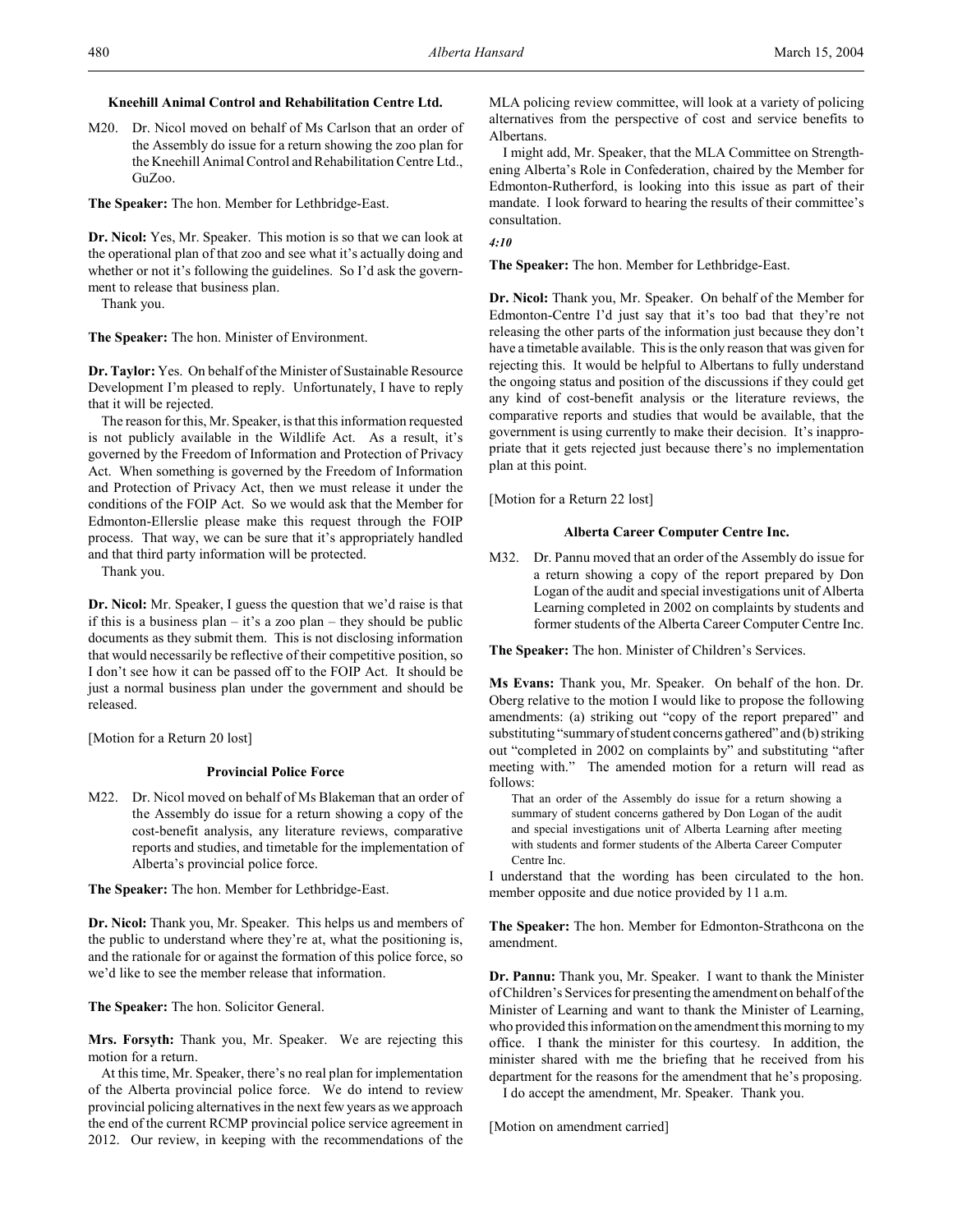**The Speaker:** The hon. Member for Edmonton-Strathcona to conclude the debate.

**Dr. Pannu:** Mr. Speaker, I just want to thank the Minister of Learning for sharing the information with me and extending the courtesy of sharing his reasons for the amendment. I accept the reasons, and I look forward to receiving with the rest of the members of the Assembly the information requested in the amended motion for a return.

[Motion for a Return 32 as amended carried]

# **Report of Task Force on Health Care Funding and Revenue Generation**

M33. Dr. Pannu moved that an order of the Assembly do issue for a return showing a copy of the report of the government MLA Task Force on Health Care Funding and Revenue Generation, Graydon report, submitted to the Minister of Health and Wellness in 2003.

**The Speaker:** The hon. Member for Edmonton-Strathcona.

**Dr. Pannu:** Thank you, Mr. Speaker. To speak briefly to the motion, with your permission, it is exceedingly important for the citizens of this province to have access to the report, the response which was given by the Minister of Health and Wellness towards the last part of January 2004, which indicated that the government was not going to proceed with the implementation of the recommendations of the report. Then within a week after that announcement the Premier reversed the decision and indicated to Albertans that he was going to move right ahead with the implementation of this report.

This whole matter caused a great deal of confusion, Mr. Speaker, for Albertans and, it seems, the government ranks as well. So the sooner this report is tabled here in the House and shared with the members of the House, the better it is, because Albertans then will know what is awaiting them. The Premier has of course gone beyond the report and indicated and threatened that he's ready to withdraw from the Canada Health Act, which is quite an ominous statement from the point of view of Albertans who are concerned about the future of public health care in this province and this country.

Thank you, Mr. Speaker.

**The Speaker:** The hon. Minister of Children's Services.

**Ms Evans:** Thank you, Mr. Speaker. Again, on behalf of the Minister of Health and Wellness this government has agreed to release the Graydon report shortly and, therefore, would not wish to pre-empt that release by agreeing to Motion for a Return 33. Therefore, on behalf of the Minister of Health and Wellness I respectfully reject this motion.

Thank you.

**The Speaker:** The hon. Member for Edmonton-Strathcona to conclude the debate.

**Dr. Pannu:** Thank you, Mr. Speaker. I'm obviously disappointed by the decision of the Minister of Health and Wellness to reject this motion for a return. The use of the word "shortly" begs the question, you know: how soon? The report has been around for a long time. The report deals with some of the recommendations made by the Mazankowski committee. That report is now more than a year and a half old. So the question is: how much more time does the Minister of Health and Wellness really need?

So the reason for my disappointment lies in the very use of the term "shortly." Months and months have gone by, yet Albertans don't have access to the recommendations of the report, which they know are going to immensely put them in a very difficult situation if those recommendations are accepted. To continue to keep this report secret, to keep it away from the gaze of Albertans I think is denying the principle of transparency that this government so strongly claims it is committed to. So I'm very disappointed that this right of Albertans to transparency and access to information that rightly affects their concerns is being denied to them.

Thank you, Mr. Speaker.

[Motion for a Return 33 lost]

**The Speaker:** Might I express appreciation to the Deputy Government House Leaders for ensuring that all members of Executive Council abided by Standing Order 34(1), (2), and (2.1) today. This, I think, allowed us to be more effective in Motions for Returns and Written Questions than normal. So that's good. Thank you.

# head: **Public Bills and Orders Other than Government Bills and Orders Third Reading**

# **Bill 201 Safety Codes (Barrier-free Design and Access) Amendment Act, 2004**

**The Speaker:** The hon. Member for Clover Bar-Fort Saskatchewan.

**Mr. Lougheed:** Thank you, Mr. Speaker. It's with pleasure I rise in the Assembly this afternoon to move third reading of Bill 201, the Safety Codes (Barrier-free Design and Access) Amendment Act, 2004.

[The Deputy Speaker in the chair]

As has been mentioned by so many speakers during both second reading and while in committee, by enhancing existing legislation and regulations, Bill 201 will enable a vast number of disabled Albertans to either remain or become more self-reliant than they are at present. This, I believe, is how most Albertans like living their lives: independently and without needing to rely on others, either family members or friends or the government, for their everyday needs.

# *4:20*

Furthermore, this is in keeping with a variety of government goals. For instance, Bill 201 fully reflects government goal 3, "Alberta's children will be supported in reaching their potential." Data from the Premier's Council on the Status of Persons with Disabilities shows that disabled Albertans continually lag behind Albertans without disabilities in a wide range of areas, such as education, social status, and other opportunities.

Among the most interesting and desirable opportunities that Bill 201 brings about is perhaps the notion that by enhancing existing legislation and regulations in terms of barrier-free design and accessibility, Bill 201 will enable a greater number of disabled Albertans to be self-reliant. By ensuring access and by paying more attention to issues of design, many Albertans will become less dependent on others, including government.

Bill 201 is also fully consistent with the goals of several government ministries. For example, core business 2 of Alberta Community Development states that the ministry's mandate includes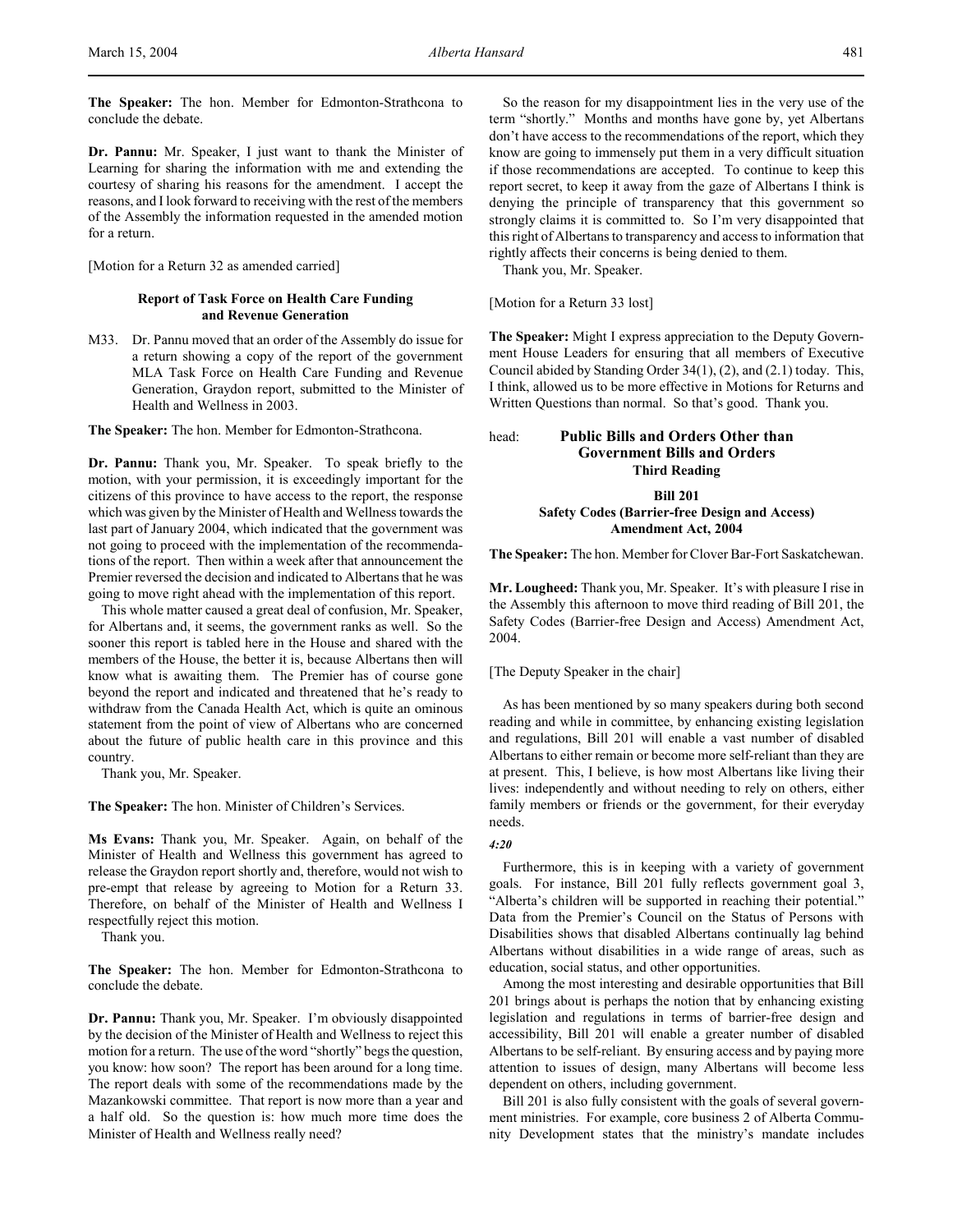Similarly, among the goals of Alberta Children's Services we find a commitment that our children and youth will have a healthy start in life and the supports they need to reach their potential. Bill 201 is consistent with the ministry's strategy to develop legislation and policy to refocus resources for children with disabilities on their abilities rather than their disabilities. In doing this, the ministry advocates taking a proactive rather than a reactive approach to issues of mobility and disability.

Bill 201, therefore, has dual motives. On one hand, it aims to give Alberta's disabled community a greater voice in matters of access and design of buildings in our province. By taking advantage of the expertise of the disabled, expertise, I might add, that they have gained the hard way each and every day, we'll be in a better position to design and build buildings that will be able to accommodate all Albertans without regard to whether they are able bodied or not and without regard to whether they are young or not.

This, Mr. Speaker, leads me to the second purpose of the bill. It allows us to prepare ourselves for what some have labelled the seniors boom, the first wave of which we can expect to arrive in five or six years. As the first of the baby boomers reach retirement, every demographic forecast indicates that we are facing a dramatic increase in the number of seniors in our province. We all know that as we age, our bodies have a tendency to become less co-operative than we once took for granted, when we could do things without any difficulty at all. Now, instead, we require sometimes the utmost of effort and perhaps a great deal of pain to do what came easily previously. It's, therefore, in our own best interest that we now start taking steps to prepare ourselves for what inevitably and unforgivingly is coming our way, and that's old age.

If the forecasts are correct – and there's no reason to believe that they aren't – the segment of Albertans who can call themselves seniors will grow rapidly in the course of the next two decades. Currently 10 per cent of us are 65 or older, but by 2016 that number is expected to reach 14 per cent. By 2026 it's expected that more than 700,000 Albertans will be 65 years of age or older, and that's roughly, at that time, 1 in 5 Albertans.

With this in mind, Bill 201 is a pragmatic initiative to help set the pace for what is coming. By starting to take action now rather than later, we'll be considerably better able to face the challenges that having an aging or maturing population is going to bring. That maturing population will make it necessary for government to take a lead role in preparing workplaces, the labour force, and communities, both large and small, for the increasing number of seniors. Initiatives and programs that recognize the diversity of the elderly population must be developed in a wide range of areas, including but not limited to health and wellness, independence and vulnerability, financial security, and education. Bill 201 will of course not be the only manner in which we prepare ourselves for the impending seniors boom, but making our buildings accessible is an important aspect of this preparation.

Equality is another significant component of Bill 201. To summarize the matter, having and creating access are issues of basic fairness in our society. To purposely or systematically, albeit most probably also unintentionally, deny a particular group of people in our society access to buildings is wholly inconsistent with our values. Bill 201 thus places a great deal of emphasis on the high priority the Ministry of Community Development has given to fostering equality, strengthening community, inclusion for persons with disabilities, and supporting the reduction of discrimination and barriers to full participation in society. As well, Bill 201 would go

a long way toward realizing the ministry's goal to ensure that Albertans with disabilities have the opportunity to be fully included in the social, economic, and cultural life of the province.

This isn't just a matter of making sure the disabled community gets to participate with those of us who are fortunate enough to be able bodied. No, Mr. Speaker. This is very much a two-way street. By removing barriers and increasing access, those of us who are able bodied will have the opportunity and the privilege to increase our interaction with the disabled, many of whom will be our family members in the future.

Here I'd like to take the opportunity to stress once again that Bill 201 will not change the manner in which the Alberta building code applies to existing buildings and/or renovations, nor will the bill change the Alberta building code and how it is applied to private homes.

To summarize, Bill 201 amends the Safety Codes Act to clarify the applicability of the act to matters of barrier-free design and access. As well, the bill provides a proper voice for persons with disabilities by specifically enabling representation of persons with disabilities on the Safety Codes Council.

Lastly, Bill 201 specifically enables the drafting of regulations with regard to barrier-free design and accessibility. As we have heard, the bill calls for the addition of a 10th technical council, tentatively called the barrier-free council, to the Safety Codes Council to work alongside and together with the nine councils that are already in existence. Through this newly created entity, access and design concerns relating to barrier-free issues would have an opportunity to inform and be informed about issues regarding elevators, fire, plumbing, gas, boilers, among others. By establishing a barrier-free council, Alberta would really take the lead in advancing many of the issues that will be part of the next building code cycle, which is expected to begin around 2009.

What's more, by taking this step forward for the disabled Albertans, Alberta will continue to do what we have done for so long, and that's leading the way in building safety and accessibility provisions that enable persons with disabilities to achieve independence by both contributing and sharing in the opportunities and responsibilities of our society. This is something we take a great deal of pride in, I think, and passing Bill 201 will serve only to reemphasize our commitment to the principles of universal access for all Albertans. With this in mind, I'll end my comments until such time as other members have concluded their comments and I have opportunity for some closing comments.

I would encourage all my colleagues to vote in favour of this third reading of Bill 201, the Safety Codes (Barrier-free Design and Access) Amendment Act, 2004. Thank you very much, Mr. Speaker.

**The Deputy Speaker:** The hon. leader of the third party.

**Dr. Pannu:** Thank you, Mr. Speaker. I have the pleasure to rise and speak on Bill 201, Safety Codes (Barrier-free Design and Access) Amendment Act, 2004, in its third reading. I'm pleased to support this bill, and I'm also pleased to have this opportunity to congratulate the hon. member for bringing this bill forward.

Mr. Speaker, as the Member for Clover Bar-Fort Saskatchewan has just stated, this bill, though very brief, makes some important changes in the existing legislation. One of those changes has to do with the representation of persons with disabilities to be represented on the barrier-free council. I think it's a very good addition or change to the existing legislation.

#### *4:30*

Mr. Speaker, I have spent lots of time at the University of Alberta both as a student in the '60s and then starting in the late '60s as a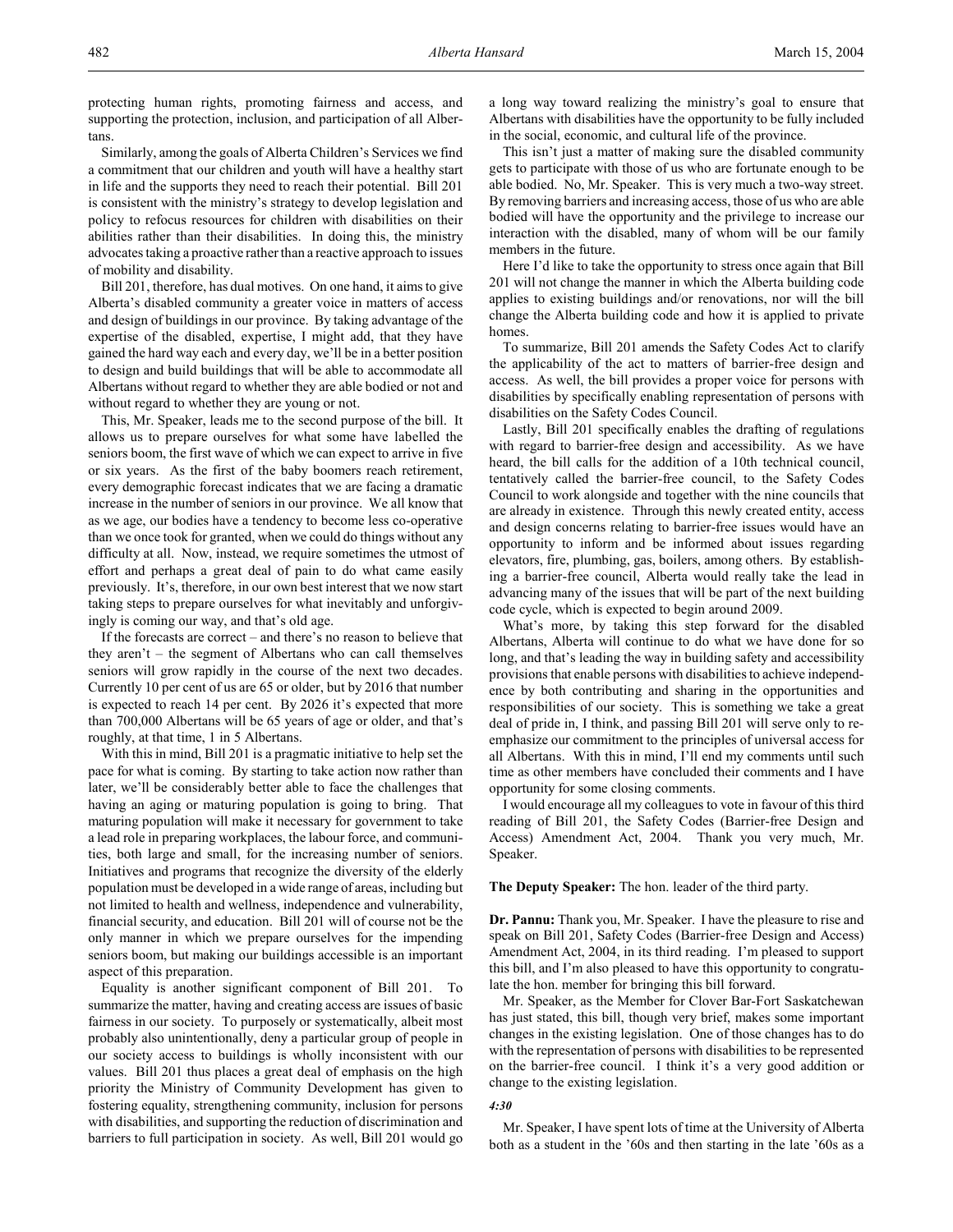faculty member. The University of Alberta and other public institutions like the University of Alberta have already done a great deal of work to facilitate changes in the design of buildings and to in fact bring in changes in existing buildings to improve access for persons with disabilities. I know that many hospitals have done the same.

I think it's important that this legislation be passed and implemented in all buildings and public facilities or residential places which are used by, frequented by persons with disabilities or begin to make adaptations in conformity with the intentions expressed in this bill, and those intentions are being legislated as we speak.

Mr. Speaker, I have a fair number of disabled persons who are my constituents and who live in buildings, and when I visit those buildings, I notice that those buildings could probably benefit from some improvements in their design so that the use of those buildings and access to those buildings becomes easier for my constituents who use them.

I also want to mention that the city of Edmonton, as we know, has changed its sidewalks and street crossings to facilitate movement by Edmontonians and other Albertans who need to use wheelchairs to get across various intersections and move from one place to another using public access and facilities.

So it's a good bill. It deserves the support of the House, and the New Democrat opposition is pleased to extend its support to Bill 201.

**The Deputy Speaker:** The hon. Member for Cardston-Taber-Warner.

**Mr. Jacobs:** Thank you, Mr. Speaker. It's certainly a pleasure to rise today to support Bill 201 in third reading. It is a bill that I believe will be of great service to disabled Albertans and one that will provide a new vision for how we look at the construction and renovation of publicly accessible structures in our province.

Mr. Speaker, I can see many areas where this bill will have a positive effect on Alberta's disabled individuals as well as for all Albertans. As members have stated and as is noted in the bill, this bill is not a heavy-handed one. What the bill does is provide room on the Safety Codes Council for a representative of disabled Albertans.

If Bill 201 is passed, this representative for the disabled will have the mandate of increasing the safety and accessibility of publicly accessible buildings in our province to ensure that all Albertans can use the services provided within these buildings with safety and ease. Just as important, as disability representatives make continued recommendations to the Safety Codes Council, the wealth of knowledge of all contractors and experts in the field will grow, ensuring that newer buildings are constructed in innovative and safe ways that increase accessibility for everyone.

Further, we see built into the bill qualifications that are designed to make public structures more inclusive for disabled individuals. We also see a balance in that a review and appeals process has been put into place to ensure that nobody is unduly affected by the new changes this bill seeks to effect.

Mr. Speaker, Bill 201 is truly a bill built with the best intentions of all concerned parties and, indeed, all Albertans, and we would do well to support it here in third reading.

Today, Mr. Speaker, I'd like to take a rural perspective and talk about the way this bill fits into and affects smaller rural communities in our provinces. I understand that when this bill was first contemplated by the Member for Clover Bar-Fort Saskatchewan, a lot of my rural colleagues were apprehensive about the effects this bill might have. For those of us who come from smaller communities, our focus lately has been on the rejuvenation of our rural economies.

The effects of drouth, BSE, and migration to larger communities mean that many communities are facing economic problems at rates unseen in their history. The fear was that on top of the problems we already face, this bill may be one more financial hurdle for our small businesses to jump over.

For years migration to larger centres has been a concern. Our young people often go to Edmonton, Calgary, or Lethbridge for university or to other regional centres for college or trade school. Our hope, of course, is that they will return with the expertise they gain and use it in their hometowns. While this does happen, often the reality is that these students stay in the city in which they go to university or migrate to other cities as a means of finding profitable employment, and not a single one of us here faults our young people for doing that. They, like young adults from all over the world, have to make a life for themselves, and oftentimes the opportunities just aren't there in our smaller communities.

Our goal as rural MLAs is to take steps to ensure that the Alberta advantage doesn't just occur in larger communities but in rural Alberta as well. So, of course, there was apprehension when this bill came forward.

Many local businesses are built in older buildings, and many of them are barely surviving. As many members know, renovating older structures can cause a great deal of difficulty, especially considering that some of the structures are made with older materials and were built with older methods. Providing the appropriate planning for renovations or placing an addition beside the original structure could prove to be quite a daunting and expensive task and could increase the costs of renovation beyond what they may be already.

The questions were many. Would all of these businesses be forced to install wheelchair and disabled-friendly measures tomorrow? Would any of these businesses looking to expand be unable to expand due to the increased costs of barrier-free access? What are the cost differences between ordinary access and barrier-free access? Are the costs truly more significantly onerous? In short, in our efforts to provide for the needs of disabled individuals would we be taking steps which expand the need for restimulation of Alberta's rural economy?

Mr. Speaker, to many this question may be somewhat impolitic, but that doesn't make it illegitimate. The concerns of our rural communities are real, and they do need to be considered in this type of legislation. After all, to pass a bill that would significantly damage the prospect of economic recovery in the rural Alberta business sector is nothing that this government would care to do.

Mr. Speaker, during debate many of the above questions have been answered, and the bill has received the favour of the House. Fortunately, Bill 201 is structured in such a way that it will not harm the prospects of economic recovery in rural Alberta. The bill is crafted in such a way that both appeals processes and reasonable requirements exist. The most reasonable part about this legislation is that it applies only to new structures and new renovations. I can think of other more intrusive ways that this legislation could be put in place, but again this sponsor has struck a balance, showing genuine concern and consideration for the practical challenges this bill could pose.

Finally, Mr. Speaker, we need to be clear on another aspect of Bill 201, and that is the inclusiveness it fosters for disabled individuals. This inclusiveness does not just concern those who have become disabled at a young age but those whose disabilities are the result of the aging process as well. As a result, we're not talking about a small subset of the province's population but a group of large numbers. We're also talking about a group of individuals who are part and parcel of the community fabric in rural Alberta.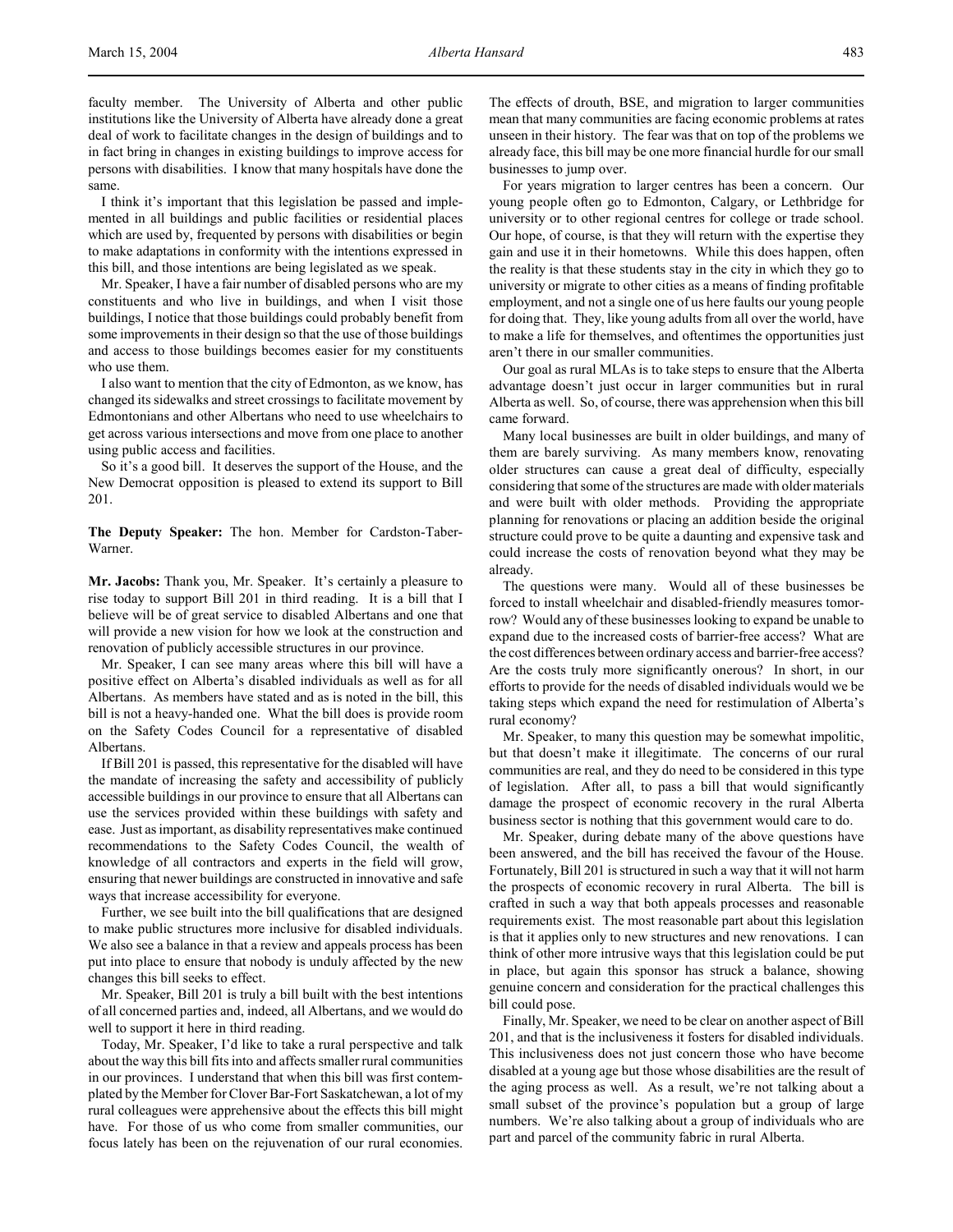I mentioned at the outset of my speech, Mr. Speaker, that as our young people move away, rural communities are on average becoming home to populations that are older. These older Albertans often find themselves with disabilities which force them to either use a wheelchair or walker or cane or some other assisting device. Our community businesses must be able to accommodate these Albertans. It will not do for them to not be able to do this, because in the end their businesses will suffer if certain customers are unable to access the services within. So we must stress to business that accessibility is an important issue, not only for the purpose of economies but for the needs and participation of disabled individuals as well.

Mr. Speaker, I support the bill wholeheartedly, and I am anxious to see it implemented so that we may quickly provide disabled Albertans with a voice on the Safety Codes Council. Therefore, I urge all members to support this bill. Thank you very much, Mr. Speaker.

### *4:40*

**The Deputy Speaker:** The hon. Member for Lethbridge-East.

**Dr. Nicol:** Thank you, Mr. Speaker. It's a real pleasure this afternoon to stand and speak in favour of Bill 201, the Safety Codes (Barrier-free Design and Access) Amendment Act, 2004. One of the things that we have to look at is the approach that we take to making sure that every Albertan, every Canadian has access, that basically are given a sense that when we do things, we're doing it in an inclusive way.

Bill 201 points out that we have to recognize the need of all Albertans, all Canadians to in effect be considered when we're dealing with safety issues, be considered when we're dealing with building codes, be considered when we look at how they can participate in our society. That's important. That sends a real message out to Albertans and to individuals who have disabilities that we are considering their needs and we're considering what they need to participate.

I want to also recognize that the Member for Clover Bar-Fort Saskatchewan has not only said that these are important things that we need to do; he's taken an initiative here to make sure that individuals with those disabilities are involved in the process by creating a council to allow them to be part of any discussions that would affect new regulations, would affect changes in the direction that we go.

I support the Member for Cardston-Taber-Warner when he talked about the fact that there's a beneficial part of this bill in the sense that it's talking about new construction or renovations to existing constructions so that it doesn't become a burden when we look at struggling businesses in many parts of Alberta. The Member for Cardston-Taber-Warner referred to rural Alberta, but I know that in my constituency in Lethbridge there are a number of businesses that couldn't undertake a significant capital project at this time.

We need to be looking at these projects and this accessibility over the long run, and the fact that we're building this into redesign, reconstruction, remodeling, renovation, and new buildings is really an important part of it. I think that if we look at it from the point of view of "Is construction of an accessible building any more costly than construction of a conventional building?" that is really something where we're going to recognize in the future that, no, it doesn't

cost a lot more to in effect build in accessibility and consideration for individuals with disabilities.

You know, Mr. Speaker, on a number of occasions you've been going through hotels or other buildings, and you come to the sign in front of an elevator that says: in case of a fire don't use this elevator. How is an individual in a wheelchair to get out of the building if they can't use the elevator? You know, these kinds of things. This is a new process of thought that we have to enter into when we start designing not only buildings but also safety codes, in the sense that if there is somebody with a disability there, are there provisions within the evacuation procedures and within the fire safety procedures to in effect make sure that that individual can get out from their place in the building if an emergency happens?

To the Member for Clover Bar-Fort Saskatchewan: thanks; this is a great bill. I think all Albertans should respect the intent of it and look forward to the future when all of our buildings are fully functional and fully accessible for all Albertans.

Thank you, Mr. Speaker.

**The Deputy Speaker:** The hon. Member for Calgary-Fort, followed by the hon. Member for Edmonton-Gold Bar.

**Mr. Cao:** Thank you, Mr. Speaker. It is my great pleasure to rise and speak at third reading of Bill 201, the Safety Codes (Barrier-free Design and Access) Amendment Act, 2004. I would like to begin my remarks in the time allotted to me this afternoon by congratulating the hon. Member for Clover Bar-Fort Saskatchewan for sponsoring Bill 201.

Introducing an initiative like this shows two things to me. First of all, it shows a great sensitivity to the needs of a group of Albertans whose particular needs in many instances have been addressed as an afterthought rather than anything else. So through the introduction of Bill 201 Albertans with disabilities have not only found a strong advocate in the government, but their collective voice has also been heard loud and clear by those of us who have the great privilege and responsibility of representing our fellow men and women in this esteemed Assembly.

Certainly, Mr. Speaker, given the impending seniors boom that will occur not just in Alberta but around much of the world in a few short years, it is imperative that we begin to address many issues that we'll have to confront on a daily basis. The median age of the province rises, and more and more people will be in a position to call themselves or, at the very least, be considered by others as seniors, with their abilities becoming more and more limited. So for most of us as we age, our body gradually becomes somewhat less cooperative. Although we may be loath to admit it, each and every one of us will eventually have a series of realizations that will cause us to say something like this: "Whoops, this requires more effort than it used to," or "I don't remember taking quite so long to walk up those stairs."

So planning ahead will therefore be tremendously important as our population ages. Whatever effort we put in today will have manyfold benefits in the course of the coming years and decades. It seems fairly obvious that to best realize such an effort, we must have a co-ordinated approach. Mr. Speaker, it's in everyone's best interests that there be a few overarching guidelines that help us as we prepare ourselves and our society for the needs we will face in the years ahead.

When it comes to buildings and construction, the Alberta building code will quite obviously remain the standard it has been over the last 30 years. As we all know, the safety and the technical specifications to which builders and contractors in our province must adhere are set forth in great detail in the Alberta building code. By using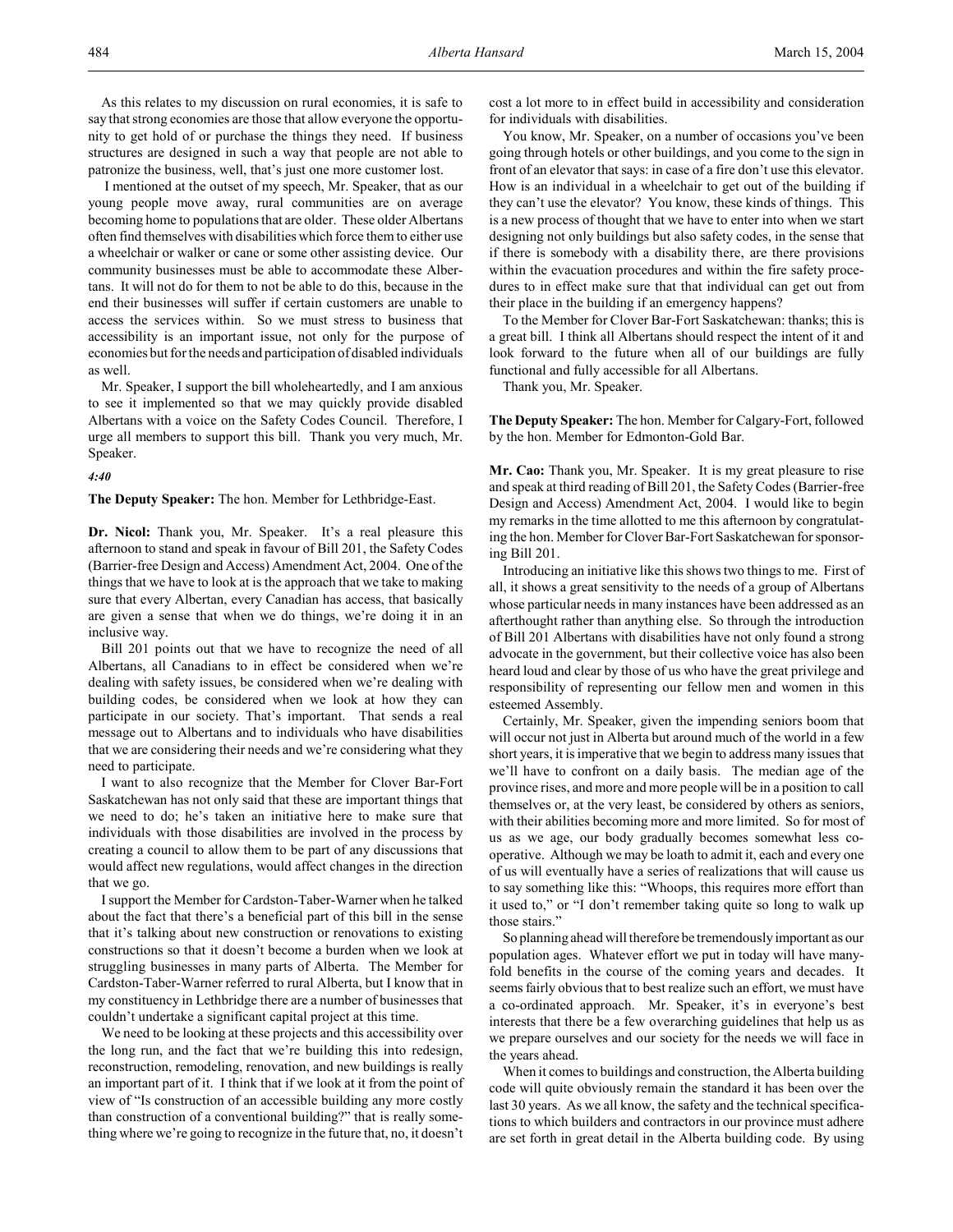this document, which is really about a three-inch thick binder, a benchmark against which the quality and safety of Alberta's many buildings are judged, we can be assured that there is some consistency in the construction industry, that buildings in our province, regardless of where they are built, are subject to the same standard.

Having a co-ordinated approach like that can be very helpful in ensuring adherence to the accepted standard. No building is treated differently from others. What's more, home builders and contractors in any part of Alberta are subject to the same regulations. We don't cut slack for some and none for others. There is no slack for safety consideration – no slack, period. Everyone is subject to the requirements and the specifications of the Alberta building code.

One of the things that has been the source of some concern is the so-called relaxation clause found in section 3.8 of the Alberta building code. Section 3.8 governs barrier-free design issues, common-sense exemptions already specified in the building code for such things as private homes, relocatable industrial buildings, and other industrial operations where the risk to the person with sensory and/or physical disability would preclude their working or being present in the building anyway.

### *4:50*

In addition to this common-sense exemption, builders and contractors have additional options for a situation where they think that compliance with a barrier-free requirement might prove cumbersome, costly, or otherwise not necessary. They can still apply for a relaxation of this requirement. Bill 201 does not affect the relaxation clause. It is still an option for those who think that they would have something to gain from filing the appropriate application with the director of the building code for a relaxation of the barrier-free requirement.

What is of considerably greater significance here, however, is that Bill 201 does not abolish the relaxation clause. It does strengthen its importance and its usefulness. First of all, by having a centralized process for assessing the merits of each and every application for relaxation, we can be assured that the manner in which the applications are processed is even-handed and fair. All applications receive the same level and kind of attention, and all are subject to the same interpretation and application criteria. While there is no reason to fear that such would not be the case in the centralization process, the variations and the differences, however subtle they may be, the assessment would increase for the purposes of our discussion here and during the preceding weeks.

The most important point with regard to the relaxation clause is this. By retaining the option of applying for relaxation rather than removing it, Bill 201 provides for the creation of a regulation to govern the relaxation process which could specify the participation of persons with disabilities in the application process. Thus far an application for relaxation has tended to be a matter between the director of the Alberta building code and the petitioner. With few, if any, exceptions the petitioner has always been a builder or a contractor or a building owner. In other words, when it comes to having had input to the process, the disabled community has had almost none.

With Bill 201, however, this will change. Just like the bill makes it possible for the addition of a 10th entity in the Safety Codes Council, so it makes possible enhancing the application process for a relaxation. From now on applications for relaxation will benefit from the input of the disabled community. At first glance this may not seem particularly appealing to either contractors, builders, or operators, on the one hand, or the disabled community, on the other hand. I think that there are certain different views from the two camps. While I am not suggesting that all members of either side

feel the same this way or that way, I think that there is a perception that all contractors, builders, and operators want to have as few barrier-free designs and access requirements to contend with as possible. Conversely, there is a view held by some that the disabled community wants everything to be accessible without regard for the usefulness or utility of doing so, not to mention regard for the cost of removing every single barrier in society.

Well, Mr. Speaker, I know from experience that the two sides are not quite as far apart as people perceive. While there are always those who in a dispute will assume the most extreme positions imaginable, the vast majority of those involved tend to congregate in the middle. As a result, they are quite close to one another. This is, of course, something that bodes well for compromise.

For this reason I support the bill, and I encourage all the members to support the bill. Thank you.

#### **The Deputy Speaker:** The hon. Member for Edmonton-Gold Bar.

**Mr. MacDonald:** Thank you, Mr. Speaker. It's a pleasure to rise and participate in the debate this afternoon on Bill 201, the Safety Codes (Barrier-free Design and Access) Amendment Act. We've heard that this act proposes to promote barrier-free design and access for persons with physical and sensory disabilities to all buildings and facilities. It certainly is something that I think we should support. I think that with some of the barrier-free designs and access for people with disabilities this province is leading the way. One can venture to other jurisdictions, and you can see just exactly how we compare. Now, that's not to say that improvements cannot be made or that this is not an improvement, because it is my view that it is.

Now, this amendment, as has been described, I believe applies to fire protection and to the design, manufacture, construction, installation, operation, and maintenance of buildings and their electrical systems, elevating devices, their gas distribution systems, plumbing systems, sewage disposal, and pressure equipment. As I said before, this will be an improvement, but people with disabilities should be able to access any building that an able-bodied person can. However, I would like to caution or state that this legislation seems only to encourage barrier-free design.

I know that there have been remarks made earlier in reference to how great the Safety Codes Act is, but certainly I think that there can be improvements made to the Safety Codes Act. I'm not sure that this was such a good idea now that we've almost had a decade of the Safety Codes Act. There was certainly a common belief among government members that all government regulation was bad. We got downsized; we got to remove regulations. As a result, one of those initiatives created the Safety Codes Act, or the safety codes system.

Has it worked? Well, I don't think so. I don't think it has improved conditions for consumers. When one looks at the condos that are being built, some of the issues around condominiums, we have had spectacular fires. We have had fires while construction was occurring. We've had spectacular fires after condo owners had purchased the units and moved in.

There's a great deal of dissatisfaction in regard to this bill, Mr. Speaker. This would be a very good time, after this legislation has passed, for this government to consider a complete review of the Safety Codes Act and the system of inspection that is the result of that, to look at this entire system and see if it's working in the interests of consumers. I don't think it is, but this amendment certainly is a good idea. Whenever one endorses this amendment, it's not an endorsement of this entire process. I was talking about fires in the condominium complex. As well there was a serious fire in 2001 in Fulton Court, which is a 70-unit, three-storey structure in Edmonton-Gold Bar.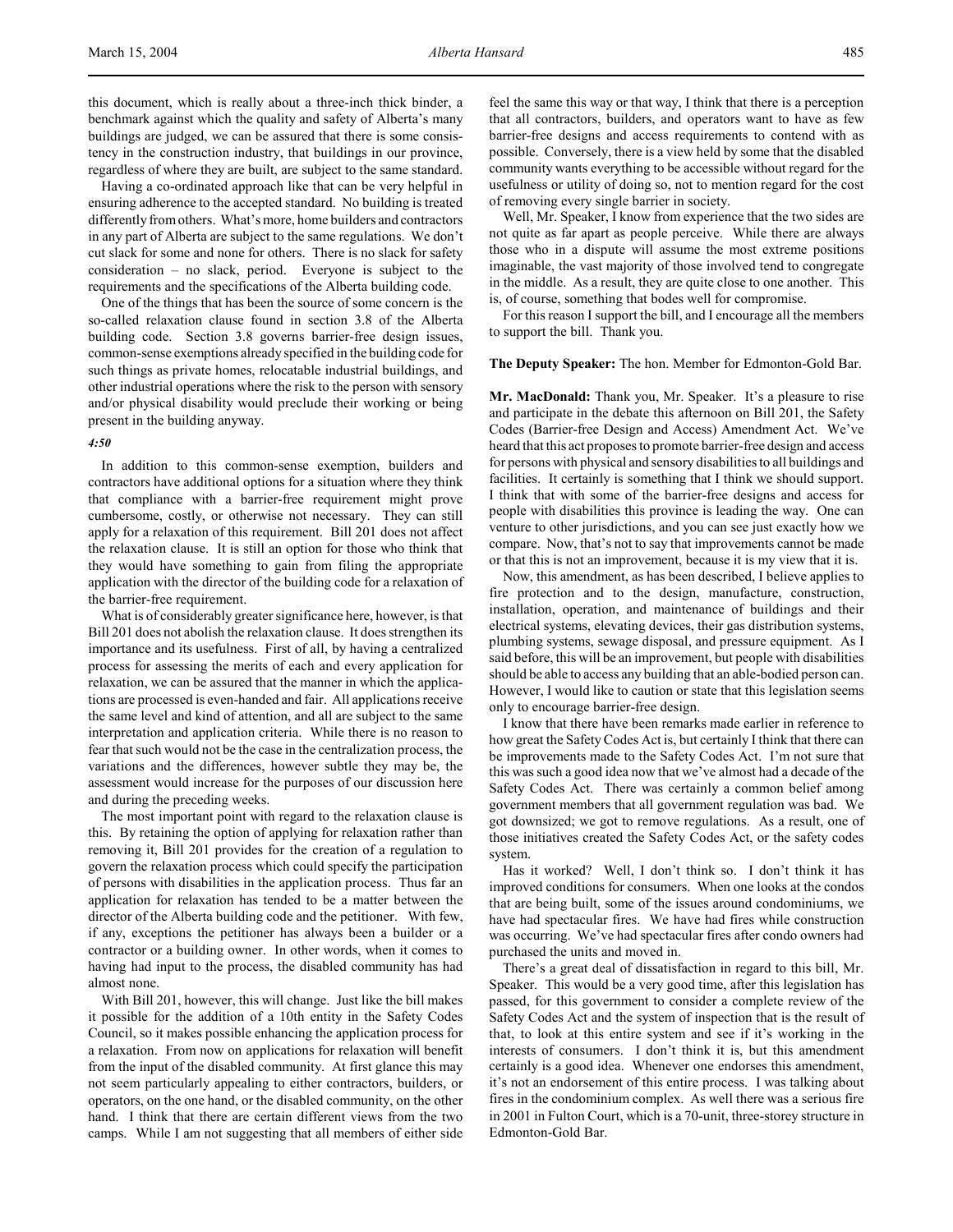In the constituency of Edmonton-Gold Bar there was an over \$5 million fire in the spring of 2001. There are still, unfortunately, issues to be resolved in regard to this fire and how all this is going to work. There are alleged reconstruction deficiencies. Mould and the discovery that the building needed upgrading to comply with the building code have led to a number of lawsuits and counter claims, and that's why I think we should consider again looking at our entire safety codes system. If the hon. member is looking for a job after he finishes doing such a good job on this one, well, we could maybe, Mr. Speaker, put him to work.

When you consider, whether it's Calgary or Edmonton, that whenever you have a situation such as the fire that I have described, that puts a strain on the entire condominium community. It also reduces the confidence consumers have when purchasing a new condo. You don't have to go by any road in this city or in Calgary or in a lot of other communities to see how many condominiums are being built. Unless we want more problems, I would urge this House and its members to have a good, close look at our entire safety codes system.

Mr. Speaker, with that I will cede the floor to another member of this Assembly. When I say that I'm supporting this bill, it does not mean that I have a ringing endorsement of the entire safety codes process, the permitting process, nor the inspection process, because I think there are too many deficiencies in it, and there is not enough protection for consumers, nor is there protection for individuals who are considering or have purchased a condominium recently.

Thank you.

#### **The Deputy Speaker:** The hon. Member for Calgary-West.

**Ms Kryczka:** Thank you, Mr. Speaker. I take great pleasure in rising to share my thoughts on Bill 201, the Safety Codes (Barrierfree Design and Access) Amendment Act, 2004. If passed, the bill, sponsored by the Member for Clover Bar-Fort Saskatchewan, will serve to amend the Safety Codes Act. In its current form this act concerns itself with protecting the safety and well-being of Albertans by setting and enforcing building standards. The Alberta building code, as we know, concerns itself with the structural integrity of buildings, along with ensuring that certain safety precautions and building standards are met.

Unless you are directly involved in the construction industry, this topic might not be something that is thought about on a daily basis. However, this topic is one that concerns all Albertans because it affects everyone in our province. In order to construct a new building or make structural changes to an existing one, it's necessary to obtain a building permit. There are several reasons for this, but the one that most concerns us is that this places controls on who is constructing our homes, shopping centres, office complexes, and apartment buildings. It also notifies the proper authorities so that the proper system of checks and balances can be put into motion.

Our province requires that every aspect of structures built here is inspected by qualified professionals to ensure that it meets the standards set out in the Alberta building code. These standards apply to a range of items, including the types of building materials used, the thickness of the foundation, fire escapes, and electrical breaker panels. Safety code officers physically visit and inspect buildings, and it is this function that is most important. By having the resources to send experts to the construction site, it is possible to ensure that the contractors are adhering to the Alberta building code.

A lack of inspectors on the ground can lead to tragic consequences. For example, the standards laid out by the building codes in Turkey are very high in part because of the frequency with which the region is affected by earthquakes. However, these codes are not well enforced, and this can lead to tragedy such as the one that struck in mid-February. An 11-storey apartment block collapsed, resulting in the deaths of 92 people.

The reasons behind this accident centre around the failure of the contractor to adhere to the standards that are laid out in Turkey's building codes. In this situation the contractors used substandard building materials coupled with poor workmanship and made alterations to the original blueprints. These factors combined to seriously compromise the structural integrity of the building.

The fault for this tragedy lies directly at the feet of the contractors. However, they felt that they could cut corners and make more money because there is a lack of enforcement of their building codes. While this is an extreme example for sure, it illustrates the importance of the work that is done by the Safety Codes Council and the inspections officers that ensure that the standards set out in the building code are adhered to.

Mr. Speaker, as we have heard in the previous stages of debate, Bill 201 aims to expand the role of the Safety Codes Council. The council is primarily concerned with one task: the structural integrity of buildings to ensure that they are safe for those that inhabit them. Currently the council is composed of members considered to be experts in their chosen fields. These areas of expertise include fire protection, buildings, electrical systems, elevating devices, gas systems, plumbing systems, private sewage disposal systems, and pressure equipment. Bill 201 would serve to expand this council to include a member who is an expert in barrier-free design and access.

The building codes governing universal accessibility are already in place, and contractors must adhere to them. Public buildings must be laid out in such a manner that they're navigable by any person, whether they live with limited mobility or not. Why is it important to expand the council to include a member that has practical experience in dealing with barrier-free design and access issues? The answer to the question is simple: the current members of the Safety Codes Council are not experts in the field of universal accessibility.

The other major facets of construction are represented on the council except for an expert in this field. The exclusion of a representative with the expertise in the field of universal accessibility represents a significant omission, an omission that will be corrected by passing Bill 201. The inclusion of an expert in the field of universal accessibility will improve the council's ability to apply the Alberta building code in this area.

In many cases persons who do not live with reduced mobility do not fully understand the implications that come with using a wheelchair or a walker or a cane. The example of the ramp at the east end of the Legislature Building has been discussed previously and with good reason. Those of us who are not confined to a wheelchair are unaware of the mechanics involved in travelling in one. The distances that are necessary to turn the chair and the types of corners that are not easily navigated are not familiar unless you have actually used a wheelchair. The addition of a member from the disabled community will expand the council's expertise to encompass this area. This expert would be able to offer advice that's grounded in real-world experience that other members of the council may not have had.

While the Alberta building code does stipulate that universal accessibility is a necessity, the details of applying these provisions are not specified. By giving suggestions on the details of how to implement the requirements set out in the code, the expanded council would become more effective. The design of components that make a building universally accessible would over time become less of a secondary concern, and these components could become more user friendly.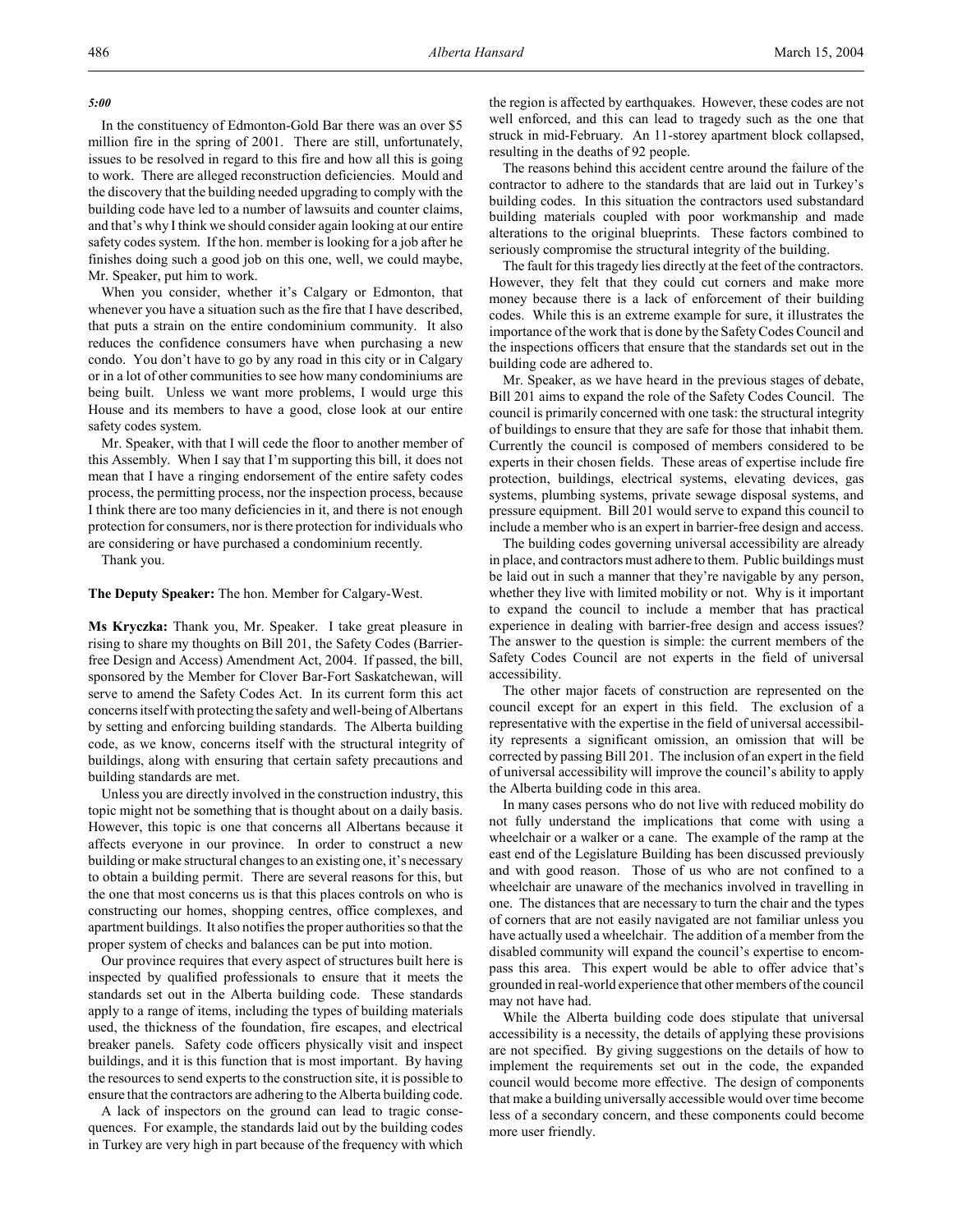Mr. Speaker, it is important to remember that passing Bill 201 will not change the existing requirements that must be met by contractors regarding barrier-free design and access, nor will it expand the types of buildings that would be required to meet the current standards. I realize that both of these points have been made numerous times previously, but I feel that it is important to mention them once again.

Another argument that I feel cannot be stressed enough is the steadily growing population over 65 years of age. Before long all those present in this Chamber will become seniors. The reality of this situation is that for a significant number of older persons, reduced mobility becomes a fact of life. This can be due to a number of reasons ranging from a bad back to a hip that needs to be replaced. It is important for this Assembly to act now to start the process that will build the infrastructure that will become increasingly more important as we look into the future.

# *5:10*

By acting now, there will be significant financial gains to be made in the long run. If a building is made universally accessible at the time of construction, there will be an added cost of roughly 4 per cent to the base building price. If a building is constructed without accounting for universal accessibility, the cost of retrofitting the building to meet these standards is roughly 10 to 15 times more.

I know that using percentages such as these makes the costs seem vague; however, I agree with using percentages, so I would like to illustrate this using a hypothetical situation. The cost of making a \$500,000 building universally accessible at the time of construction would be roughly \$20,000. The cost of retrofitting this building at a later date to make it universally accessible would be estimated to cost anywhere from \$200,000 to \$300,000. Mr. Speaker, the math of this situation speaks for itself. By acting now, we will be preventing large costs from haunting building owners in the future.

Passing Bill 201 will show other jurisdictions the steps that can be taken to ensure that their communities remain open and accessible to every member of the community. Hopefully, this will prompt other areas to follow where this province will have led and choose to utilize the expertise that resides in their communities on the subject of barrier-free access and design.

Bill 201 is a sensible and well-thought-out piece of legislation that will act to ensure that those of us who live with limited mobility will not have their options for work or recreation limited by disability. I fully support the Safety Codes (Barrier-free Design and Access) Amendment Act, 2004, and I would ask that all of my colleagues today support it as well.

Thank you.

**The Deputy Speaker:** The hon. Member for Olds-Didsbury-Three Hills.

**Mr. Marz:** Thank you, Mr. Speaker. It's an honour to join the debate in third reading on Bill 201, the Safety Codes (Barrier-free Design and Access) Amendment Act, 2004, sponsored by the hon. Member for Clover Bar-Fort Saskatchewan. I have no doubt that the disabled will benefit if this Assembly passes this bill.

Through Bill 201 this Assembly has an opportunity to ensure that the basic needs of the disabled related to daily living are met. This legislation can remove physical barriers from public buildings and allow disabled Albertans to become full participants in community and employment opportunities.

I like this bill because there's no direct involvement from the Alberta government other than establishing a position on the Safety Codes Council for the disabled and enshrining the need for barrierfree access. Improvements to barrier-free designs will come from the experts on the Safety Codes Council. Disabled Albertans are the

best people to improve accessibility by offering practical ideas for consideration by the Safety Codes Council. It's likely that further changes may be added to the safety codes as a result of the input and experience from the disabled representation on the Safety Codes Council.

I'm confident that the changes proposed to the Safety Codes Act in Bill 201 will have a negligible impact on the construction industry. The money earmarked for barrier-free designs already exists.

Mr. Speaker, it could be argued that a great deal of progress has already been made toward the goal of barrier-free access without Bill 201. Many examples of physical barriers to accessibility could be remedied through minor adjustments to current provisions. For instance, some speakers mentioned wheelchair ramps that were not placed in the most convenient location. These could be moved or easily rebuilt to accommodate the disabled. The private sector would be in the best position to make these changes, not the Alberta government.

I realize that improvements to barrier-free access will not occur overnight. This bill is not retroactive and will only apply to future renovation and construction projects. The changes proposed in Bill 201 will only apply to certain buildings, and the exemption clause will remain in place. That being said, if the previous work of the Safety Codes Council is any indication, then changes to barrier-free designs will happen as fast as possible, and they will be consistent and even-handed.

The new representation for the disabled will ensure that resources are used correctly the first time. Again, as previous speakers have mentioned, these changes would add to the value of the building. The need for innovative and improved barrier-free designs will increase. These changes will allow the growing population of disabled Albertans to use public buildings more freely and with less difficulty.

I'm supportive of this bill because it will bring about effective changes to better help disabled Albertans rather than creating another commission or funding some sort of review. This bill addresses the issue of accessibility up front and proposes a realistic, common-sense solution for improving accessibility.

I, too, would encourage all members to vote in favour of Bill 201. Thank you, Mr. Speaker. I conclude my remarks.

**The Deputy Speaker:** Under Standing Order 8(5)(a)(iii), which provides for up to five minutes for the sponsor of a private member's public bill to close debate, I would now invite the hon. Member for Clover Bar-Fort Saskatchewan to close debate on third reading of Bill 201.

**Mr. Lougheed:** Thank you, Mr. Speaker. I would first of all like to thank all those members who have spoken so well in favour of Bill 201, stating the examples that they were aware of and were advised from their constituents about.

Many people worked on this bill. Certainly, the research department started off working in many different areas in looking at issues and how to work through that, led by one of our researchers, Frank Ostlinger. I'd like to thank him for that. Legislative Counsel was involved in helping to draft it, and that was after Municipal Affairs had had a great deal of input. Under the leadership and support of the minister they advised which directions to go with this that would work out the best for the Safety Codes Council.

Many organizations were involved. The Canadian Paraplegic Association, the Canadian National Institute for the Blind, and the Multiple Sclerosis Society were also in there giving advice and talking about situations that they felt needed to be remedied.